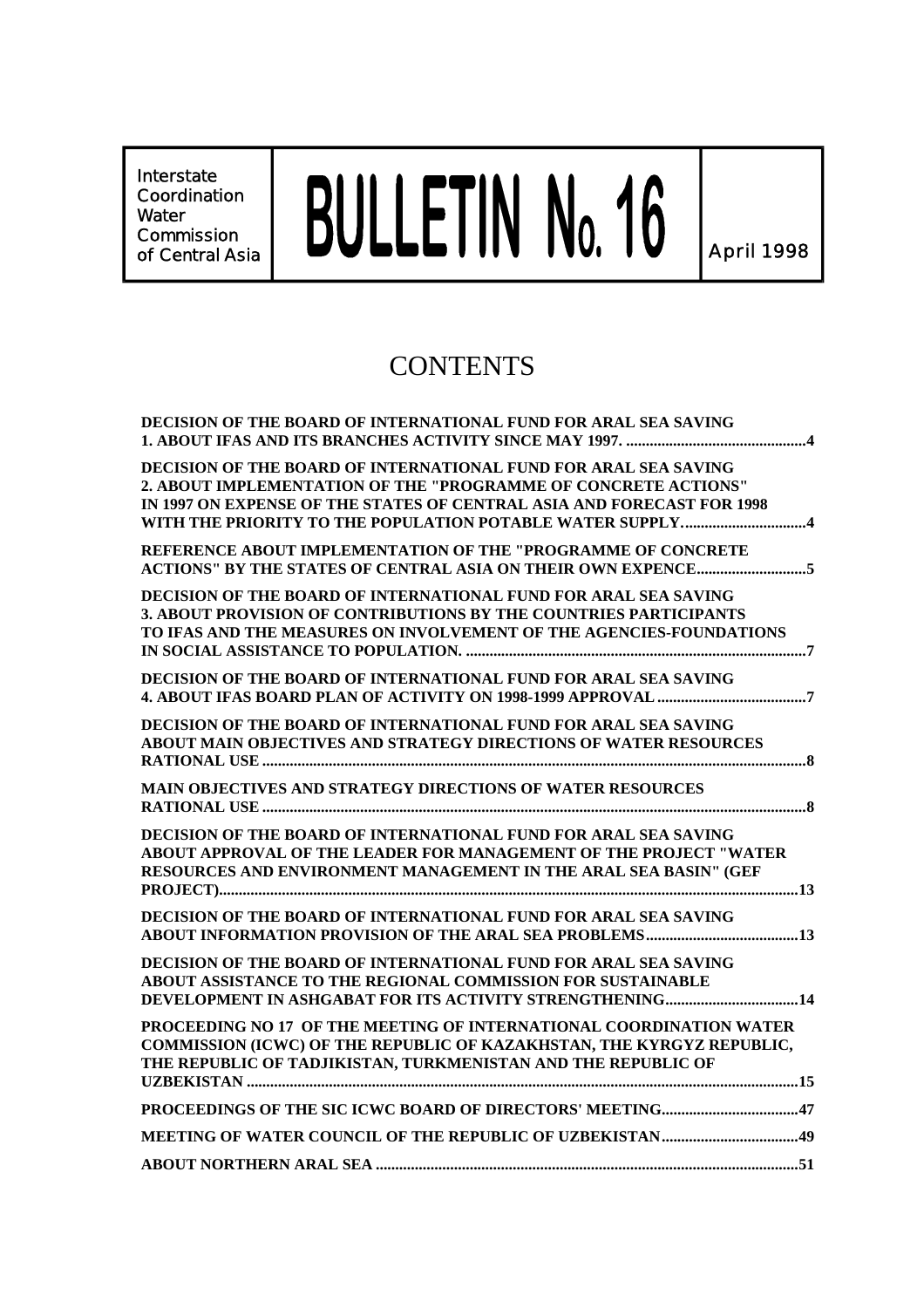# **DECISION OF THE BOARD OF INTERNATIONAL FUND FOR ARAL SEA SAVING**

**1. About IFAS and its branches activity since May 1997.** 

March 12, 1998 Tashkent

1.1. To accept information about IFAS and its branches activity since May 1997.

1.2. To entrust EC IFAS (mr. Giniyatullin):

Jointly with leadership of the EC IFAS branches to strengthen activity on financial means attraction from countries-donors, international organizations, different funds and local organisations-donors to the IFAS for the Aral sea basin's projects financing and creation in the region's countries, if necessary, agencies-foundations for social assistance to population.

To continue common work with WB, UNDP and EU on implementation of GEF and WARMAP projects.

For the Republic of Kazakhstan For the Kyrgiz Republic For the Republic of Tadjikistan For Turkmenistan For the Republic of Uzbekistan

# **DECISION OF THE BOARD OF INTERNATIONAL FUND FOR ARAL SEA SAVING**

# **2. About implementation of the "Programme of concrete actions" in 1997 on expense of the states of Central Asia and forecast for 1998 with the priority to the population potable water supply.**

March 12, 1998 Tashkent

1. To accept information about implementation of the "Programme of concrete actions" in 1997 on expense of the states of Central Asia and forecast for 1998 with priority to the population potable water supply.

2. To draw attention of health, nature protection and water-related entities of the states of Central Asia to aggravation of sanitary-epidemiologic situation in the Aral sea basin.

EC IFAS to submit information about sanitary-epidemiologic situation to the governments of the states of Central Asia.

For the Republic of Kazakhstan For the Kyrgiz Republic For the Republic of Tadjikistan For Turkmenistan For the Republic of Uzbekistan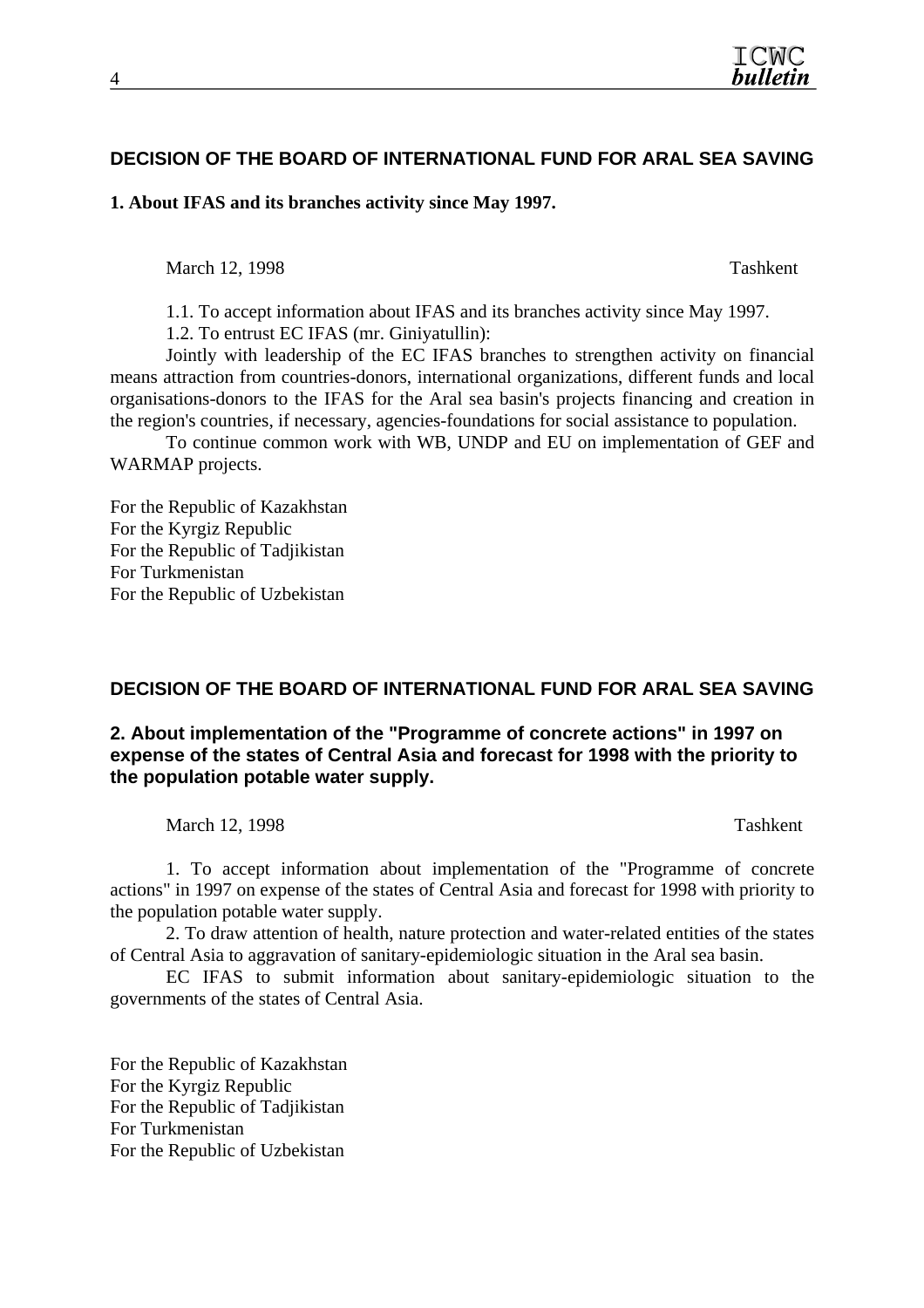#### **REFERENCE ABOUT IMPLEMENTATION OF THE "PROGRAMME OF CONCRETE ACTIONS" BY THE STATES OF CENTRAL ASIA ON THEIR OWN EXPENCE**

In spite of certain economic difficulties bounded with transition to market-oriented economy the governments of Central Asia gradually implement the programme of measures on ecological recovery of the Aral sea crisis zone and improvement of population living standards. Target financing of projects providing population social protection and ecological situation improvement is foreseen in the framework of national investment programmes.

In order to provide these projects implementation some governmental decisions are made addressed to Aral sea adjacent areas situation improvement, population social protection, sanitary-epidemiologic and social-economic situation improvement, population potable water provision, rural settlements provision with natural gas, irrigated lands reclamation state support, rational use of water resources.

Since 1994 by the states of Central Asia for these goals USD 3753.5 mln were spent from different sources of financing. Measures undertaken allowed to improve, to some extent, population living standards.

Within the period of 1994-1997 in the Aral Sea adjacent zone hospitals for 4320 beds were built, 3215 km of water supply pipeline and 7448.8 km of gas conveyance pipeline were constructed.

In 1997 the states of Central Asia for the programme implementation spent USD 1067.5 mln. More details are given in the table attached.

In each state according to the elaborated priorities certain measures related to the Aral Sea problem have been undertaken and, for the first part, population provision with clean potable water.

*In the Republic of Kazakhstan* within the framework of the Project "Clean water and health" feasibility study is completed. The project is funded by Kuwait Fund of Arab Economic Development (KFAED). By 05.01.98 995.5 th. USD from 1.171,2 th USD foreseen were spent.

Simultaneously the pilot project implementation for water supply of the settlements of the Aralsk and Kazalinsk districts of Kzylorda province is started on expense of WB loan in amount of USD 7 mln. Government of Germany allocated DM 7 mln. for water treatment installation construction. Kuwait fund intends to allocate USD 24 mln.

*In the Kyrgiz Republic* drinking water supply is also a critical area. National programme "Drinking water" (1997-2015) is developed, which needs USD 170 mln. At present time negotiations with the World Bank about the loan for this programme implementation are under progress. From the government side 252 mln. soms are allocated.

*In the Republic of Tadjikistan* special attention is devoted to upper watersheds recovery and regional unified hydrometeorological data base and water resources accounting system creation.

Besides, projects in potable water supply, energetics development, irrigated land development and highway construction are being implemented.

By the end of 1993 agreement with Islamic Development Bank was achieved about USD 280 th. grant allocation for feasibility study on highway Horog-Kairakkum construction. The same bank has taken obligation to provide equipment for cardiologic center in Dushanbe. Credit leaving for Karategin zone rehabilitation and reconstruction in amount of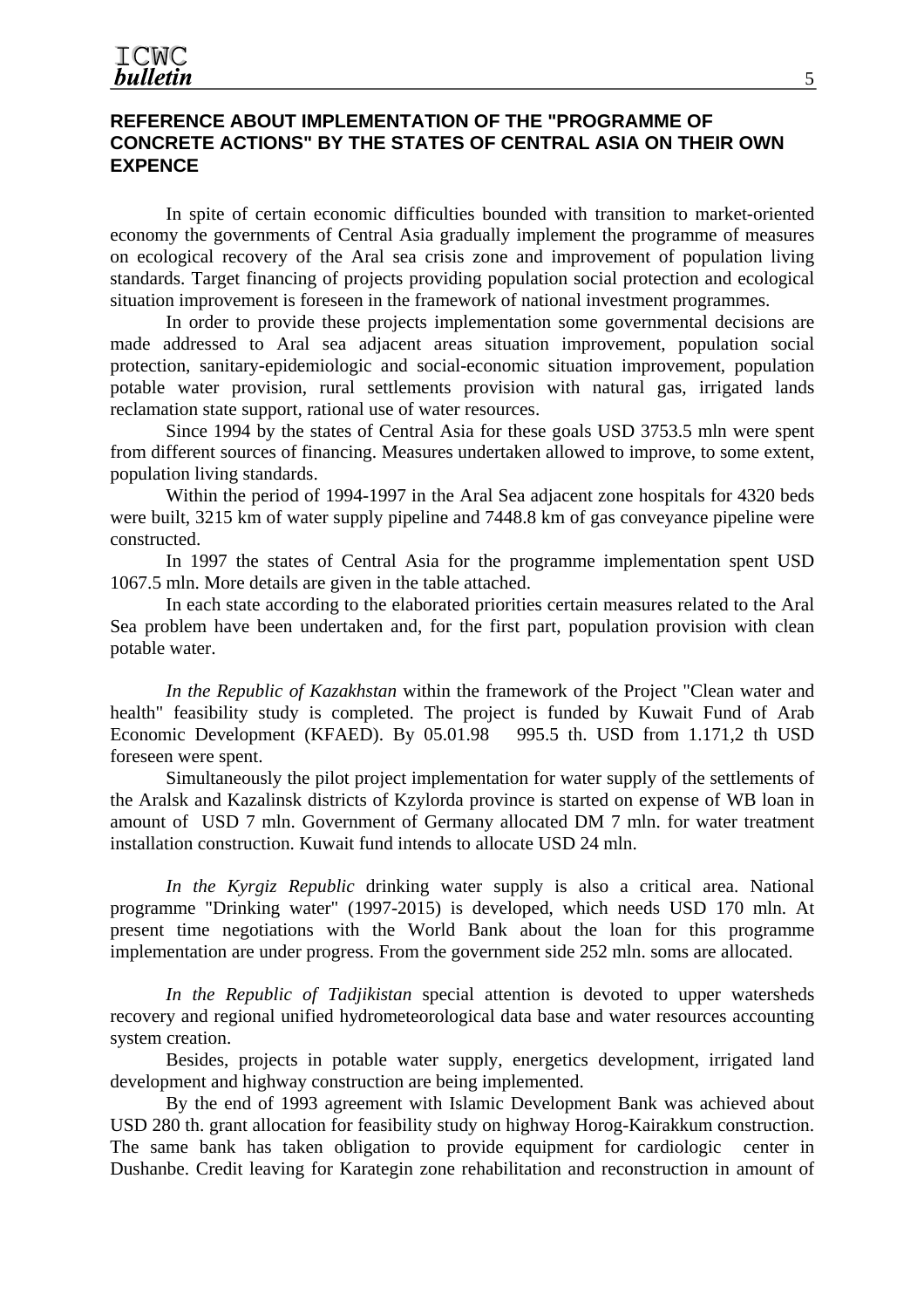USD 20 mln. including: for social provision - USD 10 mln. and for highways and schools rehabilitation - USD 10 mln. is under negotiation.

*In Turkmenistan* paying special attention to drinking water supply special Committee is established by Decree of President. It is planned to improve water supply and sewerage systems operation for 100 th. people in Tashauz province. In 1997 agreement between the government and the World Bank was signed about USD 30.3 mln. loan giving with its return during 20 years. Government allocated for this project USD 2.6 mln.

Treatment facilities, main and distributive pipelines are started to be constructed with assistance of iranian specialists to provide Mary province population with drinking water.

*In the Republic of Uzbekistan* they started with project "Clean water, sanitary and health" implementation which foresees drinking water supply and sanitary conditions improvement.

For this purpose USD 117 mln. are allocated including USD 13 mln. as the Government contribution, USD 75 mln. as the World Bank credit, USD 20 mln - as the Kuwait Fund credit, USD 9 mln. as the Deutsh Bank credit. In 1997 USD 5.2 mln. were spent.

#### "PROGRAMME OF CONCRETE ACTIONS" IMPLEMENTATION BY THE STATES OF CENTRAL ASIA ON THEIR OWN EXPENSE IN 1997.

| Country      | Unit       | 1997    | 1998     |            |
|--------------|------------|---------|----------|------------|
|              |            | plan    | Fact USD | (forecast) |
| Kazakhstan   | mln. tenge | 125     | 25250    | 135        |
| Kyrgizstan   | th.som     |         | 217381   | 3950000.0  |
| Tadjikistan  | mln. ruble | 25700   | 35000    | 13000      |
| Turkmenistan | mln. manat | 34245,0 | 5000     |            |
| Uzbekistan   | mln. soum  | 55000   | 7856000  |            |

This financing provided construction of the following objects

|                        |       | Country    |           |       |                          |                   |  |
|------------------------|-------|------------|-----------|-------|--------------------------|-------------------|--|
| Objects                | Unit  |            |           |       |                          |                   |  |
|                        |       | Kazakhstan | Kyrgizsta |       | Tadjikistan Turkmenistan | <b>Uzbekistan</b> |  |
|                        |       |            | n         |       |                          |                   |  |
| Hospitals              | bed   |            | 275       | 50    |                          | 332               |  |
| <b>Clinics</b>         | visit |            |           | 700   |                          |                   |  |
| Water supply pipelines | km    | 42,1       |           | 20,65 | 22,5                     | 606               |  |
| Sewerage               | km    | 1,5        |           |       |                          |                   |  |
| Gas supply system      | km    |            |           | 11,8  |                          | 1160              |  |
| Collector-drainage     |       |            |           |       |                          |                   |  |
| network                |       |            |           |       |                          |                   |  |
|                        | km    |            |           | 1,34  | 48.1                     | 358               |  |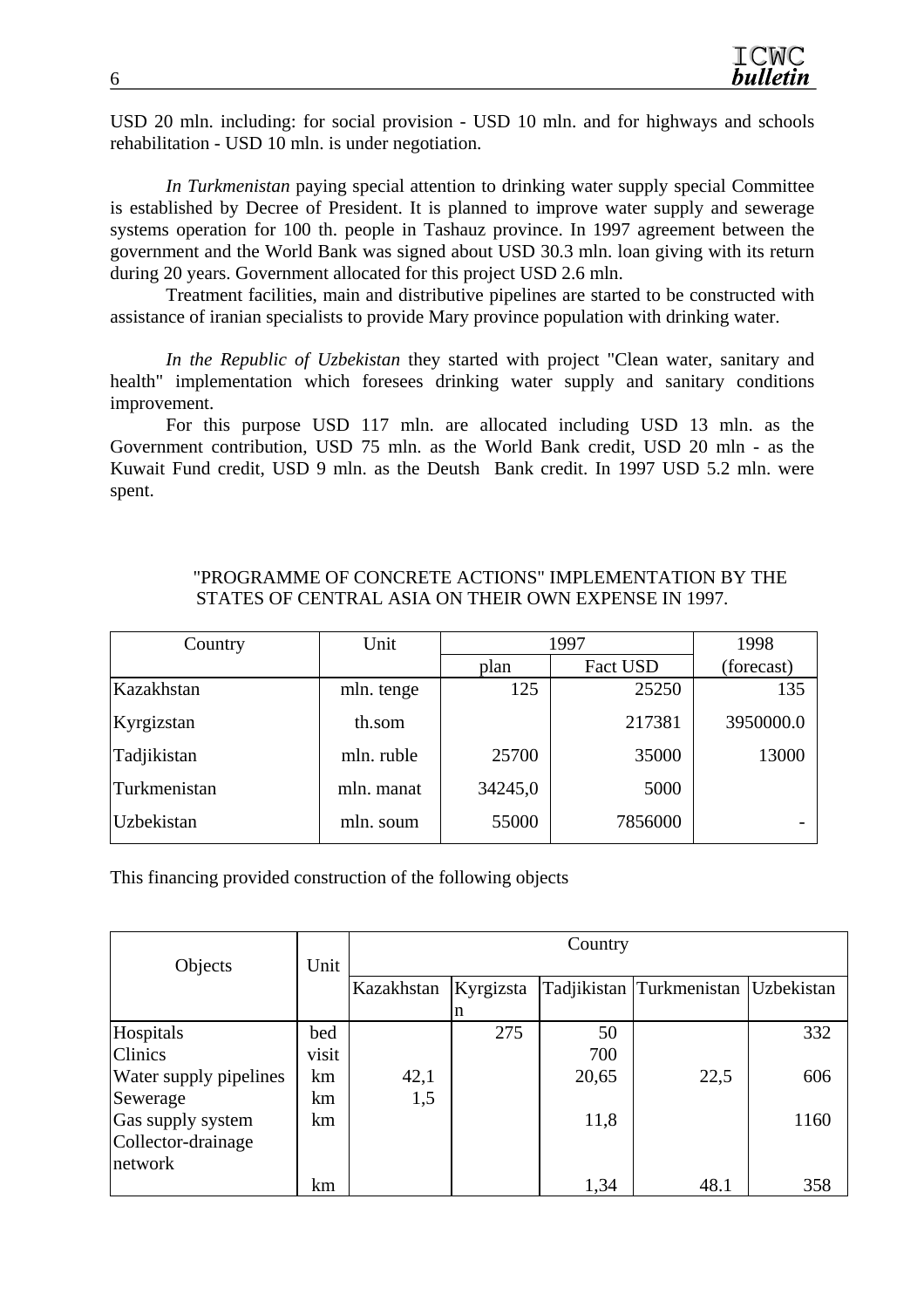# **DECISION OF THE BOARD OF INTERNATIONAL FUND FOR ARAL SEA SAVING**

#### **3. About provision of contributions by the countries participants to IFAS and the measures on involvement of the Agencies-foundations in social assistance to population.**

March, 12, 1998 Tashkent

3.1. It should be noted that since February 28, 1997 attention was strengthened to current contributions of the states- participants of IFAS and their debts to IFAS extinguishing, certain activity is undertaken to attract different international organizations and foundations for the Aral Sea basin is ecological and social economic situation improvement.

3.2. For 1998 it is foreseen to contribute to IFAS by the Republic of Kazakhstan - 574.875 mln. tenge, by the Republic of Tadjikistan - 108.78 mln. tadjik roubles, by Turkmenistan 3.600 mln. manat, by the Republic of Uzbekistan - 1.192 mln. soums.

3.3. Financial entities of the states-participants should provide fulfillment of IFAS Board decision of September 11, 1997 in Tashkent on the debts extinguishing for 1995-1997 according to the Head of states decision of February 28, 1997, transference of current contributions should be done since 1998 in dollar equivalent.

3.4. It should be noted, that IFAS branches established in all Central Asian states practically do not function. Current contributions were not made by the Kyrgiz Republic during 1995-1997.

3.5. IFAS branches should elaborate the mechanism of Agencies-foundations involvement, strengthen activity on grants attraction from the countries-donors and international organizations for financing of prior projects.

For the Republic of Kazakhstan For the Kyrgiz Republic For the Republic of Tadjikistan For Turkmenistan For the Republic of Uzbekistan

#### **DECISION OF THE BOARD OF INTERNATIONAL FUND FOR ARAL SEA SAVING**

#### **4. About IFAS Board plan of activity on 1998-1999 approval**

March, 12, 1998 Tashkent

4.1. To approve the IFAS Board meetings schedule on given period.

4.2. Chairman of the IFAS Board mr. Giniyatullin should provide necessary materials preparation to the meetings.

For the Republic of Kazakhstan For the Kyrgiz Republic For the Republic of Tadjikistan For Turkmenistan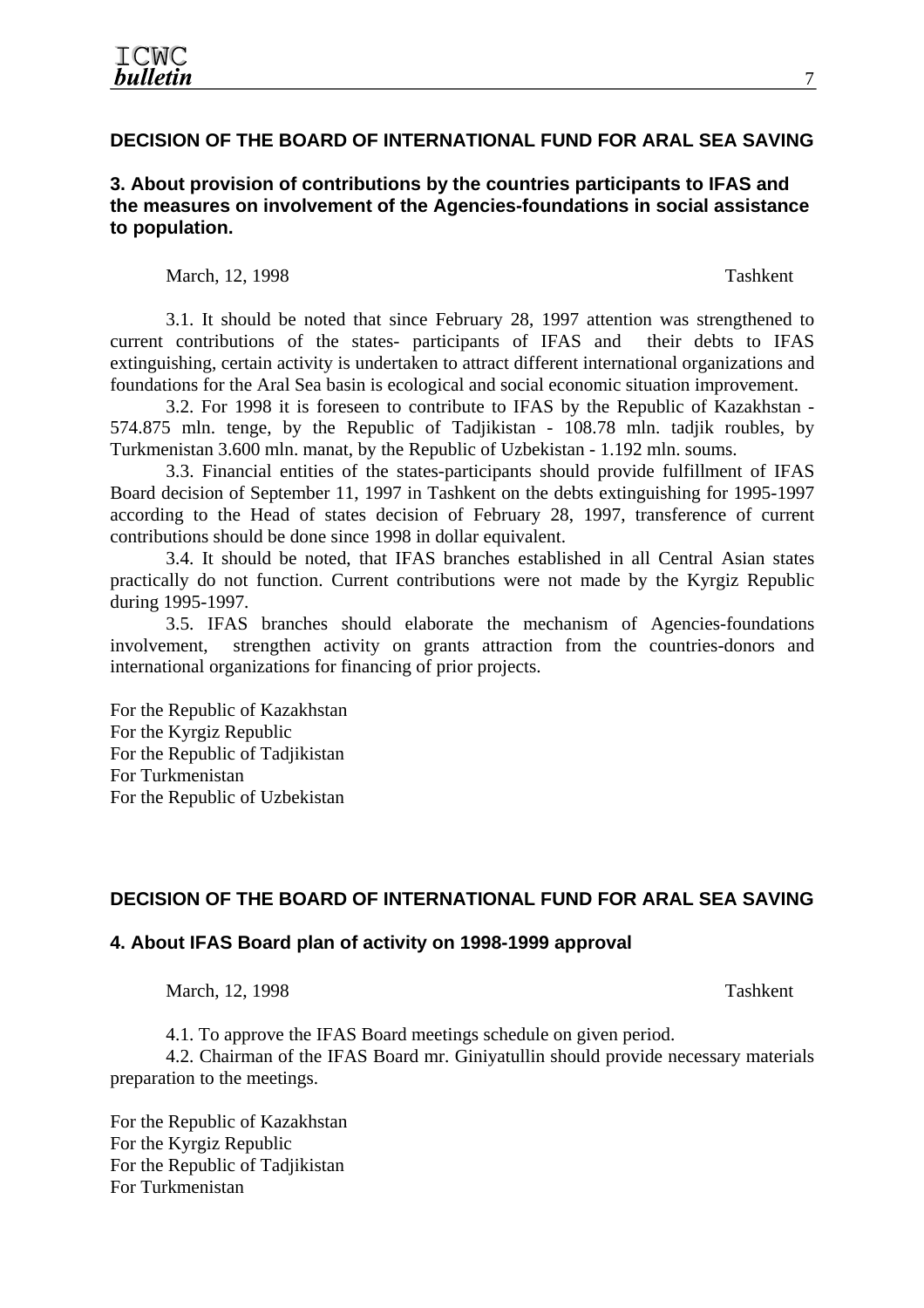For the Republic of Uzbekistan

# **DECISION OF THE BOARD OF INTERNATIONAL FUND FOR ARAL SEA SAVING**

#### **About main objectives and strategy directions of water resources rational use**

March, 12, 1998 Tashkent

1. To approve main objectives and strategy directions of water resources rational use.

2. ICWC and CSD should concentrate their efforts on the water resources rational use.

For the Republic of Kazakhstan For the Kyrgiz Republic For the Republic of Tadjikistan For Turkmenistan For the Republic of Uzbekistan

# **MAIN OBJECTIVES AND STRATEGY DIRECTIONS OF WATER RESOURCES RATIONAL USE**

#### *1. General*

1.1. As a basis of problem the "Programme of concrete actions on improving socialeconomic and ecological situation in the Aral Sea basin," "Main concept provisions for the Aral Sea, its adjacent areas and the basin with regard to region's development", approved by the heads of states of Central Asia on January 11. 1994, "Main provisions of the regional water strategy of the Aral Sea basin" and Nukus (1995) and Almaty (1996) declaration.

1.2. The Aral Sea basin Programme (ASBP) was born not only with regard to the Aral Sea desiccation, but because of environment degradation and related social-economic situation which adversely influences 45 mln. people.

The reasons are multiple and are not limited by past policy in water management and agriculture. ASBP was developed in 1994 in order to eliminate basic reasons of this problems linked with water resources management and restore sustainable and sound environment in the region.

1.3. This problem arises very important questions in the regional and national strategies development. These regions must obtain additional amount of water timely, necessary quality and quantity. ICWC allocates certain amount of water to the Aral Sea annually but the exact objectives were not defined and agreed by the states of the basin, criteria of demand were not elaborated and current practice does not give guarantees that annual water allocation would be fulfilled. This depends mainly on hydrological variability.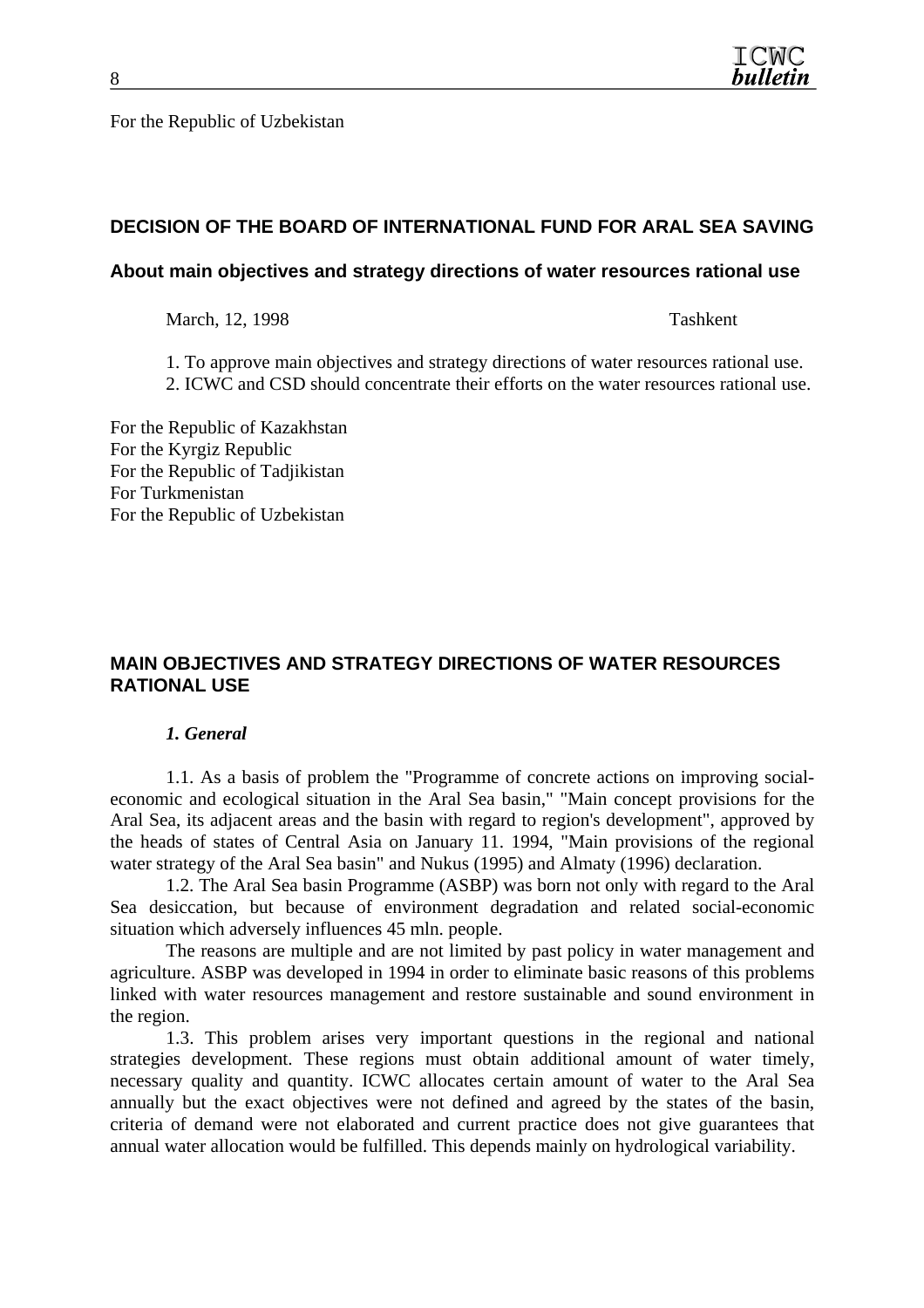#### *2. Situation assessment.*

It is agreed that main cause of crisis is ineffective use of water resources mostly in agriculture. Measures on water saving (limitation, water charges) to fit water use with biological demand and introduction into practice concrete principles (water expense per hectare, water expense for production unit) give positive results. Equal expenses of water for different yields of cotton (15 th. m<sup>3</sup>/ha for yield 3,0 and 1,5 th/ha) and rice (30 th. m<sup>3</sup>/ha for yield 4,0 and 1,5 th/ha) witnesses unproductive and ineffective water use.

2.1. During recent few years' management, accounting, control, limitation and economic sanctions for water over-expenses began to be lost. It is not understandable why if non-allocation water to the Aral Sea is the main cause of the crisis attention to this problem is not paid. If this condition would not fulfilled how to stop the crisis and create resources for sustainable development of each country and whole region.

2.2. While biggest cities in the world expense 100-150 l/day per capita, region of crisis expenses 400-600 l/day per capita and the concept of its increase "is being developed".

In the countries with dry climate annual water expenses per capita are  $300-1000$  m<sup>3</sup>, in some provinces within the area of disaster it mounts to  $4000 \text{ m}^3$  and more and measures on its cut down are not foreseen.

Certain example can be shown witch could be achieved in future: Israel for 5 mln. people spends 1.8 bln.  $m^3$  Amu Darya and Syr Darya basin with population of 35 mln. spends  $100$  bln.  $m<sup>3</sup>$  under constant deficit of water.

2.3. Water discharge dynamics during recent years can be illustrated by water diversion volume from Amu Darya and Syr Darya rivers (without Zerafshan, Murgab, Tedzhen, etc.)  $(km^3)$ :

1992 - 84,3; 1993 - 82,2; 1994 - 79,5; 1995 - 73,4; 1996 - 89,8; 1997- 77,6 (dry year).

a) Water allocation to the Aral Sea decrease was: in 1989 -  $354 \text{ km}^3$ , in 1997- $210 \text{ km}^3$ , i.e.  $144 \text{ km}^3$ ;

b) Aral Sea horizon altitute decrease was: in 1989 - 39,08 m, in 1997 - 34.8 m, i.e. 4,28 m;

c) Aquatic area decrease was: in 1989 - 38,4 th.  $km^2$ , in 1997 - 28 th.  $km^2$ , i.e. 10,4 th.  $km^2$ ;

d) Aquatic area decrease was as follow (th.  $km^2$ ):

1992 - 0,9; 1993 - 0,7; 1994 - 0,7; 1995 - 1.2; 1996 - 1,6; 1997 - 1,7.

#### *3. Main criteria of assessment of the problem and directions of the strategy of water resources rational use in the basin.*

3.1. Public involvement into the measures on water saving.

Total area of irrigated lands in the Aral Sea basin accounts for near 8 mln. ha. and about 90 % of water is spent for irrigation. According to data of different specialists and institutions water use efficiency is different for each country, province and river basin. Development of the criteria of water resources use and their practical implementation are at the very beginning at allocation levels.

3.2. Public conscience is in position when people mostly are sure that the Aral Sea problem originates from water resources scarcity and insufficient competence of decisionmakers or financial assistance of international organizations. This witnesses that society does not know about real situation because of: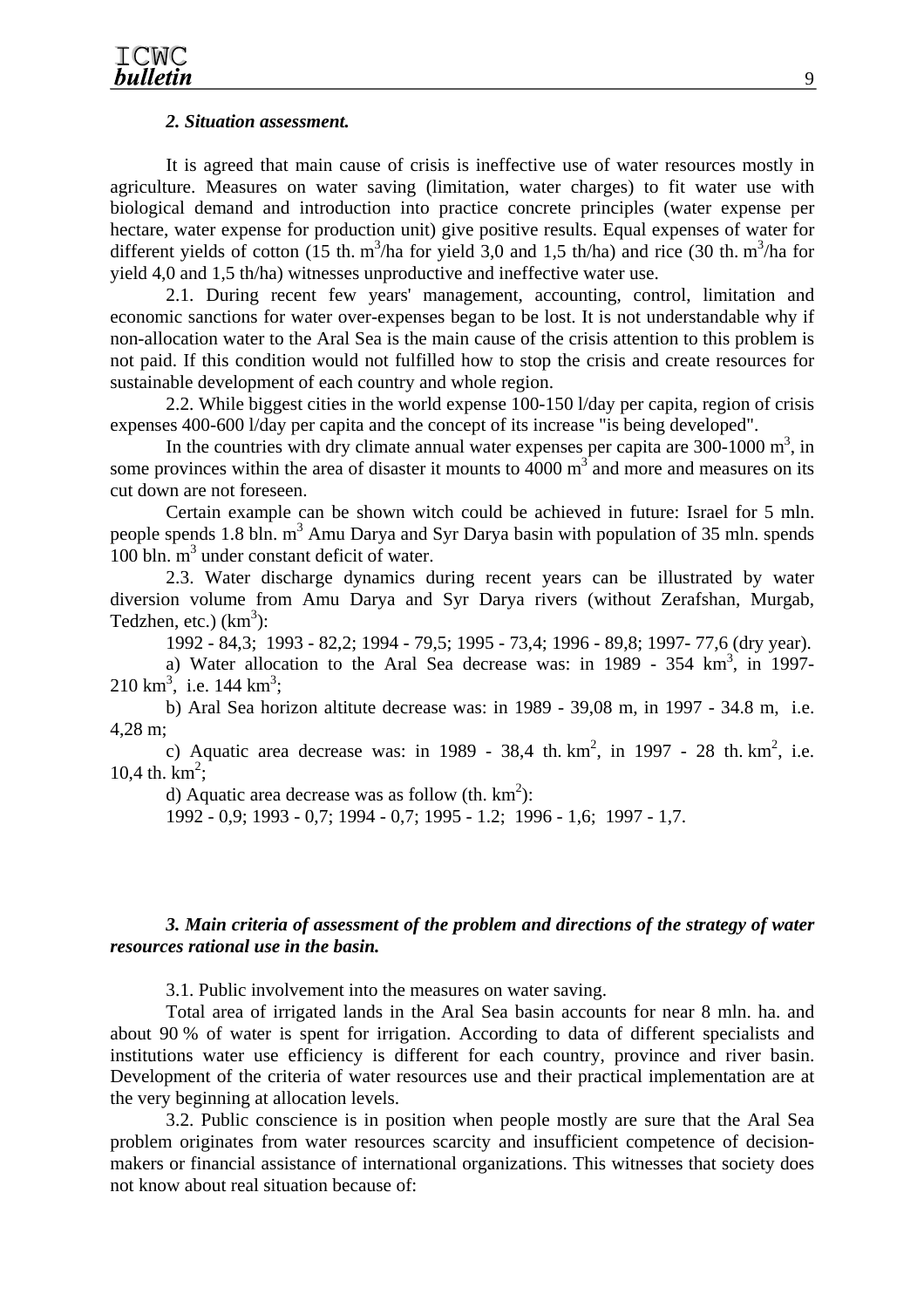absence of permanent information education and pressure about inefficient water use which exceeds 1.5-2.0 times real needs and that this inefficient use is performed by users themselves. Aral Sea problem is not exported problem but the product of society negative attitude.

3.3. Governmental (central and local) managerial institutions have not developed measures and do not undertake any concrete steps to cut down existing water use to the level of real needs.

It is widely understood that water saving requires huge investments for reconstruction of irrigation-drainage network and introduction of new technologies in agriculture. These measures are really very expensive. For instance, drip irrigation system instillation needs 4-7 th. USD per hectare. This system can help to achieve water consumption decrease from 11-13 th.  $m^3/ha$  to 4-5 th.  $m^3/ha$ . If only 10 % of 8 mln. ha would be transferred to drip irrigation it requires about 4-4.5 bln. USD, which is unbearable for the economy of the region.

Above mentioned approaches and criteria weakened assurance in the region if ability to undertake concrete measures which can give practical results. But even certain restrictions within period 1992-1995 cut down water expense on 7 bln.  $m<sup>3</sup>$  while society and water users were not involved in the process. Society and water users involvement can give 10-12 bln.  $m<sup>3</sup>$ water decreasing its expense from 11-13 th.  $m^3/ha$  to 9-10 th.  $m^3/ha$  but unfortunately this understanding is not still achieved.

3.4. Local and world analogies, proving inefficient water use in the region, are not accepted and attention is not paid to measures on water management and accounting together with limitations and incentives for water saving.

One of the real accessible and possible tool of ASBP is awareness of society about necessity of water saving and, in the first turn, permanent and reliable information strengthened by concrete data.

3.5. According to different sources of information only organizational and control measures can give during next 5-7 years sufficient amount of water for sustainable development of the region. For ecological situation stabilizing it is necessary 10-25  $km^3$  per year.

For 7.5-7.7 mln. ha of irrigated lands under conditions of year of average water supply 85-90 km<sup>3</sup> (gross) of water is spent or 11-13 th. m<sup>3</sup>/ha from which about 20 % is spent due to shortage of water accounting, control and management.

Actual agricultural crops yield (cotton, grain), which encompass 70-85 % of land in the Amu Darya and Syr Darya basin, requires  $2.5-3$  th. m<sup>3</sup>/ha (net), current requirements are  $4-6$  th. m<sup>3</sup>/ha. By organizational and limitating measures water expenses can be decreased gradually on 10, 15, 20 km<sup>3</sup> per year. Taking into account 10-12 km<sup>3</sup> water allocation to the Aral Sea guaranteed water release to the Aral Sea could be 20-25-30 km<sup>3</sup>. With these resources the Aral Sea horizon stabilization can be achieved.

3.6. Excessive water discharge especially during growing period, force to divert water fully from allocation natural sources (little rivers, springs, etc.) that causes their exhaustion and disappearance which, in turn, leads to common ecosystem destruction.

3.7. Water intakes in the upper reaches diminishes and deform flow of Amu Darya and Syr Darya rivers and lead to the state in the middle reaches when sometimes there are only wastes flow down the river. Public conscience is growing that the rivers are not only conveyance means but also natural objects constituting ecosystems and determining natural balance of the region.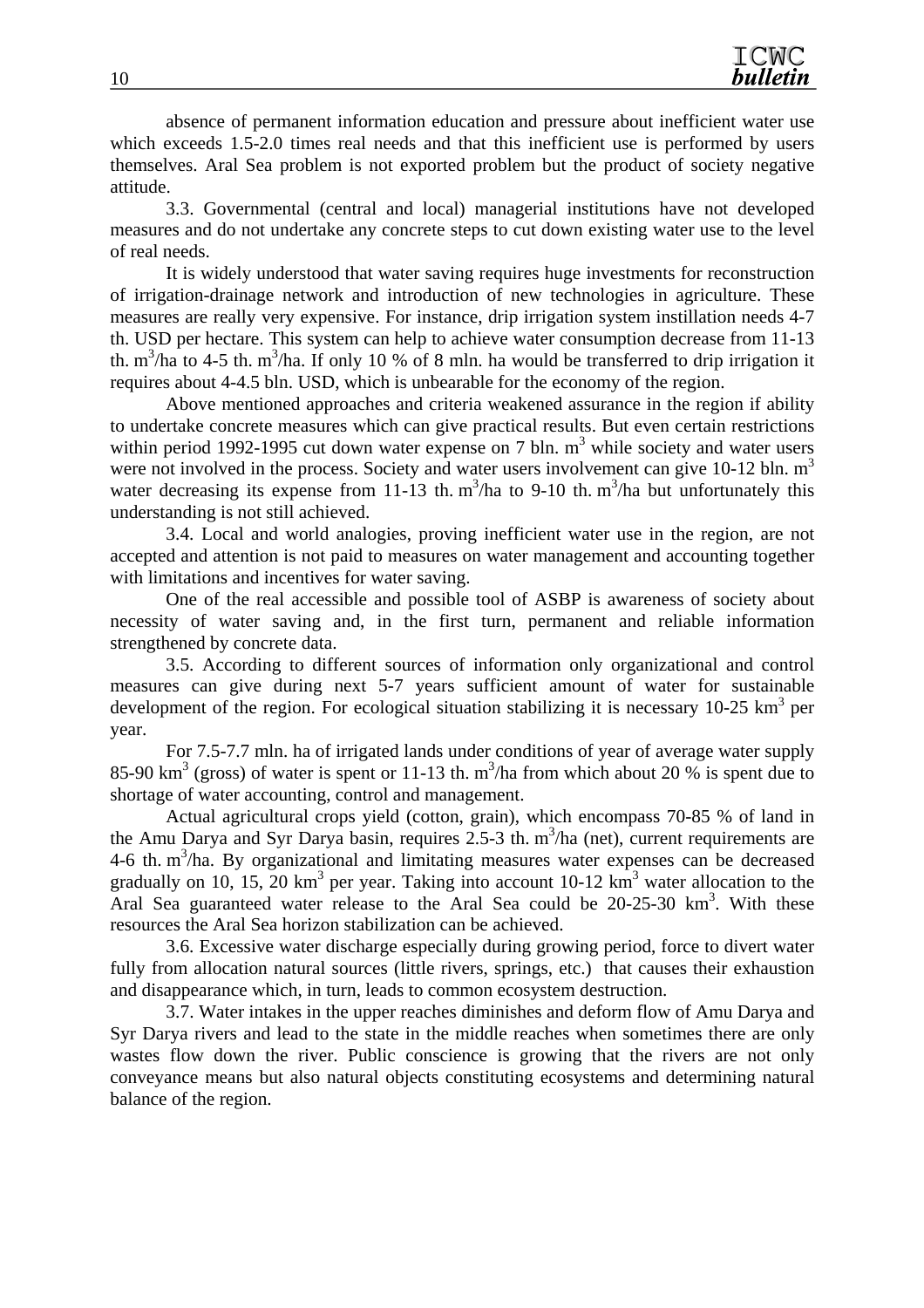#### *4. Main aspects of ineffective water use influence on land productivity and salinization.*

4.1. Ineffective water use increases water losses and provokes groundwater level increase and as a consequence salt mobilization within the root zone of agricultural crops, leads to yield decrease and salt accumulation within the arable layer.

4.2. Excessive groundwater saturation by salts requires special measures on their removal. This, in turn, increases load on collector-drainage network and requires additional expenditures for its cleaning and deepening, its additional extent. As a result significant areas fall out of cultivation. At the same time excessive water discharge requires additional load on irrigation network that is connected with certain additional expenditures.

Collector-drainage outflow increase is followed by its release to rivers and river water quality aggravation, and land productivity decrease while using this water for irrigation again.

4.3. Salt management directly depends on rational water use and the less water discharge:

a) the less salt insertion by irrigation water;

b) the less salt is mobilized by groundwater;

ñ) the less salt accumulation in soil due to transpiration;

d) the less saline water release into the rivers;

e) the better river water quality.

4.4. Economic factors, which are beyond water quality, play significant role.

Rational water use linked directly or indirectly with decrease of load on collector drainage network, may cut down expenditures as a whole if to take into consideration that almost 50 % of allocation irrigated lands in the region are irrigated by pumping stations or by wells which require high expenditures for energy supply.

#### *5. Urgent objectives.*

5.1. The Aral Sea crisis problem solution and ecological situation stabilization depend mostly on concrete measures, aimed to cut down unproductive water losses in the basin as whole and by each water user.

5.2. Necessity of unproductive water use decrease should become national conscience in all countries of the region.

5.3. In all countries on the basis of national strategy main principles should be recognized: water discharge according to production volume coming out of real water productivity and gradual movement to this goal.

a) State should take responsibility for development and gradual implementation of measures on ineffective water use decrease creating tools of influence, accounting and control;

b) Restriction measures, being unpopular and connected with some difficulties, should be main instrument to create appropriate public conscience;

c) National strategies do not foresee simultaneous achievement the same parameters. Main goal is recognition of this principle and movement in this direction.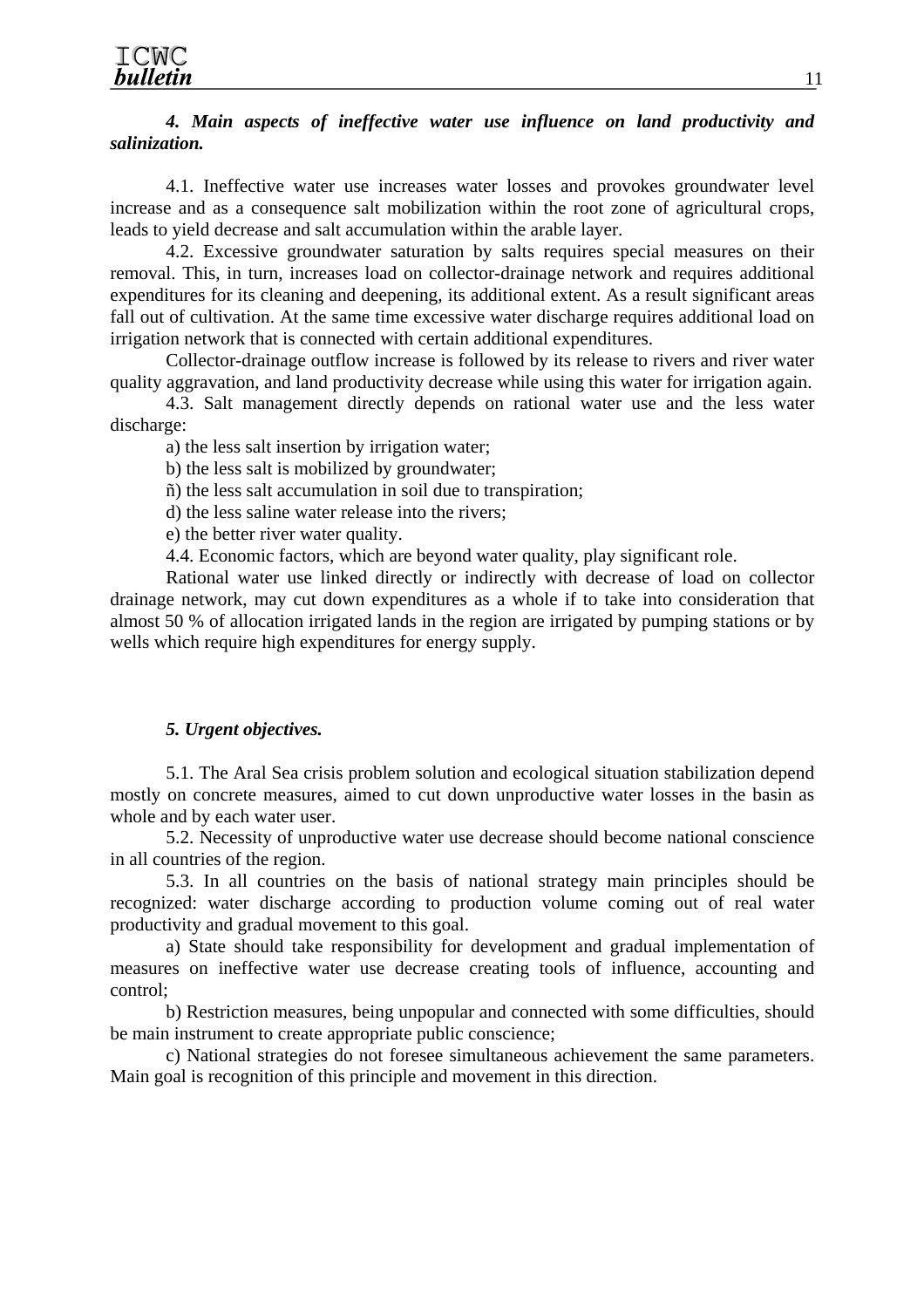#### ASSESSMENT of rational water use in the states of Central Asia in the Aral Sea basin

|                | Irrigated area, | Actual water     | Actual         | Potential demand       | Potential water      | Potential resources for |
|----------------|-----------------|------------------|----------------|------------------------|----------------------|-------------------------|
|                | ha              | intake per 1 ha, | discharge with | coming out biological  | resources for        | prospective measures    |
|                |                 | $m^3/ha$         | regard to      | requirement and water  | sustainable          | realization on water    |
|                |                 |                  | precipitation, | productivity, $m^3/ha$ | development of       | saving, bln. $m^3$      |
|                |                 |                  | $m^3/ha$       |                        | states on expense of |                         |
|                |                 |                  |                |                        | water expenditures   |                         |
|                |                 |                  |                |                        | decrease per 1 ha,   |                         |
|                |                 |                  |                |                        | $\rm{m}^3$ /ha       |                         |
| Kazakhstan     | 786             | 12354            | 14130          | 9660                   | 4470                 | 3,5                     |
| Kyrgizstan     | 430             | 11150            | 17680          | 5540                   | 12140                | 5,2                     |
| Tadjikistan    | 719             | 15860            | 18055          | 8640                   | 9415                 | 6,8                     |
| Turkmenistan   | 1744            | 13355            | 15028          | 6240                   | 8788                 | 15,3                    |
| Uzbekistan     | 4280            | 12478            | 14900          | 7820                   | 7080                 | 30,3                    |
| Aral Sea basin | 7959            | 12887            | 14690          | 7607                   | 7083                 | 56,3                    |

Note 1. Data are accepted according to actual water discharge and precipitation as the region's potential foreseen for development using own water resources.

Note 1. Given discharges do not reflect actual effectiveness of water use per production unit i.e. per yield unit. At present only per hectare water expense is continued.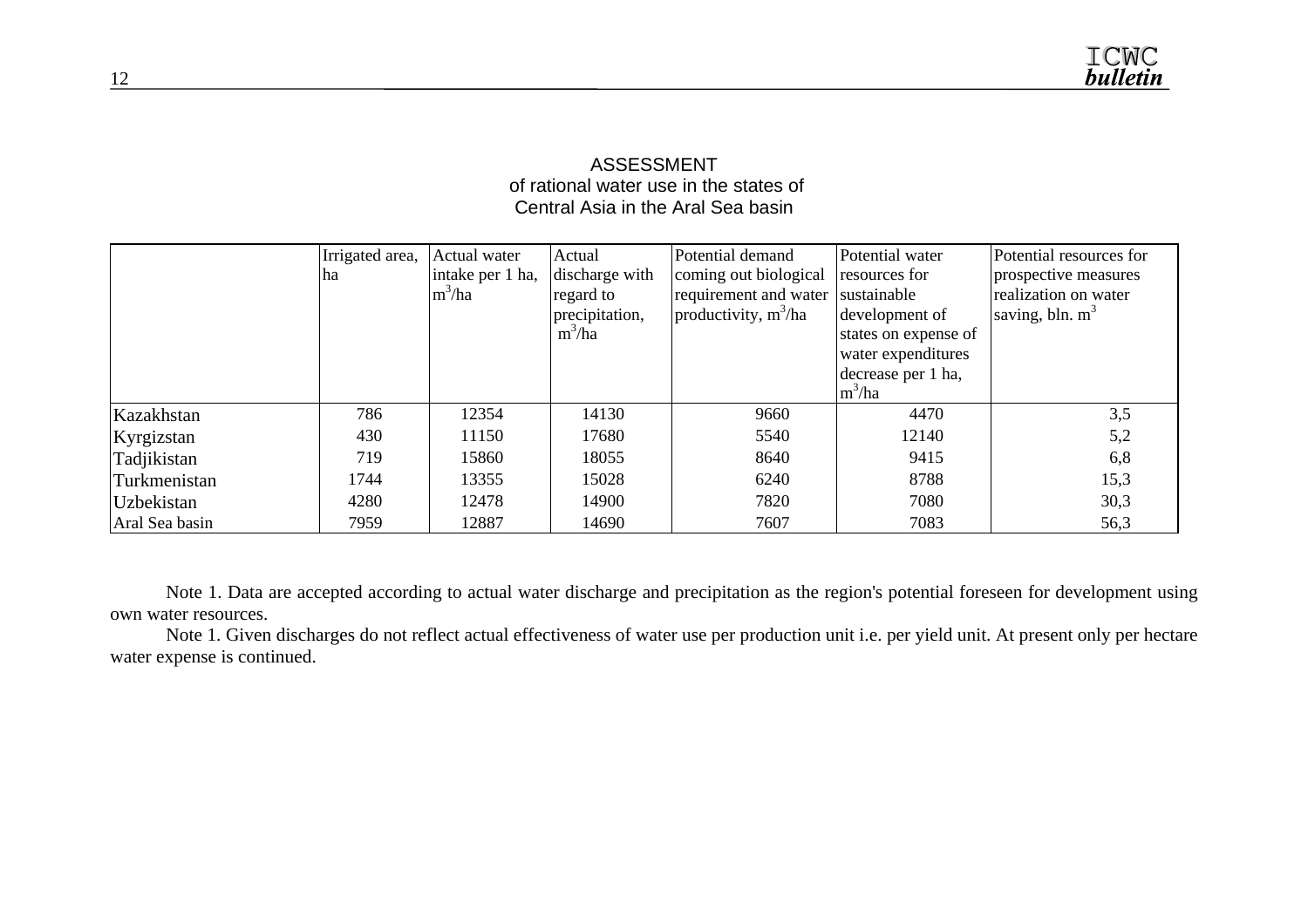# **DECISION OF THE BOARD OF INTERNATIONAL FUND FOR ARAL SEA SAVING**

**About approval of the leader for management of the project "Water resources and environment management in the Aral Sea basin" (GEF Project).** 

March 12, 1998 Tashkent

1. To approve mr. Giniyatullin R.A. as a leader for management of the project "Water resources and environment management in the Aral Sea basin" (GEF Project) and charge him to complete project development and sign agreement with the World Bank for its implementation.

2. To establish, that GEF Project leader will be paid after his authority cessation as a Chairman of EC IFAS.

For the Republic of Kazakhstan Deputy Prime-Minister Zh.Karibjanov For the Kyrgiz Republic Vice Prime-Minister K.Abdimomunov For the Republic of Tadjikistan Deputy Prime-Minister I.Eshmirzoyev For Turkmenistan Deputy Prime-Minister A.Dodonov For the Republic of Uzbekistan Deputy Prime-Minister I.Djurabekov

# **DECISION OF THE BOARD OF INTERNATIONAL FUND FOR ARAL SEA SAVING**

#### **About information provision of the Aral Sea problems**

March 12, 1998 Tashkent

1. To accept information about start of publications in the newspaper "Noviy Den" with enlightening of the states of Central Asia activity related to the Aral Sea basin problems solution.

2. EC IFAS on expense of reparian states, countries-donors, humanitarian funds and other sources to provide the basis of the newspaper and organize their activity according to objectives and tasks of ASBR.

3. To establish, that the newspaper "Noviy Den' " and magazine "Vestnik Arala" are special issues of EC IFAS with publication of necessary information advertisements for all countries of Central Asia connected with problems, projects and programmes of the Aral Sea basin.

4. EC IFAS, its branches and divisions, other organizations and entities in the Central Asian countries to felicitate information provision, issue and distribution of above publications.

5. To recognize reasonable to have in each Central Asian state one correspondent on expense of financial means transferred by each state to the national branches of the Fund.

For the Republic of Kazakhstan For the Kyrgiz Republic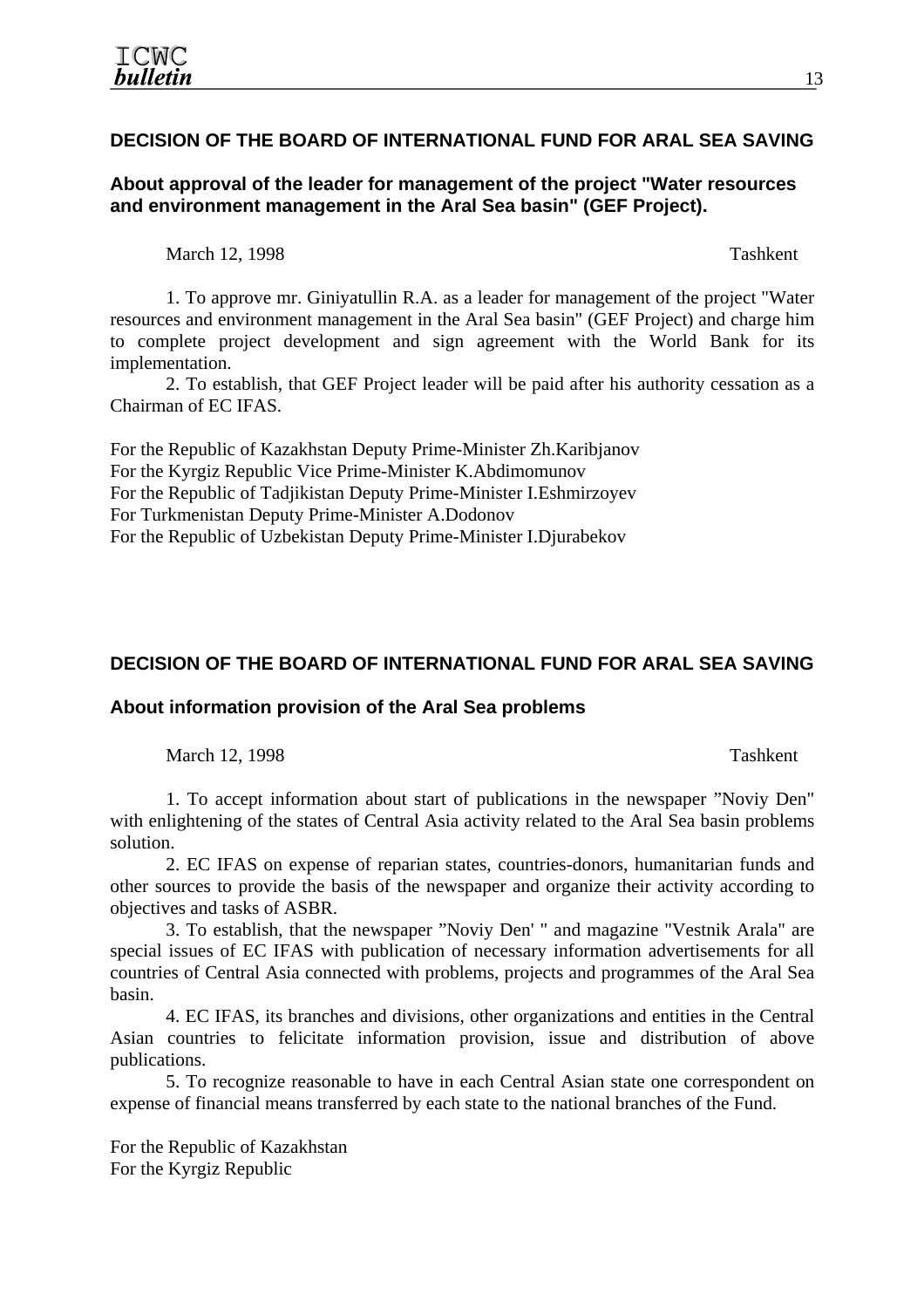

For the Republic of Tadjikistan For Turkmenistan For the Republic of Uzbekistan

#### **DECISION OF THE BOARD OF INTERNATIONAL FUND FOR ARAL SEA SAVING**

#### **About assistance to the Regional Commission for Sustainable Development in Ashgabat for its activity strengthening**

March 12, 1998 Tashkent

1. To accept proposal of Turkmenistan about financing of the Scientific-Information Center of the Commission for Sustainable Development in Ashgabat (8 persons on expense of Turkmenistan contributions) and the branches in the states of Central Asia (3 persons in each) on expense of states-founders.

2. EC IFAS to submit to the governments of Central Asia the lists of personnel and cost estimate for the Scientific-Information Center of the Commission for Sustainable Development and its branches maintenance.

For the Republic of Kazakhstan For the Kyrgiz Republic For the Republic of Tadjikistan For Turkmenistan For the Republic of Uzbekistan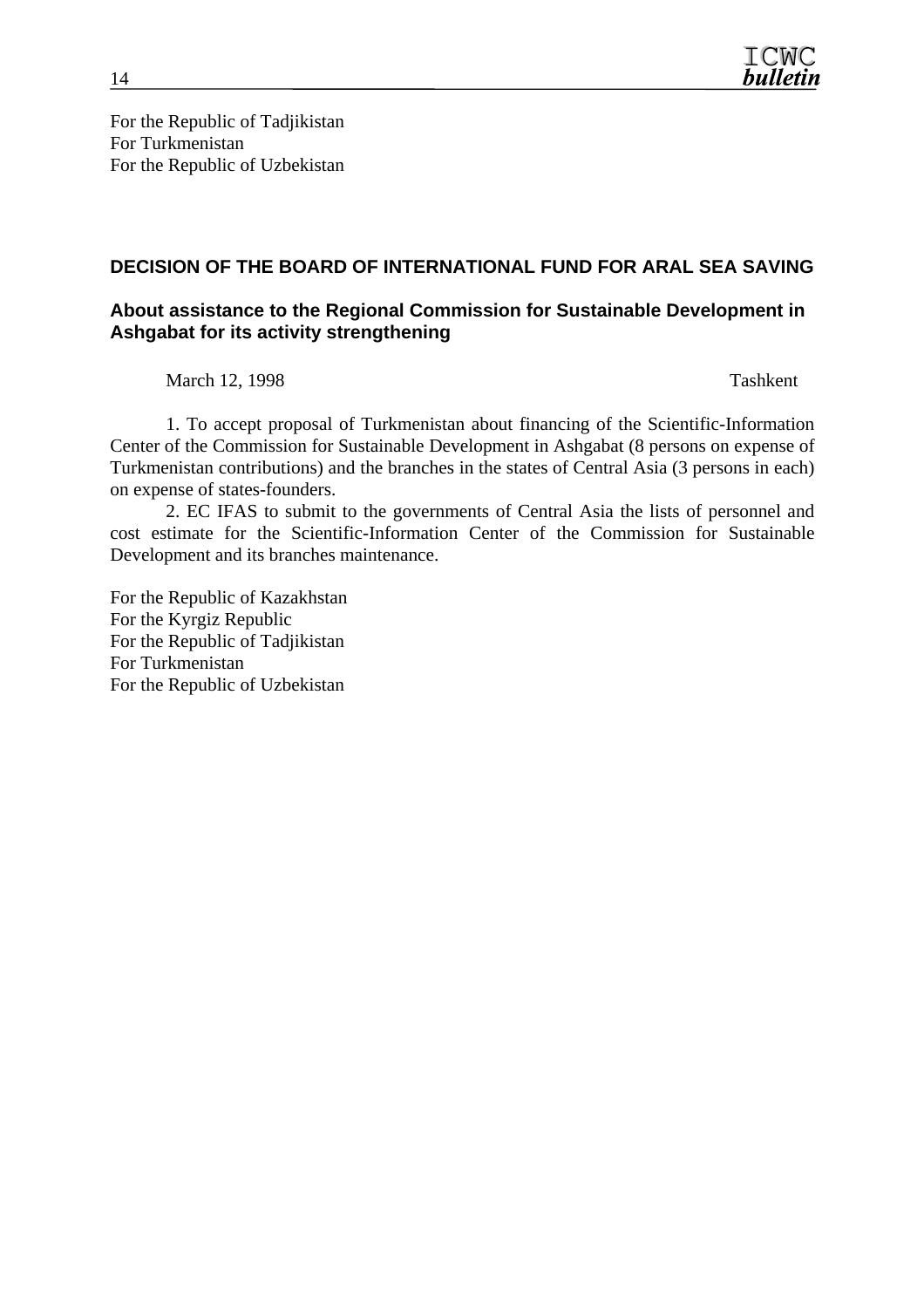# **PROCEEDING NO 17**

 of the meeting of International Coordination Water Commission (ICWC) of the Republic of Kazakhstan, the Kyrgyz Republic, the Republic of Tadjikistan, Turkmenistan and the Republic of Uzbekistan

| February 21, 1998 | Ashgabat                                                                                                                               |
|-------------------|----------------------------------------------------------------------------------------------------------------------------------------|
|                   | Attendees: ICWC Members                                                                                                                |
| Sarsenbekov T.T.  | Chairman of the State Committee of Water Resources of<br>the Republic of Kazakhstan                                                    |
| Kostyuk A.V.      | First Deputy Director General of the Water Department<br>of the Ministry of Agriculture and Water Management of<br>the Kyrgyz Republic |
| Nazriyev M.N.     | First Deputy Minister of Water Management of the<br>Republic of Tadjikistan                                                            |
| Altiyev T.A.      | Deputy Minister of Water Management of Turkmenistan                                                                                    |
| Djalalov A.A.     | First Deputy Minister of Agriculture<br>and Water                                                                                      |
|                   | Management of the Republic of Uzbekistan                                                                                               |
|                   | <b>From ICWC Organizations</b>                                                                                                         |
| Kalandarov I.D.   | Director BWO «Amu Darya»                                                                                                               |
| Lisenko O.G.      | Head of Water Resources Department BWO «Amu<br>Darya»                                                                                  |
| Khamidov M. Kh.   | Director BWO «Syr Darya»                                                                                                               |
| Leshansky A.I.    | Head of Division of water allocation and water balance<br>of BWO «Syr Darya»                                                           |
| Dukhovny V.A.     | Director SIC ICWC                                                                                                                      |
|                   | <b>Invited persons</b>                                                                                                                 |
| Khanmedova A.O.   | Head of Water Resources and Water use Division of the<br>Cabinet of Ministers of Turkmenistan                                          |
| Sarkisov M.N.     | Deputy Minister, Director Institute<br>"Turkmengiprovodkhoz"                                                                           |
| Goshayev D.G.     | Head of Department of operation and maintenance of the<br>Ministry for Water Management of Turkmenistan                                |
| Saparov U.B,      | Director of Hydromeliorative expedition of the Ministry<br>for Water Management of Turkmenistan                                        |

Deputy Minister of Water Management of Turkmenistan mr. Altiyev T.A. was as a Chairman.

#### AGENDA

1. Consideration and approval of operation regime of water-reservoirs cascades and limits for 1998 (responsible: BWO "Amu Darya, BWO "Syr Darya");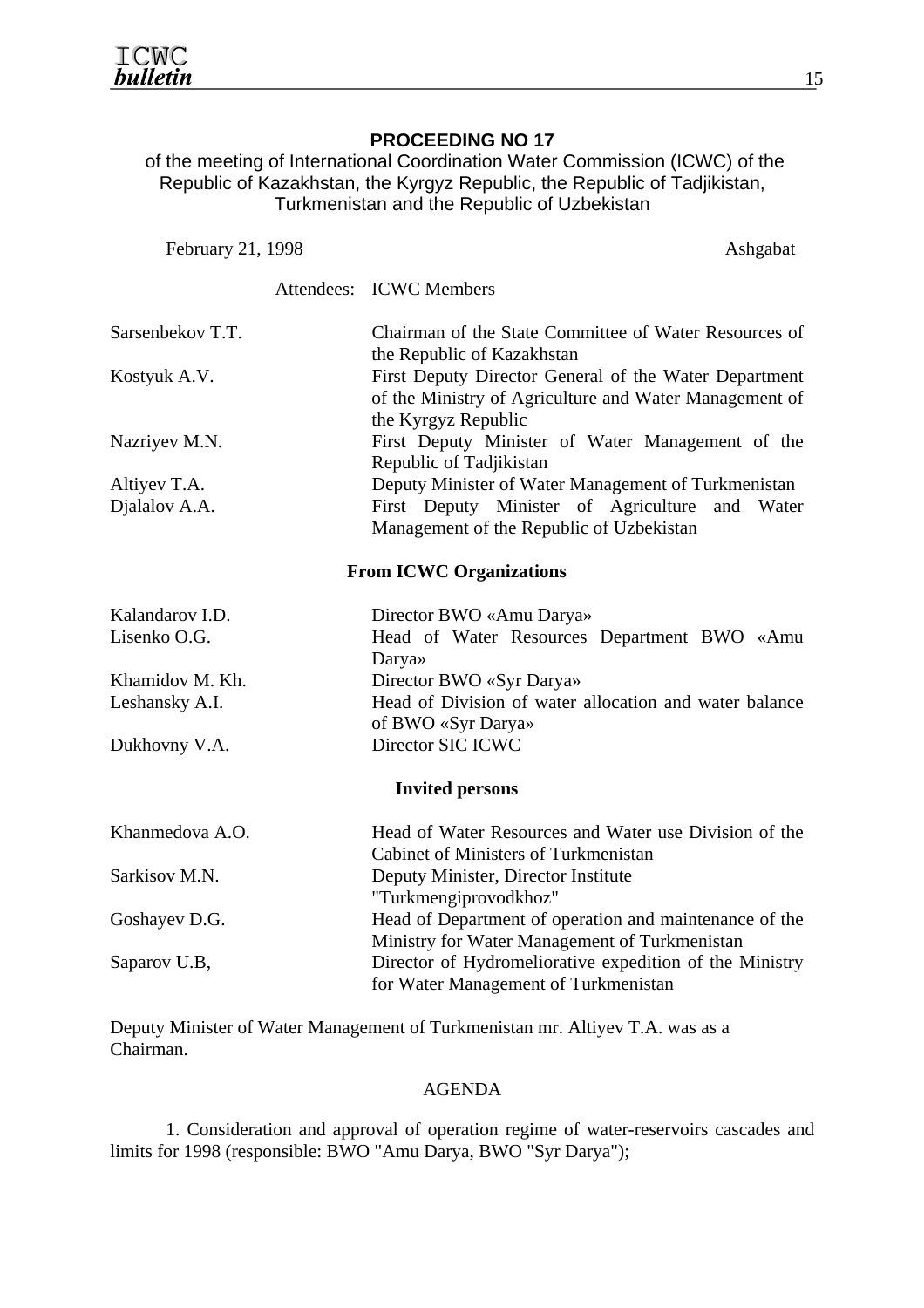2. Programme of organisational-financial provision of ICWC and its entities activity in 1998 and next 5 years, including:

Plan of maintenance financing;

Plan of design scientific work of SIC ICWC and its organizations;

Plan of measures on dryness drought overcoming:

Plan of activities on hydrometeoservices and water accounting improvement

(responsible: ICWC members, BWO "Amu Darya, BWO "Syr Darya", SIC ICWC).

3. About readiness of interstate systems and structures to the growing period of 1998 (responsible: ICWC members, BWO "Amu Darya, BWO "Syr Darya").

4. Additional question "About organization of Central Asian consulting association on water-related problems".

Exchanging by opinions ICWC members decided:

*On the 1<sup>st</sup> question* 

1. To approve water-intake limits from Amu Darya and Syr Darya rivers and regimes of water reservoirs cascade operation on 1997-1998 hydrological year, including nonvegetation period, and water releases volume to the Aral Sea and adjacent area according to appendix 1. After receiving Hydrometservice forecast about water provision for the growing period of 1998 BWO "Syr Darya" and BWO "Amu Darya" to precise regimes of cascades operation within the growing season and agree it with ICWC members.

BWO "Syr Darya" (Mr. Khamidov) to undertake measures on water supply to Chardara reservoir during the growing season in amount not less than  $4.5 - 5 \text{ km}^3$  under conditions of high lateral inflow to the Syr Darya trunk simultaneously smoothing water provision of the republic-water users according to the interstate agreement of 18.02.1992. Kairakkum reservoir operation regime should be executed according to the BWO "Syr Darya" scheduling.

2. ICWC members to undertake permanent control on intergovernmental agreements fulfillment on the Naryn-Syr Darya cascade water-energetic resources use, to promote accomplishment of mutual supply and payment for electricity, gas and coal between Kazakhstan, Uzbekistan and Kyrgizstan according to above agreements.

3. Taking into account that Governments of the Republic of Kazakhstan and the Republic of Uzbekistan have already agreed the draft projects of three agreements submitted by ICWC. (Letters of 03.07.1997), to ask ICWC members of the Kyrgiz Republic, the Republic of Tadjikistan and Turkmenistan to undertake appropriate measures to accelerate concordance of above projects by their government.

# *On the 2<sup>nd</sup> question.*

1. To approve cost estimate for financing maintenance needs of water-organisations BWO "Syr Darya" and BWO "Amu Darya" on 1998 at the level of last year with regard to indexation and charge both BWO's together with ICWC experts within a month to prepare and submit to financial entities of the Central Asian states information grounding their expenditures for consideration and approval.

2. To approve SIC ICWC plan and cost estimate according to appendices and ask IFAS to finance these expenditures in 1998 and next years on expense of contributions to the Fund and other sources, bearing in mind that its activity is addressed to creation of the mechanism of sustainable development and management by water resources in the Aral Sea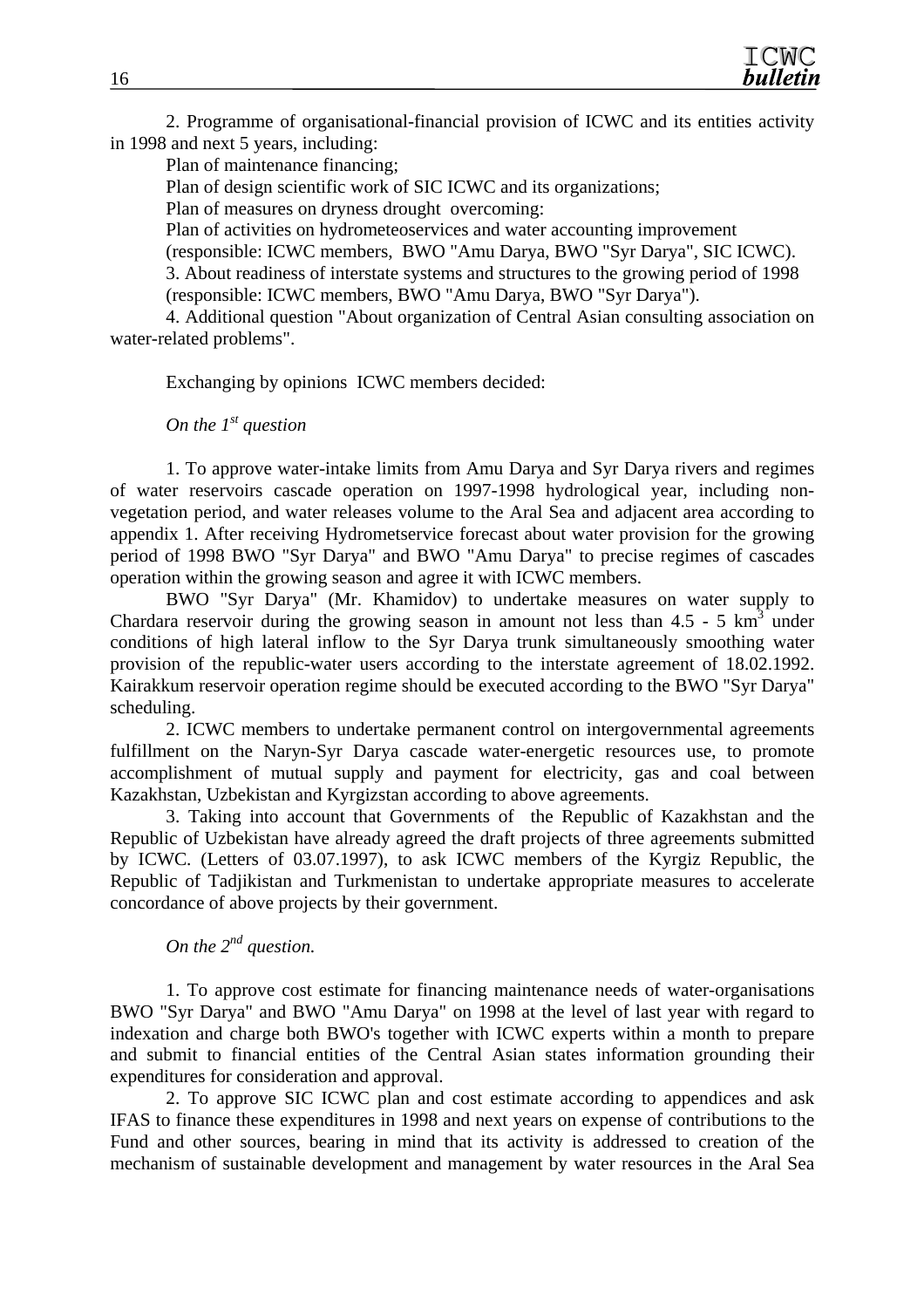basin, which fully coincide with the tasks of the "Programme of concrete actions", approved by the Head of states on January 11, 1994.

3. To approve the plan of measures on drought overcoming submitted by BWO "Syr Darya" and BWO "Amu Darya" engaging all water-related organizations of the region together with BWO's to take active part in its implementation-according to the appendix to the  $2<sup>nd</sup>$  question.

# *On the 3rd question*

1. BWO "Amu Darya" and BWO "Syr Darya" should provide to the beginning of the growing season of 1998 full workability of the interstate systems and structures. Waterrelated organisations - ICWC members should help them in this work fulfillment.

2. To oblige BWO's and the ministries-owners of structures to prepare to next ICWC meeting plan of reconstruction and repair of these structures in order to avoid loss of manageability on the interstate water ways in the future. ICWC members should find financial means for works accomplishment on structure rehabilitation and reconstruction.

# *On the 4<sup>th</sup> question*

1. "Aral Water Consult" is a association of water-organisations and reserve persons of five states of Central Asia in area of water resources, irrigation and environment management and protection. Its main goal is coordination of the regional projects preparation and implementation funded by the states of the region and international donors in close connection with the SIC ICWC regional and national organisations.

2. To establish that "Aral Water Consult" is accountable to ICWC in activities within the region.

According to T.Sarsenbekov proposal the following question is included: taking into account raising requirements to water resources management at the interstate level and necessity of giving BWO's international status to prepare appropriate proposals to the next ICWC meeting (responsible: SIC ICWC, BWO "Amu Darya, BWO "Syr Darya",).

Next ICWC meeting should be held in April 1998 in the Republic of Kazakhstan.

*Agenda of the ICWC 19th meeting.* 

1. Results of the non-vegetation period of 1997-1998 and precising of cascades operation regimes and water-intake limits in the Amu Darya and Syr Darya basin within the growing season of 1998 (responsible: BWO "Amu Darya", BWO "Syr Darya").

2. About the progress in creation of the regional information system for water resources use and main provisions on information exchange (responsible: SIC ICWC).

3. About BWO "Amu Darya" and BWO "Syr Darya" international status

(responsible: BWO "Amu Darya", BWO "Syr Darya")

4. About the ICWC next meeting agenda.

| For the Republic of Kazakhstan  | T.Sarsenbekov |
|---------------------------------|---------------|
| For the Kyrgiz Republic         | A.Kostyuk     |
| For the Republic of Tadjikistan | M.Nazriyev    |
| For Turkmenistan                | T.Altiyev.    |
| For the Republic of Uzbekistan  | A.Djalalov    |

17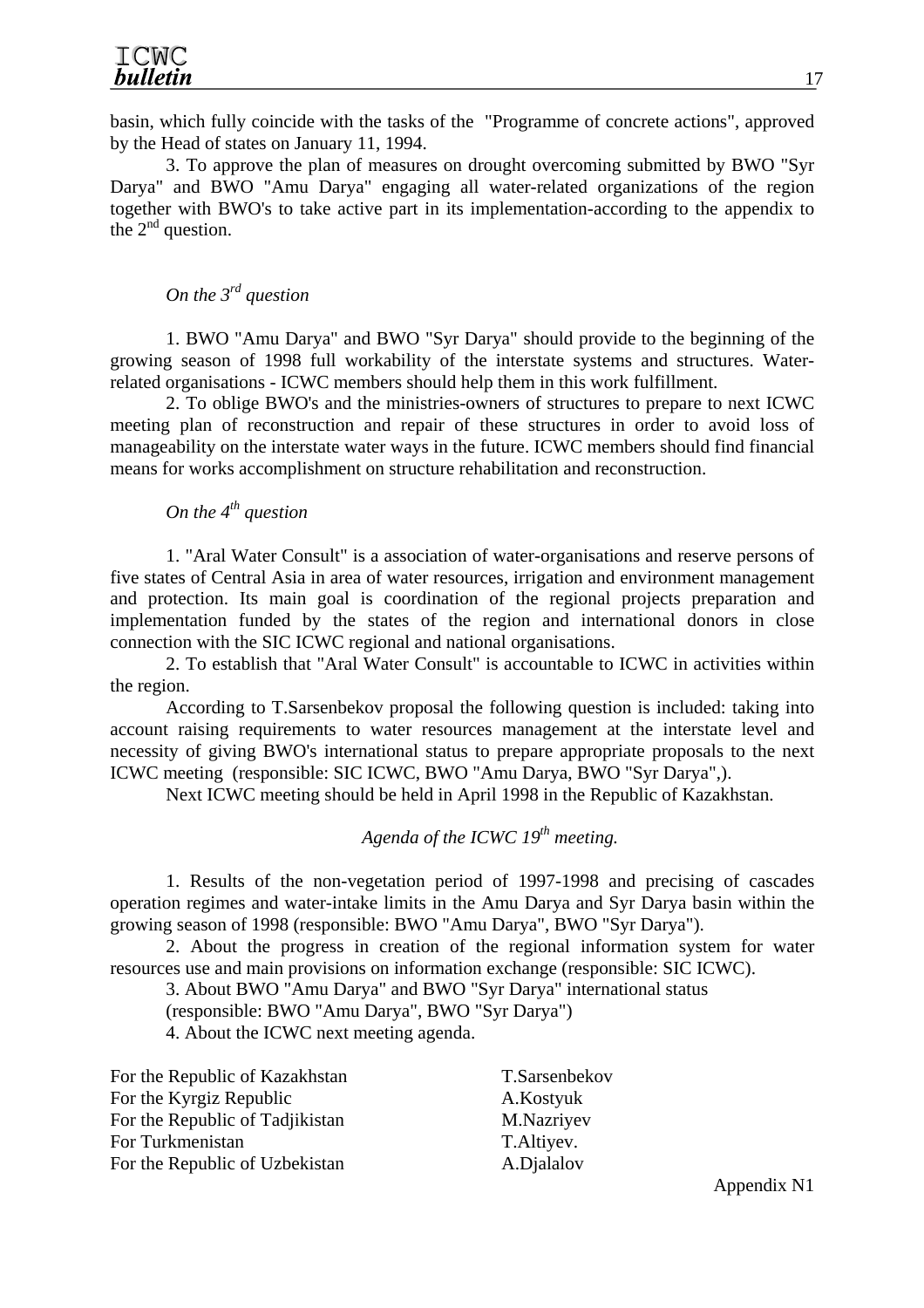

to the proceeding of ICWC meeting of February 21, 1998 in Ashgabat

|                                                 | Water-intake limits, km <sup>3</sup> |                                     |                          |  |  |  |
|-------------------------------------------------|--------------------------------------|-------------------------------------|--------------------------|--|--|--|
| River basin, state                              |                                      |                                     |                          |  |  |  |
|                                                 | total per year                       | including for non-including for     |                          |  |  |  |
|                                                 | since 1.10.97                        | vegetation period                   | growing                  |  |  |  |
|                                                 | till 1.10.98                         | $(since 1.10.97$ till season (since |                          |  |  |  |
|                                                 |                                      | 1.04.98)                            | 1.04.98 till<br>1.10.98) |  |  |  |
|                                                 | 19,570                               | 3,070                               |                          |  |  |  |
| Total from Syrdarya river                       |                                      |                                     | 16,500                   |  |  |  |
| including                                       |                                      |                                     |                          |  |  |  |
| Republic of Kazakhstan                          | 7,370                                | 0,500                               | 6,870                    |  |  |  |
| Republic of Kyrgyzstan                          | 0,200                                | 0,020                               | 0,180                    |  |  |  |
| Republic of Tadjikistan                         | 1,800                                | 0,200                               | 1,600                    |  |  |  |
| Republic of Uzbekistan                          | 10,200                               | 2,350                               | 7,850                    |  |  |  |
| Water allocation to the Aral sea                | 3,000                                | 2,000                               | 1,000                    |  |  |  |
|                                                 |                                      |                                     |                          |  |  |  |
| Total from Amu Darya river,                     | 52,080                               | 14,065                              | 38,015                   |  |  |  |
| including:                                      |                                      |                                     |                          |  |  |  |
| Republic of Tadjikistan                         | 7,900                                | 2,100                               | 5,800                    |  |  |  |
| Republic of Kyrgyzstan                          | 0,180                                |                                     | 0,180                    |  |  |  |
| From Amu Darya river                            | 44,000                               | 11,965                              | 32,035                   |  |  |  |
| according to gauging station Kerky              |                                      |                                     |                          |  |  |  |
| Turkmenistan                                    | 22,000                               | 6,000                               | 16,000                   |  |  |  |
| Republic of Uzbekistan                          | 22,000                               | 5,965                               | 16,035                   |  |  |  |
| Besides:                                        |                                      |                                     |                          |  |  |  |
| Water allocation to the Aral Sea adjacent areas | 4,500                                | 1,500                               | 3,000                    |  |  |  |
| with regard to irrigation releases and return   |                                      |                                     |                          |  |  |  |
| waters                                          |                                      |                                     |                          |  |  |  |
| sanitary-epidemiological releases in irrigation | 0,800                                | 0,800                               |                          |  |  |  |
| systems                                         |                                      |                                     |                          |  |  |  |
| Tashauz viloyat                                 | 0,150                                | 0,150                               |                          |  |  |  |
| Horezm viloyat                                  | 0,150                                | 0,150                               |                          |  |  |  |
| Karakalpak Republic                             | 0,500                                | 0,500                               |                          |  |  |  |
| Total to the Aral Sea and adjacent areas        | 7,500                                | 3,500                               | 4,000                    |  |  |  |

#### Water-intake limits from Amu Darya and Syr Darya rivers and water allocation to the Aral Sea and river deltas in 1997-1998 hydrological year

Note. 1. Water-intake limits foresee water allocation for irrigation and industrialdomestic needs. Under water supply change water limits would be accordingly changed.

2. Under higher water supply of Amu Darya all water volume will be directed to the Aral Sea.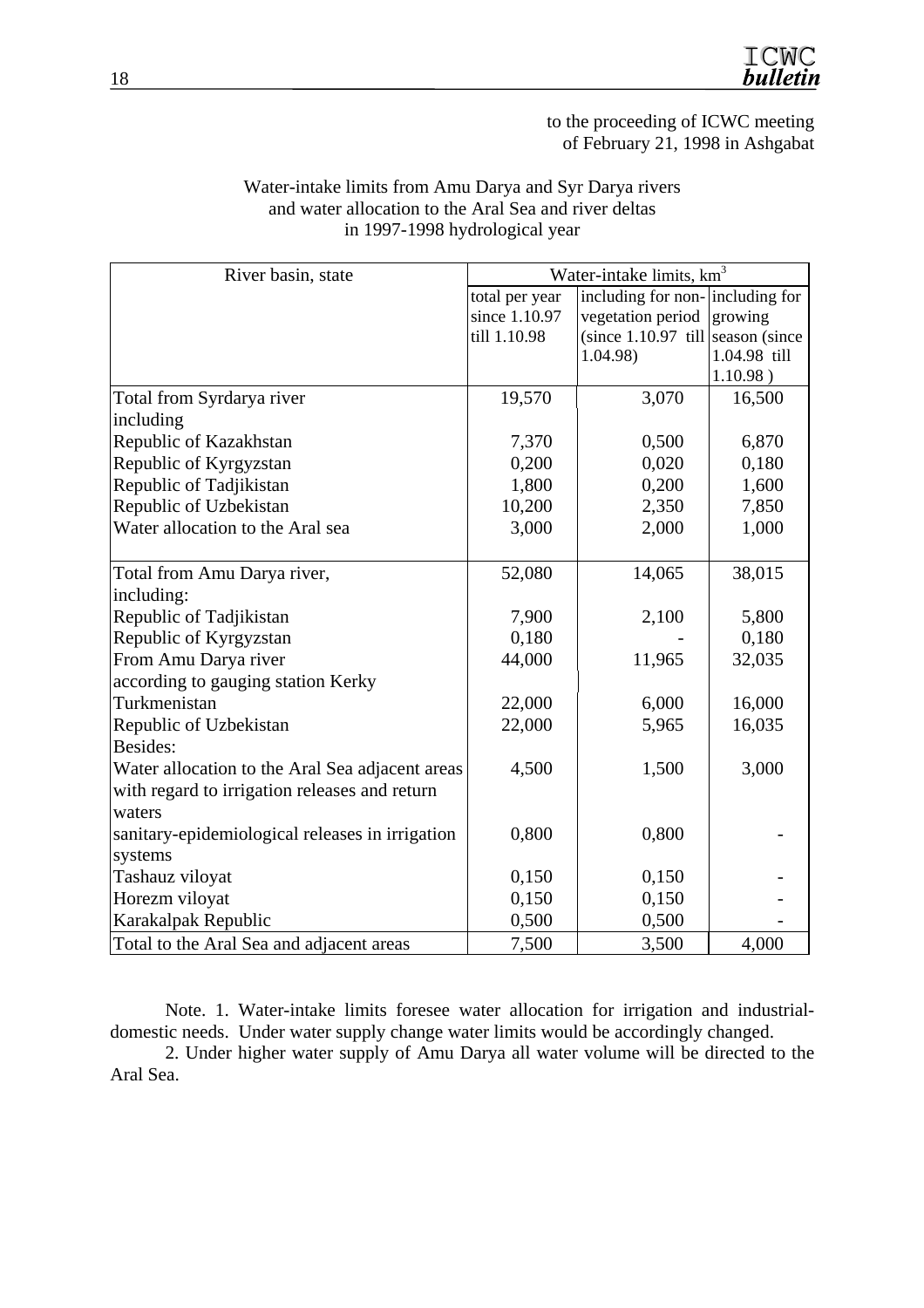Appendix N 2 to the  $1<sup>st</sup>$  question of proceedings N 18 of ICWC meeting on February 21, 1998 in Ashgabat

#### **CONSIDERATION AND APPROVAL OF RESERVOIRS' CASCADES OPERATION REGIMES AND WATER-INTAKE LIMITS IN 1998**

 *Grounding of water-intake limits and regime of Naryn-Syr Darya reservoirs cascade operation in 1997-1998 hydrological year.* 

At the ICWC meeting of September 26, 1997 in Tashkent BWO "Syr Darya" was obliged to elaborate and agree with ICWC members operational regime of the Naryn-SyrDarya cascade and water-intake limits from Syr Darya in 1997-1998 hydrological year taking for basis protocol decision of working meeting of September 4-5, 1997 in Bishkek and restrictions in Kairakkum reservoir release up to altitude 343,5 m.

Grounding of releases value and dynamics from Toktogul reservoir in 1997-1998 was executed by BWO "Syr Darya" within the framework of preparation to the working meeting of the representatives of fuel-energetic and water-related complexes of Kazakhstan, Kyrgizstan, Tadjikistan and Uzbekistan on the problem of rational use water-energetic resources of Naryn-Syr Darya cascade which during few recent years prepares recommendations on regime of water releases from the reservoir and the volume of compensative supply of energy-bearers providing above releases.

Decisions which were accepted in recent years were aimed to establish such releases from Toktogul water-reservoir, which would allow to come out of crisis only during given growing season. Whole situation was imposed because of current non-vegetation releases the reservoir uninterruptedly goes down and would achieve a dead volume by the beginning of 1998. That was demonstrated by forecast calculations whose results were reported in Djambul in December 1996. Main conclusion was that it is necessary to ground releases volume and regime during non-vegetation period and compensate retained in the reservoir water to Kyrgizenergoholding. Only in this case it would be possible to recover and keep determinating role of Toktogul hydrostructure in long-term regulation of the Syr Darya river flow. Under certain conditions water saved in Toktogul during winter will be sufficient for irrigation needs and only in extreme cases (very dry year) additional resources will be needed. Establishing control over winter releases from Toktogul reservoir it will be possible to avoid such releases from Chardara reservoir on the territory of Uzbekistan (in Arnasay sink) which occurred regularly all resent years after Toktogul transition in energetic regime.

Thus, it is required to ground such autumn-winter releases from Toktogul, which allows:

- to restore regulating ability of Toktogul reservoir in long-term period and provide normal functioning of all agricultural sector in the Syr Darya river basin;

- to prevent water losses and damage which is caused by water releases to the Arnasay sink.

Calculations performed for the meeting in Bishkek allowed to define the boundaries of possible releases from Toktogul  $(3-5.5 \text{ km}^3)$ , those following create premises for accomplishment of above possibilities.

Taking into consideration given situation the Kyrgiz Republic during the working meeting on September 4-5, 1997 stated about decrease in own energy consumption on 10 % versus 1997 values; the meeting recommended the following regime of non-vegetation releases from the Toktogul reservoir: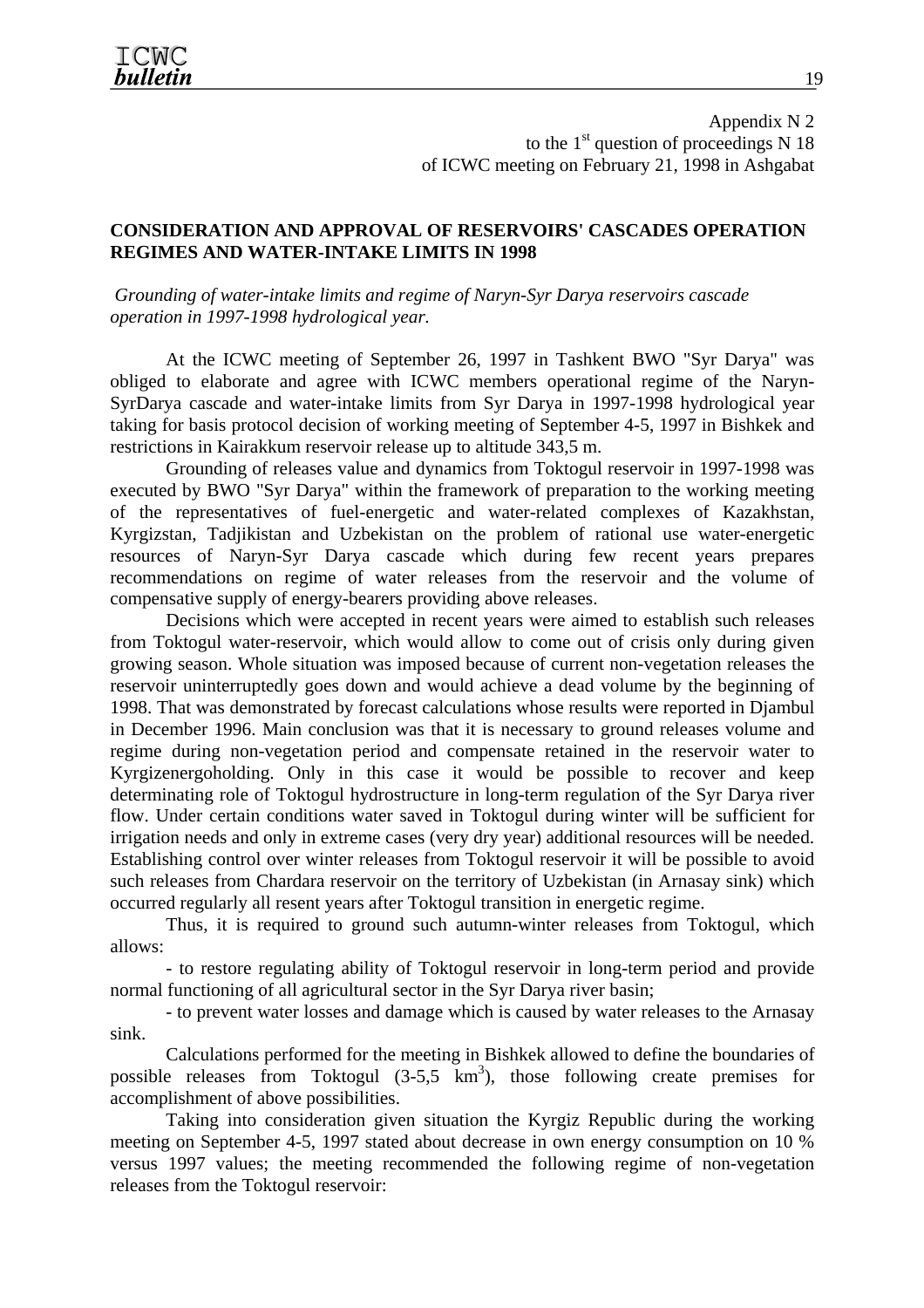- October - 185 m<sup>3</sup>/sec, November - 395 m<sup>3</sup>/sec, December - 460 m<sup>3</sup>/sec, January -495 m<sup>3</sup>/sec, February - 490 m<sup>3</sup>/sec, March - 300 m<sup>3</sup>/sec.

Analogous indices for the growing season:

- May - 270 m<sup>3</sup>/sec, June - 500 m<sup>3</sup>/sec, July - 650 m<sup>3</sup>/sec, August - 600 m<sup>3</sup>/sec, September -  $190 \text{ m}^3/\text{sec}$ .

For provision of above releases Kazakhstan and Uzbekistan should accept in their energy-systems during summer period 1.1 bln.kvh electricity which is made by the Naryn cascade hydrostructures with its compensation to Kyrgizstan by back electricity flow from Uzbekistan and Kazakhstan during autumn-winter period of 1997-1998 hydrological year and energy resources supply: gas from Uzbekistan and coal from Kazakhstan; appropriate supply is reserved by the protocol of the meeting in Bishkek.

Recommended by the meeting regime of releases from the Toktogul reservoir according to ICWC decision was taken as a basis for calculation of the Naryn-SyrDarya reservoirs cascade operation regime in 1997-1998; restrictions for the Kairakkum reservoir emptying were adopted by ICWC decision (not lower than 343,5 m under water volume 171 mln.  $m<sup>3</sup>$  - for normal operation of the Makhram pumping station).

For non-vegetation period forecast was provided by Uzglavgidromet as annually; quarterly and monthly since October till February. Watershed size within a basin during nonvegetation period is accepted within the limits established by ICWC in recent years for the year of middle water supply  $(3.07 \text{ mln. m}^3)$ . Calculations took into account water losses from reservoirs and channel losses including the river reaches from Chardara reservoir to the Aral sea. Calculated regime of the Naryn-Syr Darya reservoirs cascade operation during nonvegetation period taking into consideration actual indices of its completed part (October-January) is represented in the table 1. Under given initial conditions channel reservoirs regime is grounded providing their filling to the beginning of vegetation and accomplishment of expected volume of water-intake. Water release to the Aral sea will be about  $2 \text{ km}^3$ , at the same time while following calculated regime of the Chardara reservoir no releases to the Arnasay sink are needed.

Water-intake limits for growing season are shown in the table 3.

As said before the working meeting in Bishkek recommended volume and regime of vegetation releases from the Toktogul reservoir under condition of fulfillment of the interstate agreements on compensation supplies fuel and energetic resources.

Water resources forecast for growing season was difficult because Uzglavgidromet gives its forecasts at the beginning of March and April 1998. Using long-term forecast data and analogy calculated values were accepted for lateral inflow to the Syr Darya river trunk. Water-intakes were taken, like non-growing period, within the ICWC limits for year of average water supply  $(18.5 \text{ km}^3)$ . Limit of emptying of the channel reservoirs is accepted: for Kairakkum reservoir up to altitude 343.5 m (ICWC protocol N 17, section 4, item 2), for Chardara reservoir - up to altitude 243,74 (with volume 800 mln.m<sup>3</sup>). It is worth to note that Tadjikistan and Uzbekistan undertake measures on use of useful volume of the Kairakkum reservoir up to altitude 340,5 m what leading channel to the pumping station "Makhram" is being cleaned for. Interstate agreement of February 4, signed in Dushanbe mentioned that Uzbekistan provides electricity overflow in March - April 1998 into energetic system of Tadjikistan in amount of 100 mln. kvh with return in summer period and continues cleaning of the leading channel to the "Makhram" pumping station for preservation of water resources in summer period in the reservoir. In this case possibility appears to use additionally near 850 mln. m<sup>3</sup> water from the Kairakkum reservoir. It takes into account channel losses and losses from the reservoirs. Aral sea and delta share will be  $1 \text{ km}^3$ . Calculations of cascade operation regime within the growing season under given conditions and water-intake limits were performed by BWO "Syr Darya" and submitted to the ICWC members for agreement at the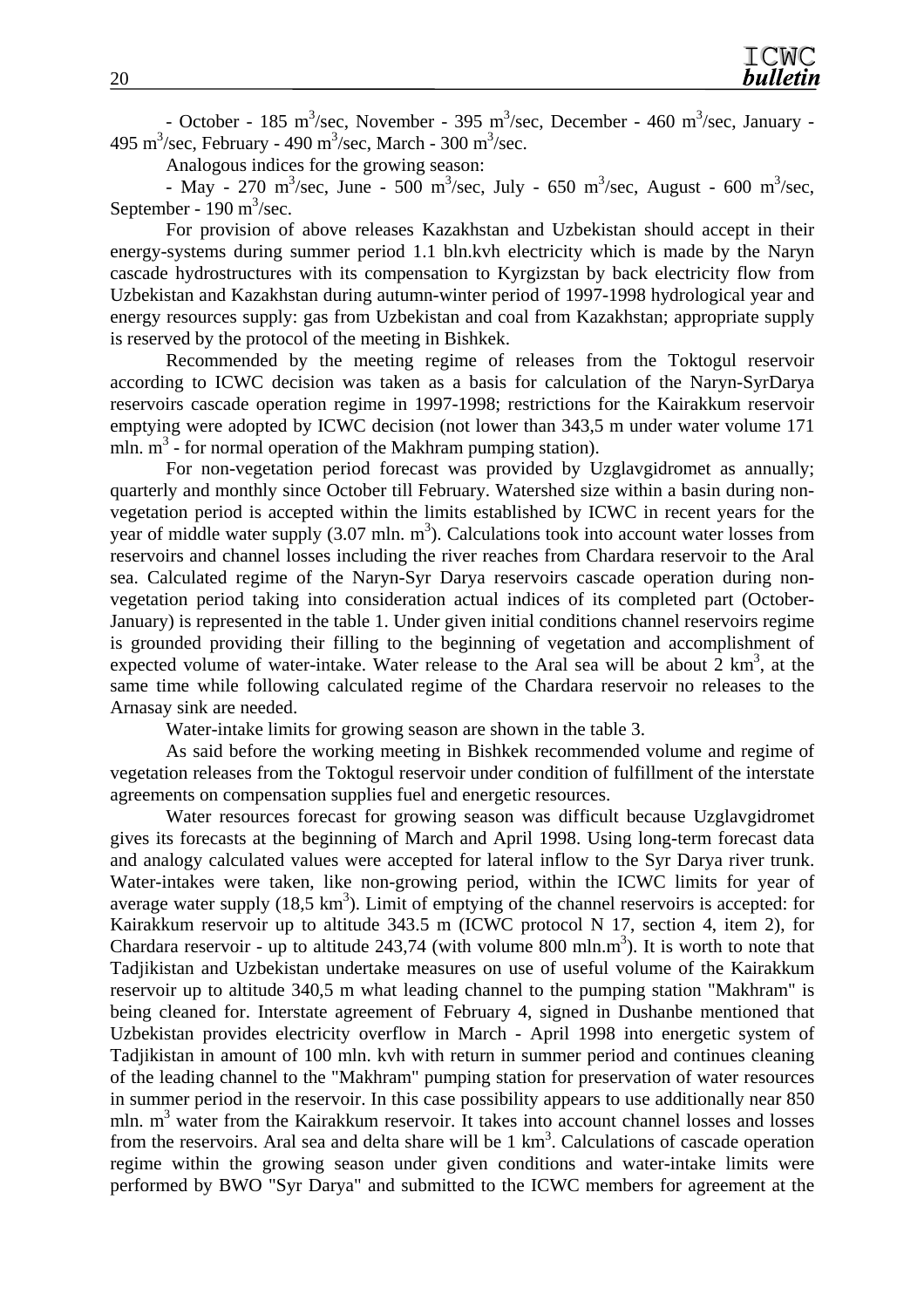end of October 1997.

Using preliminary water resources forecast for growing season (N 25, 07.1812 of 9.01.1998) BWO "Syr Darya" calculated again cascade operation regime during growing season under initial conditions. Calculations showed that water resources deficit will be 2  $km<sup>3</sup>$  or 10.8 % of accepted water-intake. Water-intake limits were corrected on this value and the Naryn-SyrDarya reservoirs cascade operation regime was re-calculated (table 2). Waterintake limits on 1997-1998 are represented in the table 3. After receiving Hydrometservice forecast in March-April water-intake limits and cascade operation regimes will be precised if necessary.

It should be noted that analysis of the Naryn-Syr Darya cascade operation regime during the growing period's part of current year (table 1) witnesses about necessity of strict observance of accepted obligations.

At present time it can not be said so because in October-December 1997 agreements were still not signed and since the beginning of this year they are not fulfilled timely. It is worth to note, that during period since the beginning of a vegetation till February 1 from the Toktogul reservoir 570 mln. km<sup>3</sup> were released over planned before and while lateral inflow, especially within Fergana valley, was one third higher, inflow to the channel reservoir has sharply increased and releases from them have also increased. For instance, from the Kairakkum reservoir during the same period releases were  $1360$  mln. m<sup>3</sup> higher to compare with planned ones. Strict observance of agreements signed will permit to preserve water within the Toktogul reservoir's bowl and accomplish planned regime of its operation during vegetation of a current year.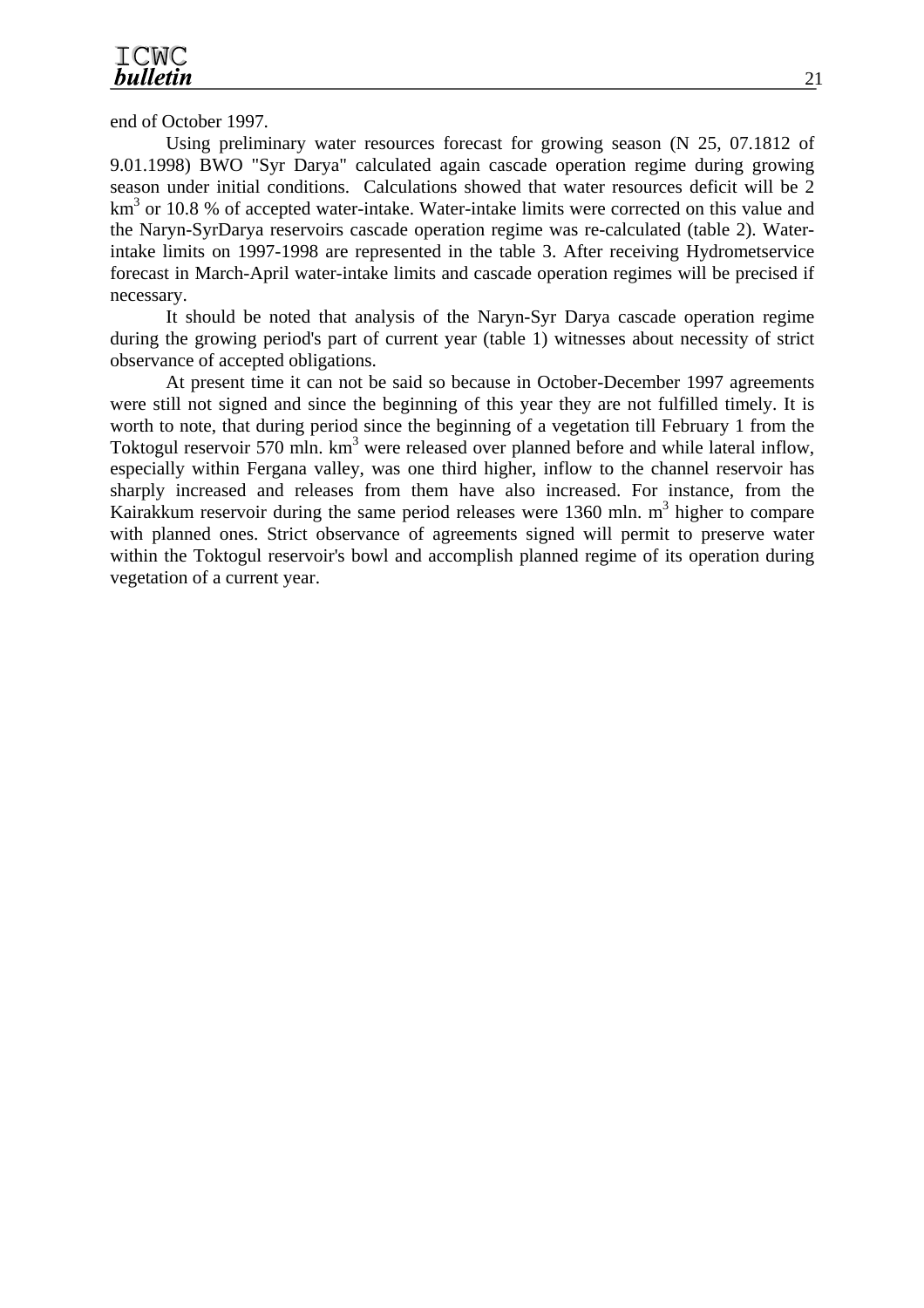#### SCHEDULE - FORECAST of the Naryn-SyrDarya reservoirs cascade operation regime for the period since October 1, 1997 till March 31, 1998

|                                | Unit       | October | Novemb                    | Decembe          | January        | February | March | Total |
|--------------------------------|------------|---------|---------------------------|------------------|----------------|----------|-------|-------|
|                                |            |         | er                        | $\bf r$          |                |          |       |       |
|                                |            | fact    | fact                      | fact             | fact           | fact     | fact  | fact  |
|                                |            |         | <b>CHARVAK RESERVOIR</b>  |                  |                |          |       |       |
| Inflow to reservoir (sum of 3) | $m^3/sec$  | 87      | 73                        | 62               | 58             | 57       | 72    |       |
| rivers)                        | mln. $m3$  | 233     | 189                       | 166              | 155            | 138      | 193   | 1074  |
| Volume: beginning of period    | mln. $m3$  | 1297    | 1080                      | 995              | 971            | 873      | 841   |       |
| end of period                  | mln. $m3$  | 1079    | 1005                      | 949              | 916            | 841      | 800   |       |
| End of period (fact)           | mln. $m3$  | 1080    | 995                       | 971              | 873            |          |       |       |
| Release from reservoir         | $m^3/sec$  | 167     | 101                       | 79               | 78             | 70       | 87    |       |
|                                | mln. $m^3$ | 447     | 262                       | 212              | 209            | 169      | 233   | 1532  |
|                                |            |         |                           |                  |                |          |       |       |
|                                |            |         | <b>ANDIJAN RESERVOIR</b>  |                  |                |          |       |       |
| Inflow to reservoir            | $m^3/sec$  | 37      | 36                        | 51               | 54             | 50       | 58    |       |
|                                | mln. $m3$  | 99      | 93                        | 137              | 145            | 121      | 155   | 750   |
| Volume: beginning of period    | mln. $m3$  | 379     | 220                       | 227              | 345            | 463      | 540   |       |
| end of period                  | mln. $m3$  | 228     | 230                       | 339              | 465            | 540      | 647   |       |
| End of period (fact)           | mln. $m3$  | 220     | 227                       | 345              | 463            |          |       |       |
| Release from reservoir         | $m^3/sec$  | 93      | 32                        | 9                | 9              | 18       | 18    |       |
|                                | mln. $m3$  | 249     | 83                        | 24               | 24             | 44       | 48    | 472   |
|                                |            |         |                           |                  |                |          |       |       |
|                                |            |         | <b>TOKTOGUL RESERVOIR</b> |                  |                |          |       |       |
| Inflow to reservoir            | $m^3/sec$  | 206     | 183                       | 175              | 161            | 151      | 155   |       |
|                                | mln. $m3$  | 552     | 474                       | 469              | 431            | 365      | 415   | 2706  |
| Volume: beginning of period    | mln. $m3$  | 11790   | 11853                     | 11174            | 10215          | 9001     | 8096  |       |
| end of period                  | mln. $m^3$ | 11890   | 11154                     | 10215            | 9050           | 8096     | 7707  |       |
| End of period (fact)           | mln. $m3$  | 11853   | 11174                     | 10215            | 9001           |          |       |       |
| Release from reservoir         | $m^3/sec$  | 167     | 451                       | 532              | 596            | 525      | 300   |       |
|                                | mln. $m3$  | 447     | 1169                      | 1425             | 1596           | 1270     | 804   | 6711  |
|                                |            |         | KAYRAKKUM RESERVOIR       |                  |                |          |       |       |
| Inflow to reservoir            | $m^3/sec$  | 252     | 614                       | 815              | 826            | 804      | 457   |       |
|                                | mln. $m3$  | 675     | 1591                      | 2183             | 2212           | 1945     | 1224  | 9831  |
| Volume: beginning of period    | mln. $m3$  | 1710    | 1684                      | 2026             | 2731           | 3065     | 3133  |       |
| end of period                  | mln. $m^3$ | 1716    | 2039                      | 2559             | 2731           | 3133     | 3418  |       |
| End of period (fact)           | mln. $m3$  | 1684    | 2026                      | 2731             | 3065           |          |       |       |
| Release from reservoir         | $m^3/sec$  | 247     | 490                       | 630              | 846            | 800      | 374   |       |
|                                | mln. $m3$  | 662     | 1270                      | 1687             | 2266           | 1935     | 1003  | 8823  |
|                                |            |         |                           |                  |                |          |       |       |
|                                |            |         | <b>CHARDARA RESERVOIR</b> |                  |                |          |       |       |
| Inflow to reservoir            | $m^3/sec$  | 178     | 454                       | 682              | 865            | 895      | 428   |       |
|                                | mln. $m^3$ | 477     | 1177                      | 1827             | 2317           | 2165     | 1145  | 9107  |
| Volume: beginning of period    | mln. $m3$  | 616     | 663                       | 1263             | 2189           | 3610     | 4979  |       |
| end of period                  | mln. $m^3$ | 726     | 1220                      | 2208             | 3629           | 4979     | 5400  |       |
| End of period (fact)           | mln. $m3$  | 663     | 1263                      | 2189             | 3610           |          |       |       |
| Release from reservoir         | $m^3/sec$  | 145     | 262                       | 360              | 360            | 360      | 287   |       |
|                                | mln. $m3$  | 388     | 679                       | 964              | 964            | 871      | 770   | 4637  |
| Release to Karakum canal       | $m^3/sec$  | 5       | $\sqrt{2}$                | $\boldsymbol{0}$ | $\overline{c}$ | 5        | 5     |       |
|                                | mln. $m^3$ | 13      | 5                         | 0                | 5              | 12       | 13    | 49    |
| Release to Aral Sea (fact)     | $m^3/sec$  | 110     | 95                        | 70               | 150            |          |       | 1130  |
|                                |            |         |                           |                  |                |          |       |       |
|                                |            |         |                           |                  |                |          |       |       |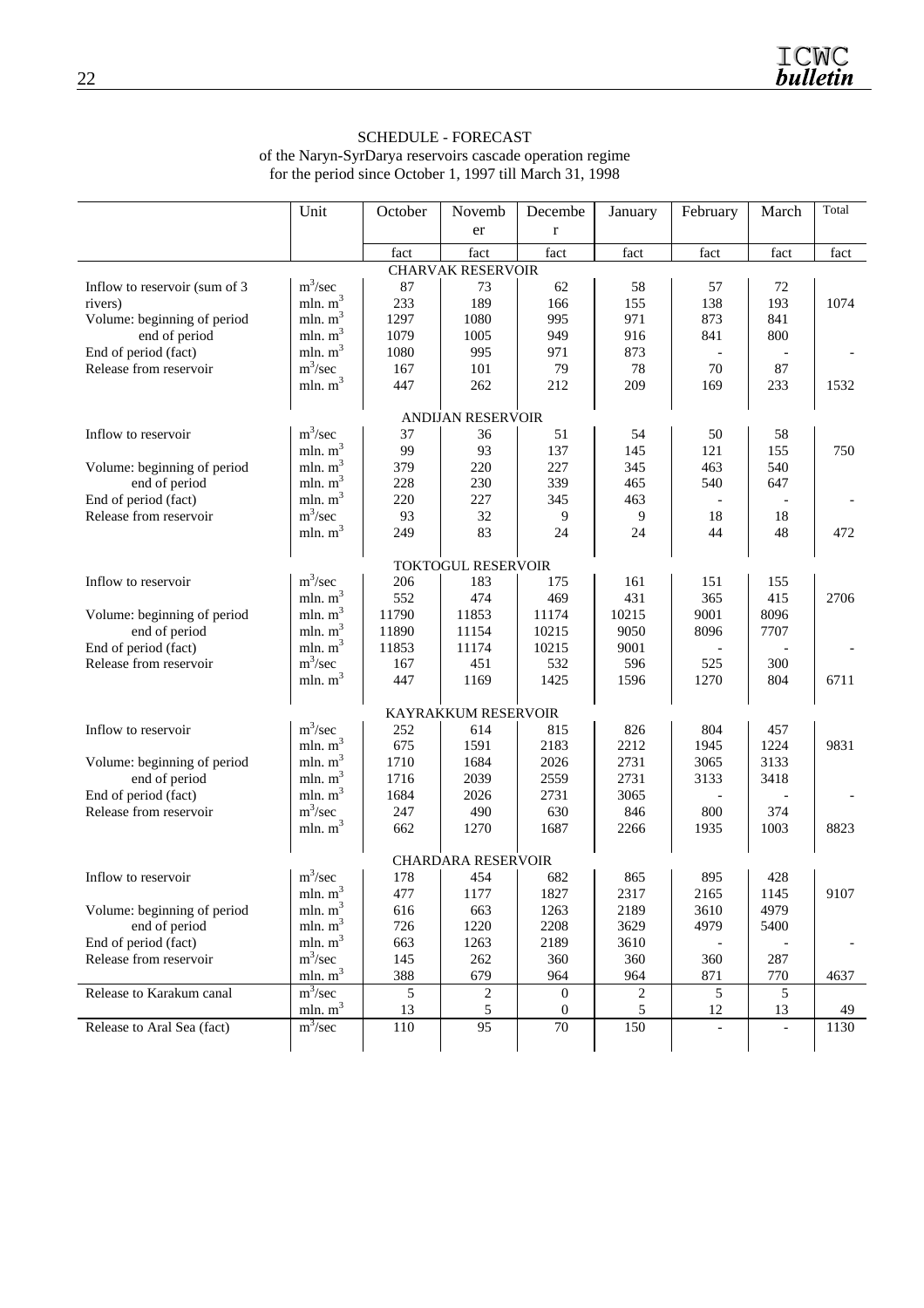#### SCHEDULE - FORECAST of the Naryn-SyrDarya reservoirs cascade operation regime for the period since April 1, 1998 till September 30, 1998

|                               |                          | April | May                        | June | July | August | September | <b>TOTAL</b> |
|-------------------------------|--------------------------|-------|----------------------------|------|------|--------|-----------|--------------|
|                               |                          |       |                            |      |      |        |           | mln. $m^3$   |
|                               |                          |       | <b>CHARVAK RESERVOIR</b>   |      |      |        |           |              |
| Inflow to reservoir (sum of 3 | $m^3/sec$                | 169   | 330                        | 438  | 331  | 186    | 107       |              |
| rivers)                       | mln. $m3$                | 438   | 884                        | 1135 | 887  | 498    | 277       | 4119         |
| Volume: beginning of period   | mln. $m3$                | 800   | 978                        | 1539 | 1883 | 1619   | 1090      |              |
| end of period                 | mln. $m3$                | 978   | 1539                       | 1883 | 1619 | 1090   | 923       |              |
| Release from reservoir        | $m^3/sec$                | 100   | 120                        | 304  | 428  | 382    | 170       |              |
|                               | mln. $m3$                | 259   | 321                        | 788  | 1146 | 1023   | 441       | 3979         |
|                               | <b>ANDIJAN RESERVOIR</b> |       |                            |      |      |        |           |              |
|                               | $m^3/sec$                |       |                            |      |      |        |           |              |
| Inflow to reservoir           |                          | 103   | 184                        | 198  | 128  | 63     | 41        |              |
|                               | mln. $m3$                | 267   | 493                        | 513  | 343  | 169    | 106       | 1891         |
| Volume: beginning of period   | mln. $m3$                | 647   | 654                        | 824  | 948  | 752    | 471       |              |
| end of period                 | mln. $m3$                | 654   | 824                        | 948  | 752  | 471    | 445       |              |
| Release from reservoir        | $m^3/sec$                | 100   | 120                        | 150  | 200  | 167    | 50        |              |
|                               | mln. $m3$                | 259   | 321                        | 389  | 536  | 447    | 130       | 2082         |
| <b>TOKTOGUL RESERVOIR</b>     |                          |       |                            |      |      |        |           |              |
| Inflow to reservoir           | $m^3/sec$                | 207   | 452                        | 701  | 615  | 424    | 234       |              |
|                               | mln. $m^3$               | 537   | 1211                       | 1817 | 1647 | 1136   | 607       | 6954         |
| Volume: beginning of period   | mln. $m3$                | 7707  | 7644                       | 8128 | 8646 | 8541   | 8054      |              |
| end of period                 | mln. $m3$                | 7644  | 8128                       | 8646 | 8541 | 8054   | 8150      |              |
| Release from reservoir        | $m^3/sec$                | 230   | 270                        | 500  | 650  | 600    | 190       |              |
|                               | mln. $m3$                | 596   | 723                        | 1296 | 1741 | 1607   | 492       | 6456         |
|                               |                          |       |                            |      |      |        |           |              |
|                               |                          |       | <b>KAYRAKKUM RESERVOIR</b> |      |      |        |           |              |
| Inflow to reservoir           | $m^3/sec$                | 371   | 434                        | 458  | 508  | 522    | 274       |              |
|                               | mln. $m3$                | 962   | 1162                       | 1187 | 1361 | 1398   | 710       | 6780         |
| Volume: beginning of period   | mln. $m3$                | 3418  | 3418                       | 3418 | 2897 | 2164   | 1716      |              |
| end of period                 | mln. $m3$                | 3418  | 3418                       | 2897 | 2164 | 1716   | 1716      |              |
| Release from reservoir        | $m^3/sec$                | 367   | 396                        | 590  | 700  | 637    | 252       |              |
|                               | mln. $m^3$               | 950   | 1062                       | 1529 | 1875 | 1706   | 653       | 7775         |
|                               |                          |       | <b>CHARDARA RESERVOIR</b>  |      |      |        |           |              |
| Inflow to reservoir           | $m^3/sec$                | 282   | 326                        | 240  | 144  | 183    | 274       |              |
|                               | mln. $m^3$               | 730   | 874                        | 622  | 386  | 490    | 710       | 3812         |
| Volume: beginning of period   | mln. $m3$                | 5400  | 5378                       | 4273 | 2964 | 1513   | 800       |              |
| end of period                 | mln. $m3$                | 5378  | 4273                       | 2964 | 1513 | 800    | 1069      |              |
| Release from reservoir        | $m^3/sec$                | 248   | 626                        | 626  | 576  | 384    | 165       |              |
|                               | mln. $m3$                | 643   | 1677                       | 1623 | 1543 | 1028   | 428       | 6941         |
| Release to Kzylkum canal      | mln. $\overline{m^3}$    | 13    | 98                         | 106  | 120  | 85     | 18        |              |
|                               |                          | 34    | 262                        | 275  | 321  | 228    | 47        | 1167         |
|                               | $m^3/sec$                | 63    | 63                         | 63   | 63   | 63     | 63        |              |
| Release to Aral Sea (fact)    | mln. $m3$                | 163   | 169                        | 163  | 169  | 169    | 163       | 996          |
|                               |                          |       |                            |      |      |        |           |              |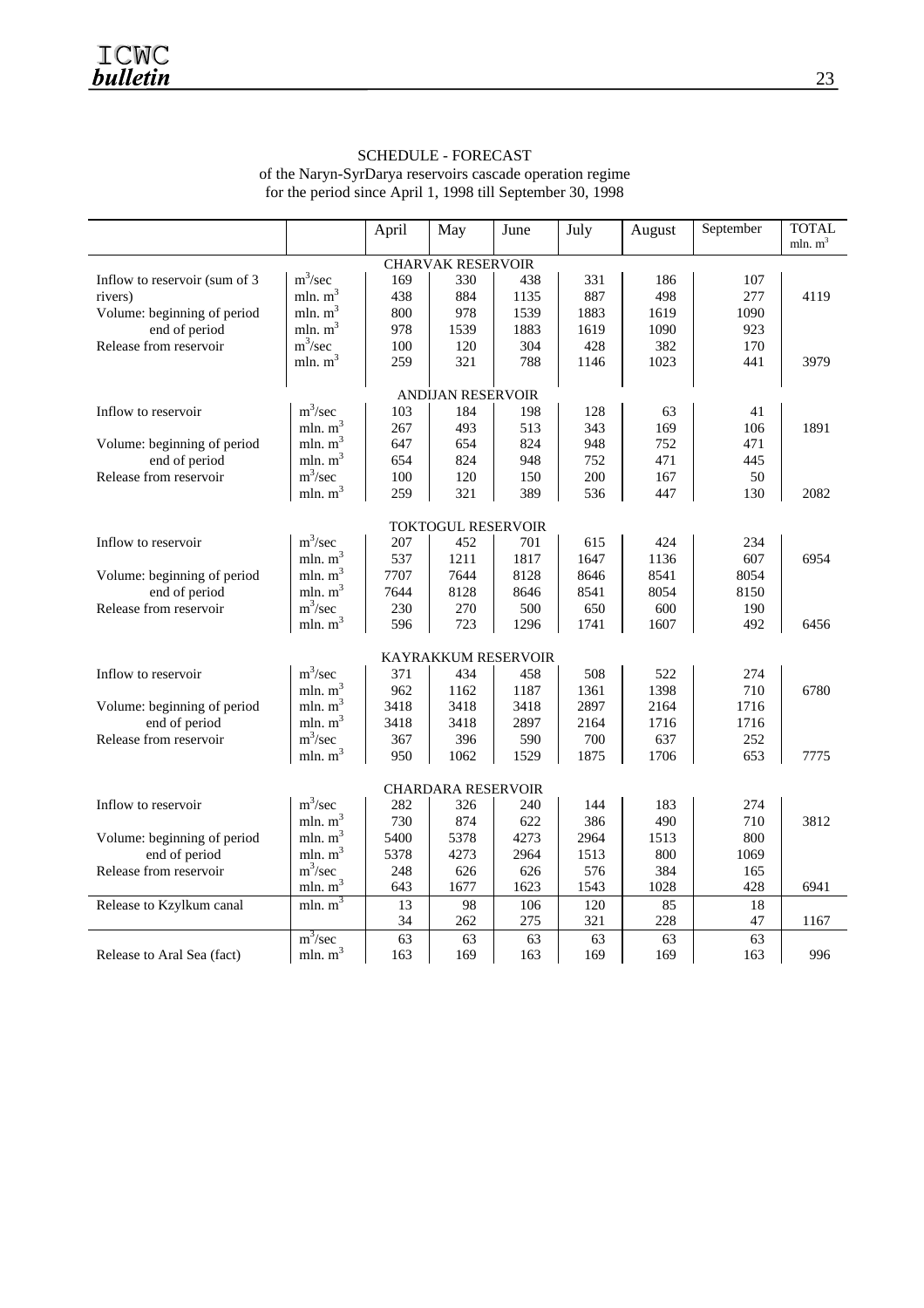## Water-intake limits from Syr Darya river and water releases to the Aral Sea and Amu Darya delta in 1997-1998 hydrological year.

|                            | Water-intake limits, $km3$                      |                                                                             |                                                                          |  |  |  |  |
|----------------------------|-------------------------------------------------|-----------------------------------------------------------------------------|--------------------------------------------------------------------------|--|--|--|--|
| River basin,               |                                                 |                                                                             |                                                                          |  |  |  |  |
| state                      |                                                 |                                                                             |                                                                          |  |  |  |  |
|                            | Total for year<br>since 1.10.97<br>till 1.10.98 | Including non-<br>vegetation period<br>(since 1.10.1997)<br>till 1.04.1998) | Including<br>vegetation<br>period (since<br>1.04.1998 till<br>1.10.1998) |  |  |  |  |
| Total from Syr Darya river | 19,57                                           | 3,07                                                                        | 16,50                                                                    |  |  |  |  |
| Including:                 |                                                 |                                                                             |                                                                          |  |  |  |  |
| Uzbekistan                 | 10,20                                           | 2,35                                                                        | 7,85                                                                     |  |  |  |  |
| Kazakhstan                 | 7,37                                            | 0,50                                                                        | 6,87                                                                     |  |  |  |  |
| Kyrgizstan                 | 0,20                                            | 0,02                                                                        | 0,18                                                                     |  |  |  |  |
| Tadjikistan                | 1,80                                            | 0,20                                                                        | 1,60                                                                     |  |  |  |  |
| Besides:                   |                                                 |                                                                             |                                                                          |  |  |  |  |
| Releases to the Aral sea   | 3,00                                            | 2,00                                                                        | 1,00                                                                     |  |  |  |  |

Water-intake limits foresee water supply for irrigation, industrial-domestic and other needs. Under basin water supply changes water-intake limits will be accordingly corrected.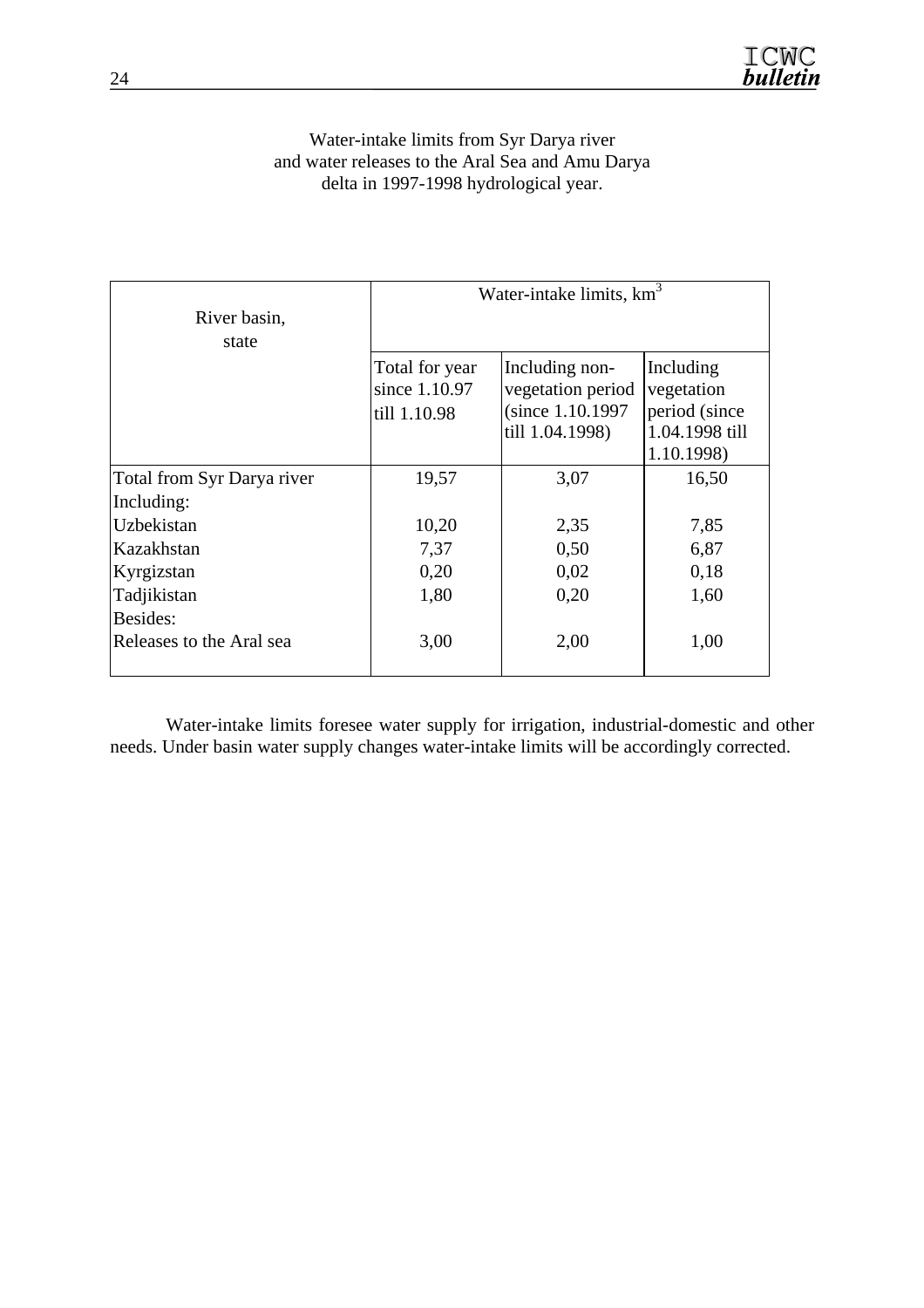Appendix 3 to the  $1<sup>st</sup>$  question of the protocol N 18 of the ICWC meeting of February 21, 1998 in Ashgabat

# **WATER-INTAKE LIMITS AND WATER RESERVOIRS OPERATION REGIME GROUNDING WITHIN THE AMU DARYA BASIN**

On September 26, 1997 in Tashkent during ICWC meeting control figures on reservoirs operation regime of 1997-1998 were approved.

After ICWC meeting water-intake limits were developed by the states of the basin.

| Name                                          | Limit for non-vegetation<br>period, mln m <sup>3</sup> |
|-----------------------------------------------|--------------------------------------------------------|
|                                               |                                                        |
| Tadjikistan                                   | 2914                                                   |
| Uzbekistan                                    | 5965                                                   |
| Turkmenistan                                  | 6000                                                   |
| Total for basin                               | 14879                                                  |
| Besides, Surhandarya province                 | 200                                                    |
| Sanitary release to irrigation systems, total | 750                                                    |
| including                                     |                                                        |
| Karakalpak Republic                           | 500                                                    |
| Horezm                                        | 150                                                    |
| Tashauz                                       | 100                                                    |

#### Established water intake limits use on 11.02.98 (reported period of non-vegetation) are as follows

|                         | Limit for  | Incremental on |        | Percentage  |            |
|-------------------------|------------|----------------|--------|-------------|------------|
| Name                    | non-       | 11.02.98       |        |             |            |
|                         | vegetation | limit          | fact   | from        | from total |
|                         |            |                |        | incremental |            |
| Tadjikistan             | 2914       | 2028           | 1711.2 | 84.4        | 58.7       |
| Uzbekistan              | 5965       | 3223.1         | 3303.4 | 102.5       | 55.4       |
| Turkmenistan            | 6000       | 3213.2         | 3016.5 | 93.9        | 50.3       |
| Total                   | 14879      | 8464.3         | 8031.2 | 94.9        | 54         |
| Sanitary release, total | 750        | 651.8          | 506.2  | 77.2        | 67.5       |
| including               |            |                |        |             |            |
| 1. Horezm               | 150        | 150            | 63.5   | 42.4        | 42.4       |
| 2. Karakalpak Republic  | 500        | 401.8          | 280.5  | 69.8        | 56.1       |
| 3. Tashauz              | 100        | 100            | 162.2  | 162.2       | 162.2      |
| Total for basin         | 15629      | 9116.1         | 8537.4 | 93.7        | 54.6       |
| <b>Besides</b>          |            |                |        |             |            |
| Surhandarya province    | 200        | 39.8           | 233.9  | 167.3       | 117        |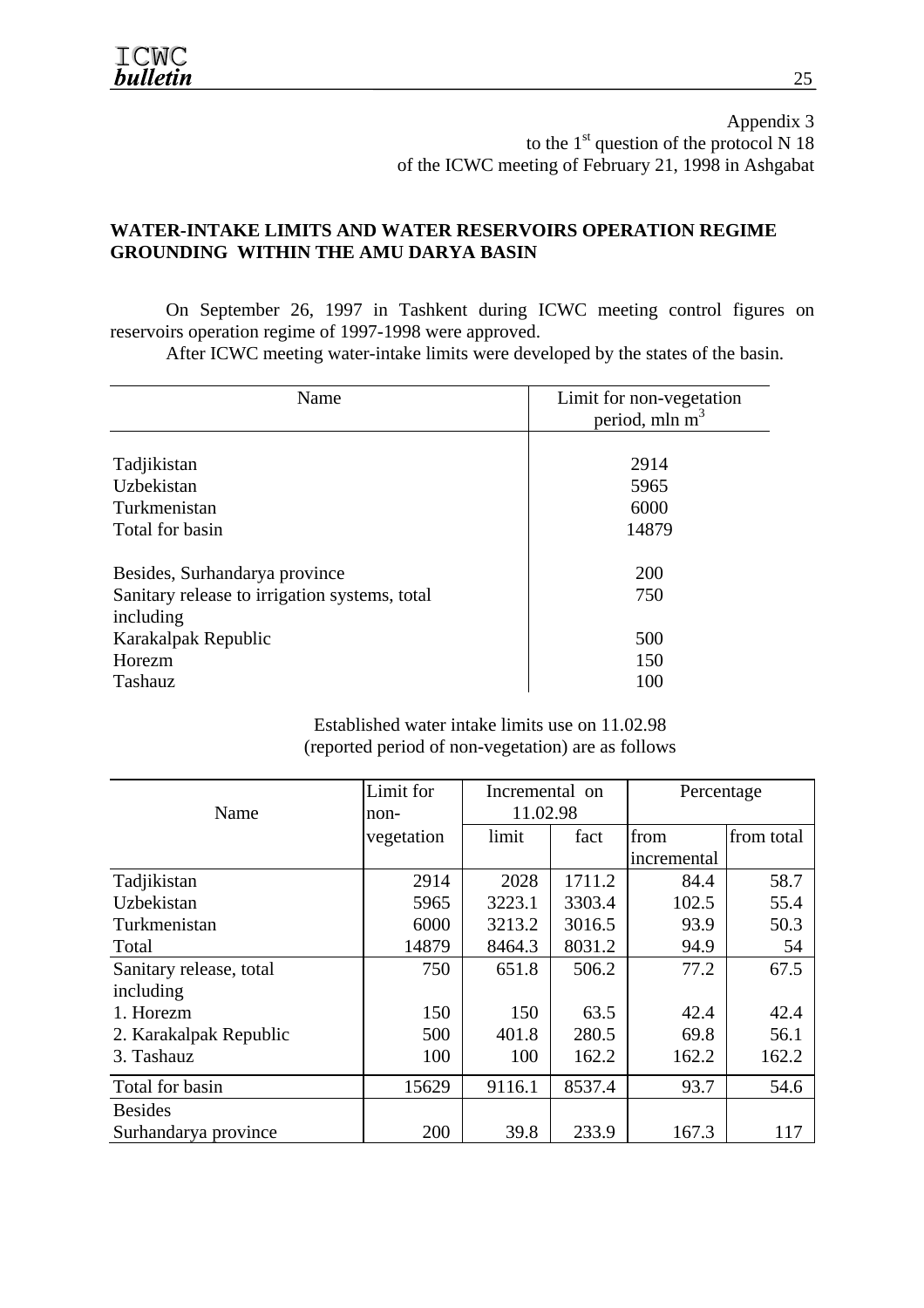

Established water-intake use over the river reaches are as follow:

upper reaches - 84.4 %;

middle reaches - 109.3 %;

lower reaches - 54.1 %, including Uzbekistan - 51.0 %, Turkmenistan - 51.0 %/

Appeared disproportion in water use level between middle and lower reaches is explained by the following factors:

1. Significant difference in climatic conditions between river reaches;

2. Coordinated shift of the capital leaching beginning in low reaches for later date with purpose to create optimal water storage in the Tuyamuyun reservoir and more rational water resources use in the lower reaches.

Due to undertaken measures water storage in the Tuyamuyun reservoir on 11.02.1998 was 6505 mln.  $m<sup>3</sup>$  or 557 mln.  $m<sup>3</sup>$  more to compare with last year. However, it is necessary to take into account that established limit in the lower reaches for non-vegetation period was fulfilled only on 16.4 %. Rest of unused volume without regard to losses is  $4468$  mln. m<sup>3</sup>, including:

according to the limits -  $3575$  mln. m<sup>3</sup>;

sanitary releases -  $306.0$  mln.  $m^3$ ;

releases to the Aral sea - 587 mln.  $m^3$ .

With regard to losses calculated volume of water use in the river lower reaches is 5.14-5.36  $km<sup>3</sup>$  for the rest of non-vegetation period.

Under such water use and with regard to foreseen water supply on February and March the Tuyamuyun reservoir volume at the beginning of the growing season will be 3.4- 4.2 km<sup>3</sup>. This foreseen water situation in the lower reaches, from our point of view will permit to decrease tension in water supply within the first month of the growing season. Established limit for sanitary releases was used during reported period for 77.7 %, including: Horezm - 42.3 %; Tashauz - 162.2 %; Karakalpakstan - 69.8 %.

Plan for water supply to the Aral sea on 1.02.98 is fulfilled for 59.6 % versus planned 1000 mln.  $m^3$  was supplied 5.96 mln.  $m^3$ ; in 1997 at this date 2475 mln.  $m^3$  were supplied.

Water volume in the Nurek reservoir on  $1.02.98$  was 6.95 mln.  $m^3$ , on  $11.02.97$  it was  $7.11 \text{ km}^3$ .

Water volume in the in-system reservoirs is  $4.15 \text{ km}^3$ , last year it was  $2.69 \text{ km}^3$  or  $1.96 \text{ km}^3 \text{ more.}$ 

Four months of non-vegetation period have proved water supply forecast done by Uzglavgidromet . River flow in specific site Kerky during reported period was  $10.04 \text{ km}^3$  or 99.6 % of norm in 1996-1997 flow was 14.17 km<sup>3</sup>.

According to the Uzglavgidromet forecast foreseen water supply during the  $1<sup>st</sup>$  quater will be 82-105 % or, on average 93.6 %; in January actual flow was  $2.26 \text{ km}^3$ ; in 1997 it was 3.1  $\text{km}^3$  or 0.80  $\text{km}^3$  more. In February water supply in the Kerky site will be 56.2-68.7 % of norm. BWO "Amu Darya" supposes that forecast for February was reduced by Uzglavgidromet.

With regard to the Uzglavgidromet forecast for the  $1<sup>st</sup>$  quarter of 1998 and actual flow in Kerky site expected flow during non-vegetation period will be within the limits of 13.2- 14.8  $\text{km}^3$ . It is suggested to accept calculated flow as 14.6  $\text{km}^3$ .

Analyzing hydrology of low water supply cycles is supposed that total flow in the Kerky site upstream of Karakum canal in 1997-1998 hydrological year will be  $55.4$ -56.8 km<sup>3</sup> or on average 56.1  $\text{km}^3$ . This value is proposed to be accepted as a calculated value, including 14.6 km<sup>3</sup> for non-vegetation period and for growing period - 41.5 km<sup>3</sup>. Preliminary Uzglavgidromet prediction for growing season varies within  $39.5-42.7 \text{ km}^3$ .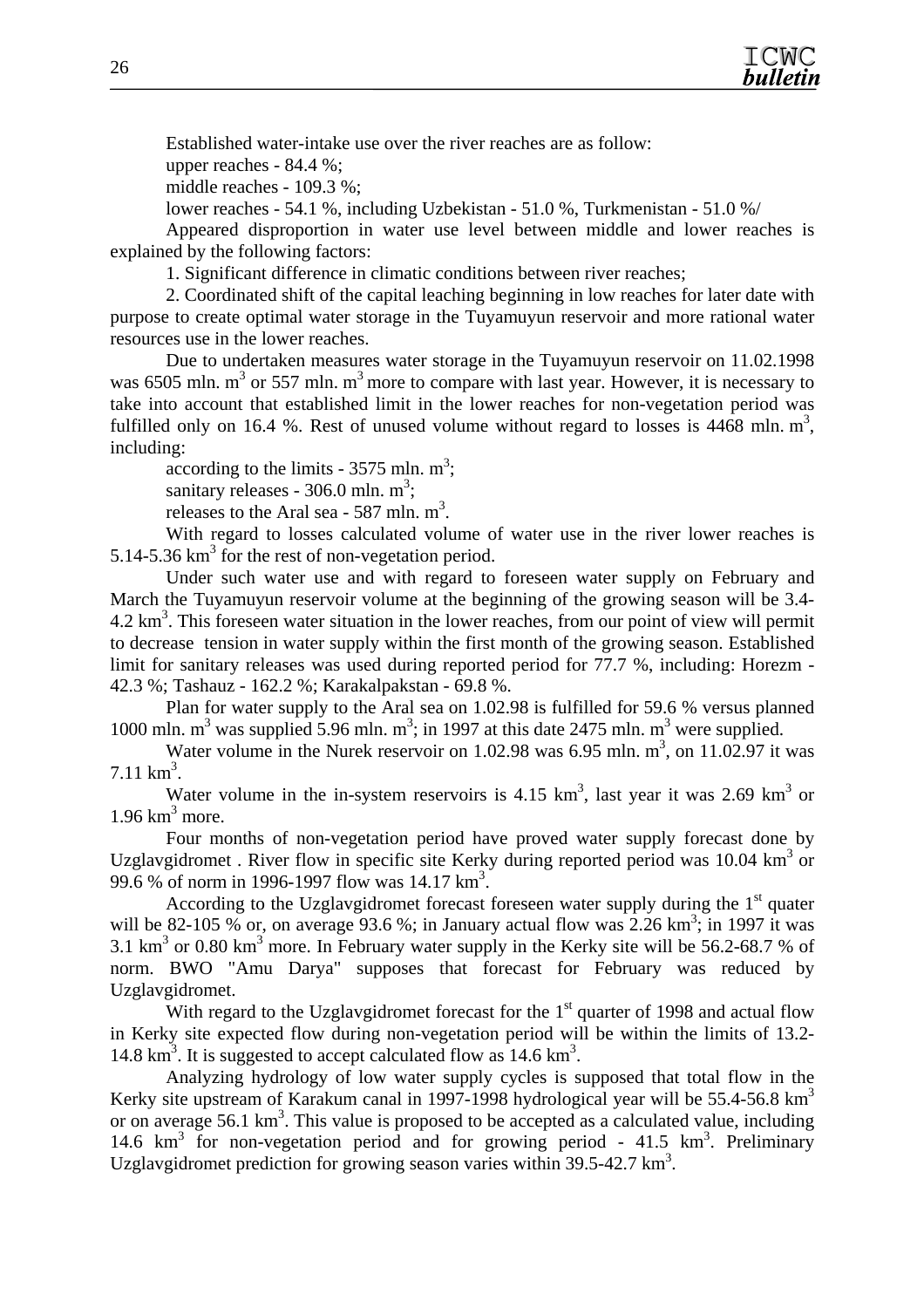It is necessary to note, that predicted flow in the Kerky site for 1997-1998 hydrological year is practically on the level of last year.

Still water supply distribution on the periods significantly differs. For instance, in 1996-1997 during non-vegetation period water supply was  $20.2 \text{ km}^3$ , in 1997-1998 hydrological year it is expected as  $14.6 \text{ km}^3$  or 5.6 km<sup>3</sup> less; at the same time water supply during growing season is expected as  $5.8 \text{ km}^3$  more than the fact of 1997 (35.7 km<sup>3</sup>).

With regard to above mentioned and current water situation is suggested to take for a basis the following control figures for the hydrological intakes upstream of Karakum canal - 41.6  $km^3$  (last year level).

Water-intake limits from Amu Darya and releases to the Aral sea for 1997-1998 hydrological year are submitted for consideration.

BWO "Amu Darya" submits to ICWC consideration regime of the reservoirs cascade operation for non-vegetation and growing periods.

It also proposes its opinion on development of water resources distribution mechanism under condition of dry year (lack of water resources) on 1997-1998 hydrological year in connection with actual water use within the Amu Darya river middle and lower reaches.

1. If the states during vegetation and non-vegetation periods keep parity of water use, in the lower reaches water allocation is performed according to approved water-intake shares.

2. While calculating water-intake shares approved quota of water supply to the delta and Aral Sea is taken into consideration. By other words, the river delta and the Aral sea during hydrological year will be equivalent water user and will receive own water resources share depending on water supply to the river lower reaches.

For instance, for non-vegetation period water releases to the delta via Takhiatash hydrostructure are foreseen as  $50 \text{ m}^3/\text{sec}$  which will be considered equally to other water users according to water situation changes.

3. Water allocation share (taking into account the Aral sea) is established each ten days according to the rest of limits. If some water user will overtake water, next ten days his share will be cut down. Thus flexible system of water use will be created taking into account any deviations and keeping equitable water allocation.

4. Taking into consideration ICWC proposals BWO "Amu Darya" operational divisions created for water-intake control and accounting within the Tuyamuyun reservoir zone with attraction of all interested sides.

If losses within Tuyamuyun-Takhiatash river reaches will exceed average perennial value during certain period of time, difference will be accounted in the unit of each water user depending on water allocation share.

5. In order to rise responsibility of each state in keeping of water use parity all over the river is recommended to establish the following order of water-intakes re-regulation.

While surplus is admitted by any state within the middle reaches BWO "Amu Darya" is permitted to undertake correction of established limits over the water users of this state (to cut down established limit of water users within the lower reaches).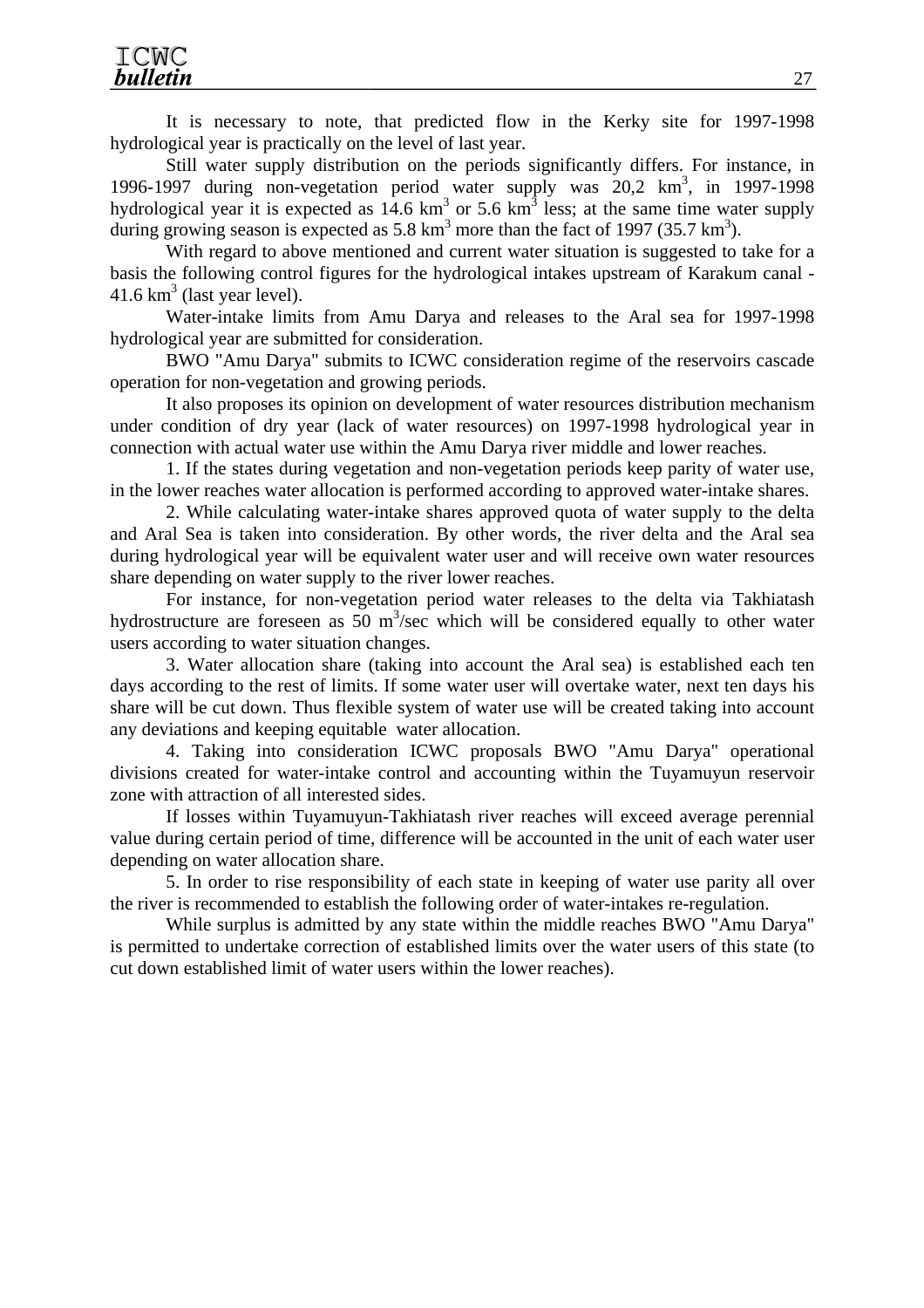|                                         | Water-intake limits, km <sup>3</sup> |                |                 |  |  |  |  |
|-----------------------------------------|--------------------------------------|----------------|-----------------|--|--|--|--|
| River basin,                            | total annual                         | including for  | including for   |  |  |  |  |
| state                                   | (since 1.10.97)                      | non-vegetation | vegetation      |  |  |  |  |
|                                         | till 1.10.98)                        | period (since  | period          |  |  |  |  |
|                                         |                                      | 1.10.97 till   | (since 1.04.98) |  |  |  |  |
|                                         |                                      | 1.04.98)       | till 1.10.98)   |  |  |  |  |
| <b>Totally from Amu Darya</b>           | 49,65                                | 14,365         | 35,285          |  |  |  |  |
| including:                              |                                      |                |                 |  |  |  |  |
| · Tadjikistan                           | 7,9                                  | 2,40           | 5,5             |  |  |  |  |
| • Kyrgizstan                            | 0,15                                 |                | 0,15            |  |  |  |  |
| • From Amu Darya in Kerky site          | 41,6                                 | 11,965         | 29,635          |  |  |  |  |
| Total                                   |                                      |                |                 |  |  |  |  |
| • Turkmenistan                          | 20,8                                 | 6,0            | 14,8            |  |  |  |  |
| · Uzbekistan                            | 20,8                                 | 5,965          | 14,835          |  |  |  |  |
| <b>Besides</b>                          |                                      |                |                 |  |  |  |  |
| water supply to Aral Sea adjacent area  | 4,50                                 | 1,50           | 3,00            |  |  |  |  |
| with regard to irrigation releases and  |                                      |                |                 |  |  |  |  |
| collector-drainage waters               |                                      |                |                 |  |  |  |  |
| Sanitary releases to irrigation systems |                                      |                |                 |  |  |  |  |
| Tashauz veloyat                         | 0,15                                 | 0,15           |                 |  |  |  |  |
| Horezm veloyat                          | 0,15                                 | 0,15           |                 |  |  |  |  |
| Karakalpak Republic                     | 0,50                                 | 0,50           |                 |  |  |  |  |
| Total to the Aral Sea and adjacent area |                                      |                |                 |  |  |  |  |

Water-intake limits from the Amu Darya river and its delta during 1997-1998 hydrological year, including non-vegetation and vegetation periods

Note. Water-intake limits foresee water supply for irrigation, industrial-domestic needs, etc. Under basin water supply changes water-intake limits are accordingly corrected.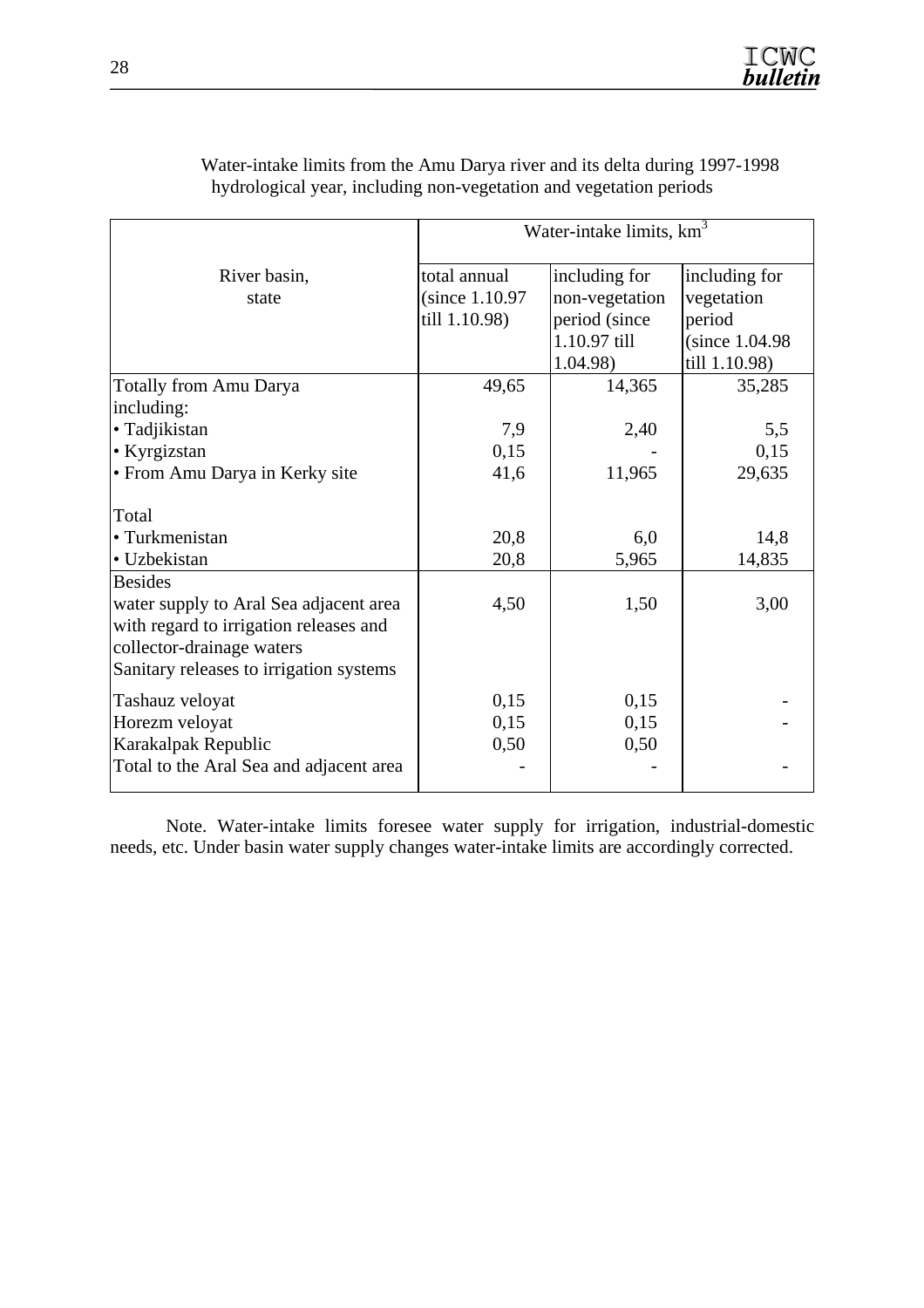|                                                           |                                  |        |        | Actually              |         | Forecast |        |         |
|-----------------------------------------------------------|----------------------------------|--------|--------|-----------------------|---------|----------|--------|---------|
| Nurek reservoir                                           | Unit                             | Octobe |        | Novem Decembe January |         | February | March  | Total   |
|                                                           |                                  |        | ber    |                       |         |          |        |         |
| Inflow to reservoir                                       | $m^3/sec$                        | 331    | 201    | 187                   | 180     | 165      | 196    | 3303    |
| Losses from reservoir                                     | $\rm{m}^3/\rm{sec}$              | $-22$  | $-17$  | $-3$                  | 20      | -64      |        | $-193$  |
| Volume: beginning of period $ mln. m^3 $                  |                                  | 10540  | 10180  | 9437                  | 8487    | 7300     | 6573   | 10540   |
| end of period                                             | $\left  \text{mln. m}^3 \right $ | 10180  | 9437   | 8467                  | 7300    | 6573     | 5964   | 5964    |
| Accumulation (+), release (-) $\vert$ mln. m <sup>3</sup> |                                  | $-360$ | $-743$ | $-970$                | $-1187$ | $-727$   | $-609$ | $-4576$ |
| Altitude: end of period                                   | m                                | 906,91 | 904,56 | 888,89                | 874,75  | 865,40   | 857,00 |         |
| Release from reservoir                                    | $m^3/sec$                        | 487    | 505    | 553                   | 596     | 520      | 420    | 8074    |

# Schedule of Nurek and Tuyamuyun reservoirs operation for the period since October 1997 till March 1998

|                                                        |                                    |        |        | Actually                                    |        | Forecast |         |       |
|--------------------------------------------------------|------------------------------------|--------|--------|---------------------------------------------|--------|----------|---------|-------|
| Tuyamuyun reservoir                                    | Unit                               |        |        | Octobe Novem Decembe January February March |        |          |         | Total |
|                                                        |                                    |        | ber    |                                             |        |          |         |       |
|                                                        |                                    |        |        |                                             |        |          |         |       |
| Inflow to reservoir                                    | $m^3$ /sec                         | 693    | 634    | 686                                         | 747    | 630      | 680     | 10636 |
| Losses from reservoir                                  | $\rm{m}^3/\rm{sec}$                | 154    | 183    | 160                                         | 245    | 130      | 150     | 2687  |
| Volume: beginning of period $ \text{mln}, \text{m}^3 $ |                                    | 2682   | 3413   | 4182                                        | 5093   | 6091     | 5898    | 2682  |
| end of period                                          | mln. $m^3$                         | 3413   | 4182   | 5093                                        | 6091   | 5898     | 4222    | 4222  |
| Accumulation $(+)$ , release $(-)$                     | $\left  \text{mln. m}^{3} \right $ | 731    | 769    | 911                                         | 998    | $-193$   | $-1676$ | 1540  |
| Altitude: end of period                                | m                                  | 123,34 | 126,02 | 128,35                                      | 129,81 | 129,63   | 126,23  |       |
| Release from reservoir                                 | $m^3/sec$                          | 265    | 154    | 186                                         | 129    | 580      | 1156    | 6409  |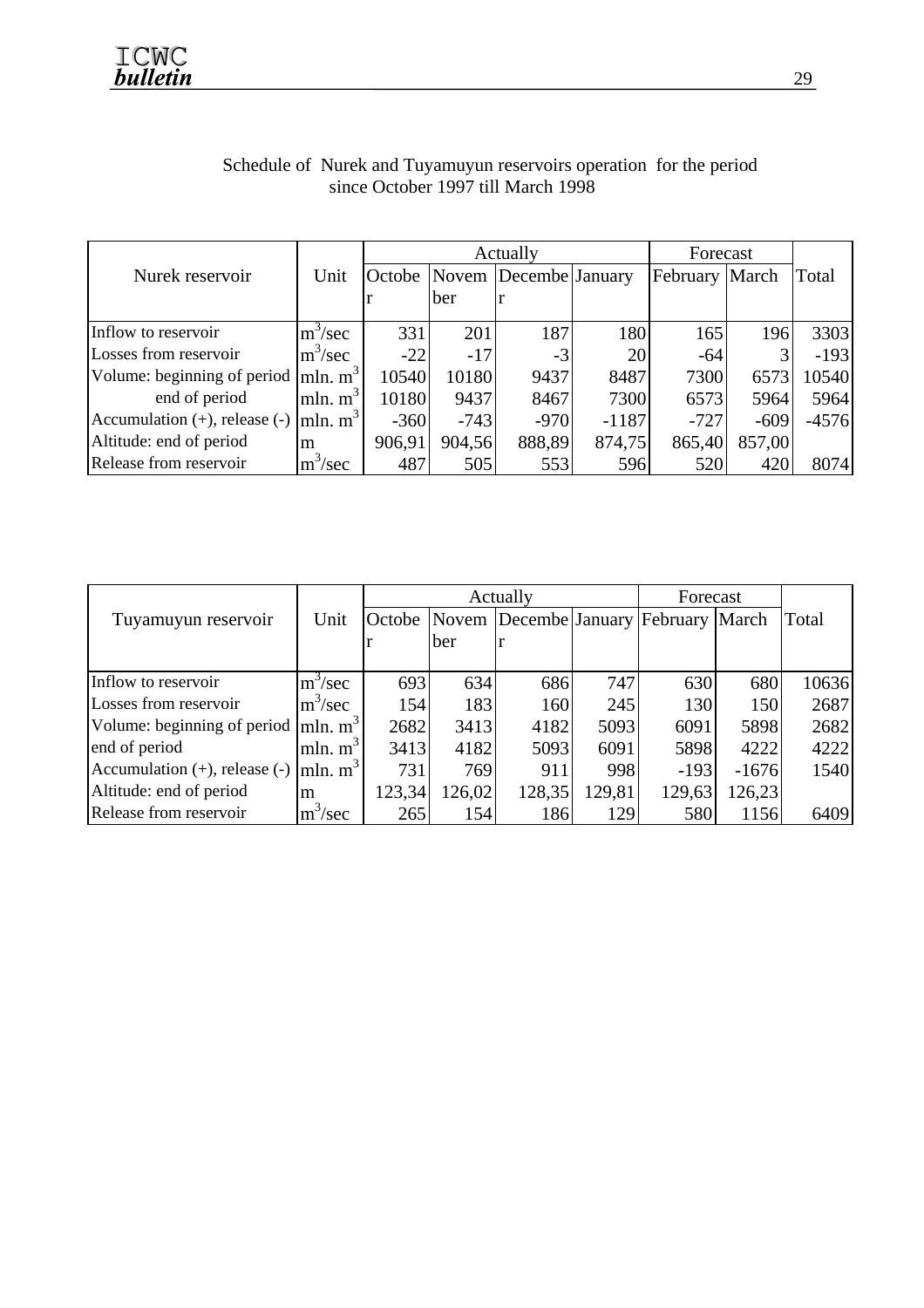|                                    | Unit       |        |        |        | Forecast |        |         | Total |
|------------------------------------|------------|--------|--------|--------|----------|--------|---------|-------|
| Nurek reservoir                    |            |        |        |        |          |        |         |       |
|                                    |            |        |        |        |          |        |         |       |
|                                    |            | April  | May    | June   | July     | August | Septemb |       |
|                                    |            |        |        |        |          |        | er      |       |
| Inflow to reservoir                | $m^3/sec$  | 371    | 691    | 1053   | 1395     | 1197   | 603     | 13995 |
| Losses from reservoir              | $m^3/sec$  |        |        | 0      |          | -1     | -2      | $-3$  |
| Volume: beginning of period        | mln. $m^3$ | 5964   | 5966   | 6076   | 7121     | 8848   | 10045   | 5964  |
| end of period                      | mln. $m3$  | 5966   | 6076   | 7121   | 8848     | 10045  | 10500   | 10500 |
| Accumulation $(+)$ , release $(-)$ | mln. $m3$  |        | 110    | 1045   | 1727     | 1197   | 455     | 4536  |
| Altitude: end of period            | m          | 858,44 | 859,82 | 872,67 | 901,81   | 910,15 | 910     |       |
| Release from reservoir             | $m^3/sec$  | 370    | 650    | 650    | 750      | 750    | 430     | 9486  |

# Schedule of Nurek and Tuyamuyun reservoirs operation for the period since April 1998 till September 1998

|                                    | Unit       |        |         |        | Forecast |        |               |       |
|------------------------------------|------------|--------|---------|--------|----------|--------|---------------|-------|
| Tuyamuyun reservoir                |            |        |         |        |          |        |               |       |
|                                    |            | April  | May     | June   | July     | August | Septemb Total |       |
|                                    |            |        |         |        |          |        | er            |       |
| Inflow to reservoir                | $m^3/sec$  | 691    | 1173    | 1988   | 2643     | 1990   | 1440          | 26227 |
| Losses from reservoir              | $m^3/sec$  | 197    | 269     | 490    | 520      | 381    | 139           | 5275  |
| Volume: beginning of period        | mln. $m3$  | 4222   | 3942    | 2908   | 2570     | 2812   | 2855          | 4222  |
| end of period                      | mln. $m^3$ | 3942   | 2908    | 2670   | 2812     | 2855   | 5035          | 5035  |
| Accumulation $(+)$ , release $(-)$ | mln. $m3$  | $-260$ | $-1034$ | $-238$ | 142      | 43     | 2180          | 813   |
| Altitude: end of period            | m          | 124,90 | 122,12  | 121,55 | 121,78   | 121,98 | 128,2         |       |
| Release from reservoir             | $m^3/sec$  | 602    | 1290    | 1590   | 2070     | 1593   | 460           | 20140 |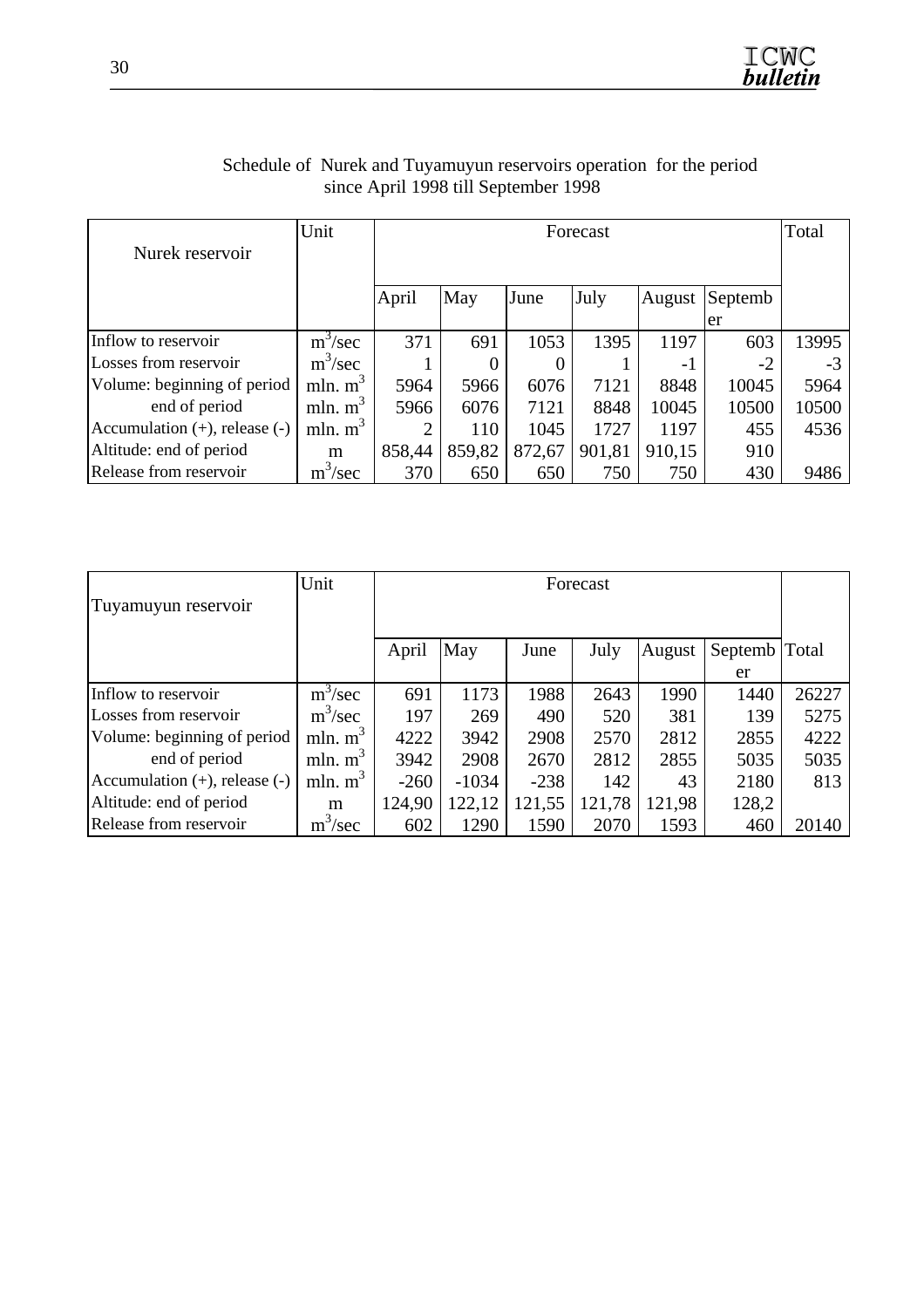Appendix N 1 to the  $2<sup>nd</sup>$  question of the protocol N 18 of the ICWC meeting of February 21, 1998 in Ashgabat

#### Cost estimates of operational needs of BWO "Syr Darya" and distribution of expenditures between states - ICWC members on 1998 in national currency

| Index                       | Uzbekistan, | Kazakhstan, | Tadjikistan, | Kyrgizstan, |
|-----------------------------|-------------|-------------|--------------|-------------|
|                             | th. soum    | th. tenge   | th. ruble    | th. soum    |
| A. Operational costs        |             |             |              |             |
| 1. Salary                   | 18460       | 15300       | 25050        | 48          |
| 2. Taxes - $40\%$           | 7580        | 6120        | 8050         | 17          |
| $\beta$ . Logistics         | 4800        | 3980        | 6500         | 10          |
| 4. Business trips           | 550         | 450         | 750          |             |
| 5. Operational costs,       | 100000      | 73900       | 154000       | 593         |
| including repair            | 65872       | 48883       | 93220        | 365         |
| <b>SUB TOTAL</b>            | 131390      | 99750       | 194350       | 670         |
| <b>B.</b> Other costs       |             |             |              |             |
| 1. Acquisition of equipment | 15000       | 12600       | 22500        | 57          |
| 2. Capital repair           | 41000       | 40000       | 54950        | 250         |
| <b>TOTAL</b>                | 187390      | 152350      | 271800       | 977         |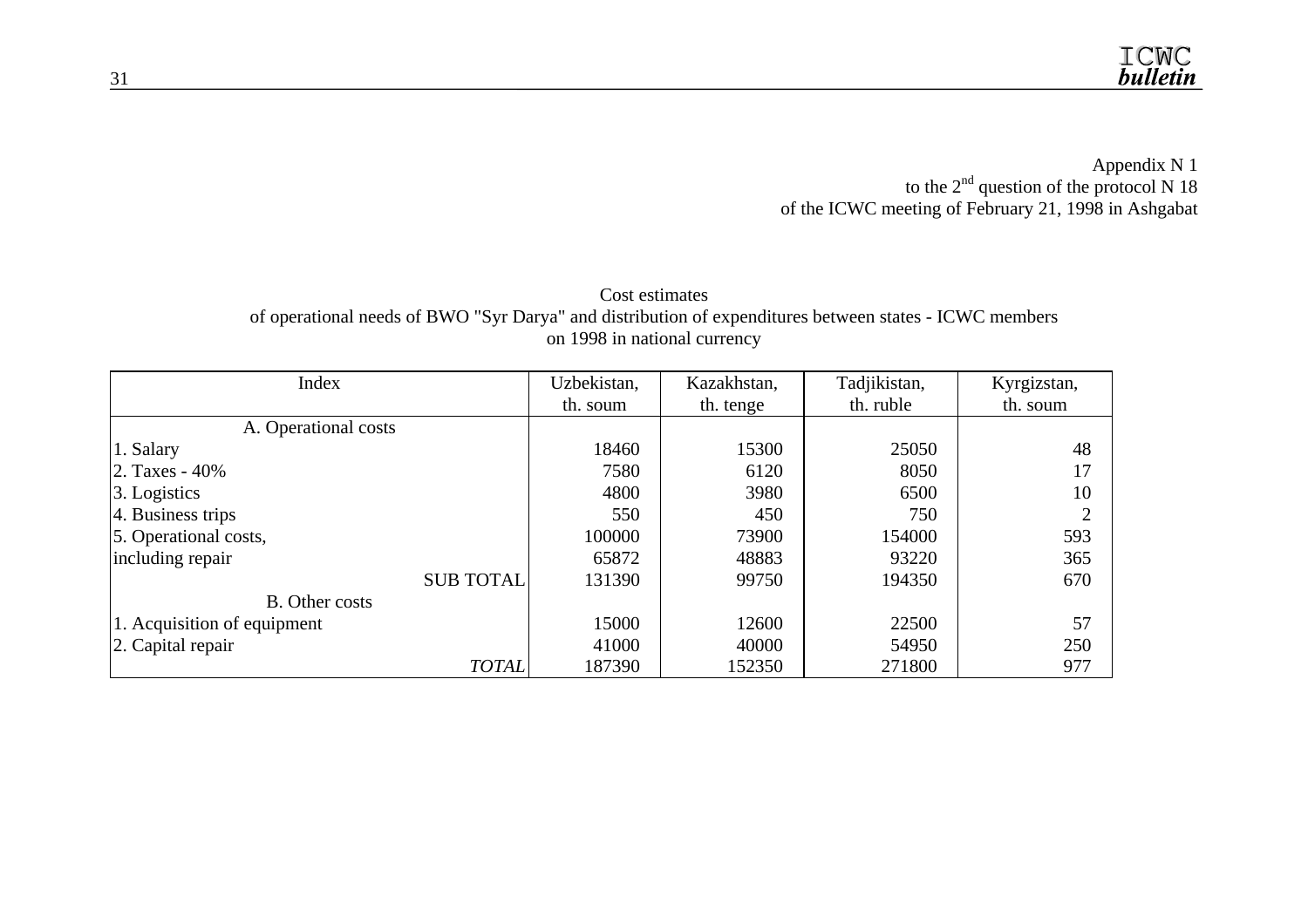Appendix N 2 to the  $2<sup>nd</sup>$  question of the protocol N 18 of the ICWC meeting of February 21, 1998 in Ashgabat

#### Cost estimates of operational needs of BWO "Syr Darya" and costs distribution between states - members of ICWC on 1998 (in soums)

| Index                                | Total needs, |            | Including on the countries |             |            |
|--------------------------------------|--------------|------------|----------------------------|-------------|------------|
|                                      | th. soum     | Uzbekistan | Kazakhstan                 | Tadjikistan | Kyrgizstan |
| A. Operational costs                 |              |            |                            |             |            |
| 1. Salary                            | 36445        | 18460      | 15300                      | 2505        | 180        |
| 2. Taxes - 40%                       | 14575        | 7580       | 6120                       | 805         | 70         |
| 3. Logistics                         | 9480         | 4800       | 3980                       | 650         | 50         |
| 4. Business trips                    | 1080         | 550        | 450                        | 75          |            |
| 5. Operational costs,                | 191950       | 100000     | 73900                      | 15400       | 2650       |
| including repair                     | 125680       | 65872      | 48883                      | 9322        | 1603       |
| <b>SUB TOTAL</b>                     | 253530       | 131390     | 99750                      | 19435       | 2955       |
| <b>B.</b> Other costs                |              |            |                            |             |            |
| 1. Acquisition of equipment          | 30000        | 15000      | 12600                      | 2250        | 150        |
| 2. Capital repair                    | 87590        | 41000      | 40000                      | 5495        | 1095       |
| <b>TOTAL</b>                         | 371120       | 187390     | 152350                     | 27180       | 4200       |
| Recalculation coefficient on 1.11.97 |              |            |                            | 0,1         | 4,39       |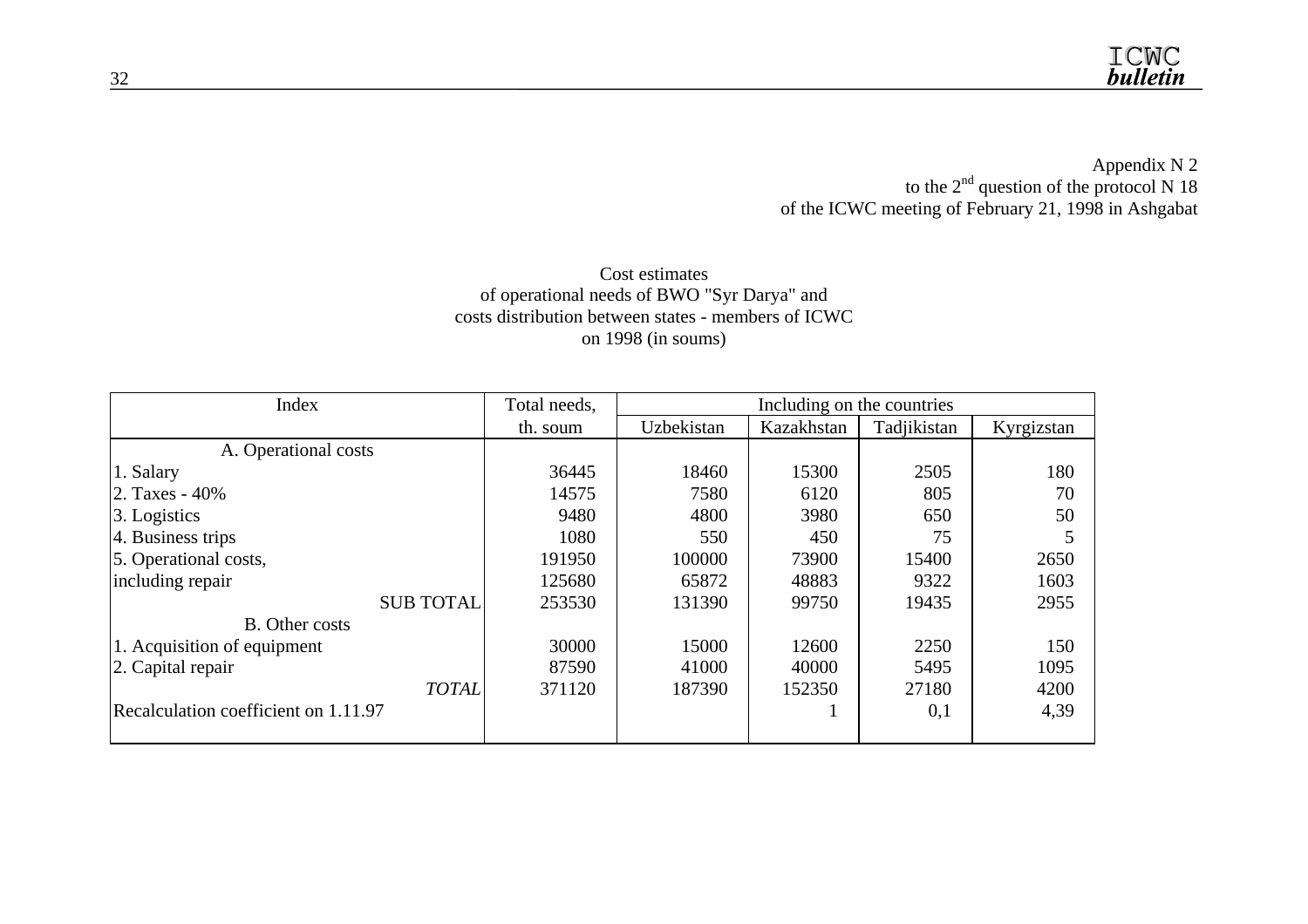TCMC **bulletin** 

Appendix N 3 to the  $2<sup>nd</sup>$  question of the protocol N 18 of the ICWC meeting of February 21, 1998 in Ashgabat

#### Cost estimates of BWO "Syr Darya" and cost distribution between states - ICWC members on 1998-2002 in national currency

| <b>State</b> | Unit      | 1998   | 1999   | 2000   | 2001   | 2002   |
|--------------|-----------|--------|--------|--------|--------|--------|
| Uzbekistan   | th. soum  | 187390 | 197000 | 207000 | 217000 | 228000 |
| Kazakhstan   | th. tenge | 152350 | 160000 | 168000 | 176000 | 185000 |
| Tadjikistan  | th. ruble | 271800 | 285000 | 300000 | 315000 | 330000 |
| Kyrgizstan   | th. soum  | 977    | 1000   | 1100   | 1100   | 1200   |

The same re-calculated in soums

| <b>State</b> | Unit     | 1998   | 1999   | 2000   | 2001   | 2002   |
|--------------|----------|--------|--------|--------|--------|--------|
| Uzbekistan   | th. soum | 187390 | 197000 | 207000 | 217000 | 228000 |
| Kazakhstan   | th. soum | 152350 | 160000 | 168000 | 176000 | 185000 |
| Tadjikistan  | th. soum | 27180  | 28600  | 30000  | 31500  | 33000  |
| Kyrgizstan   | th. soum | 4200   | 4400   | 4600   | 4900   | 5100   |
|              |          | 371120 | 390000 | 409600 | 429400 | 451100 |

Note. Re-calculation coefficient is as follow: Uzbekistan - 1.0; Tadjikistan - 0.1; Kyrgizstan - 4.39. Needs are provided on November 1997 for Uzbekistan.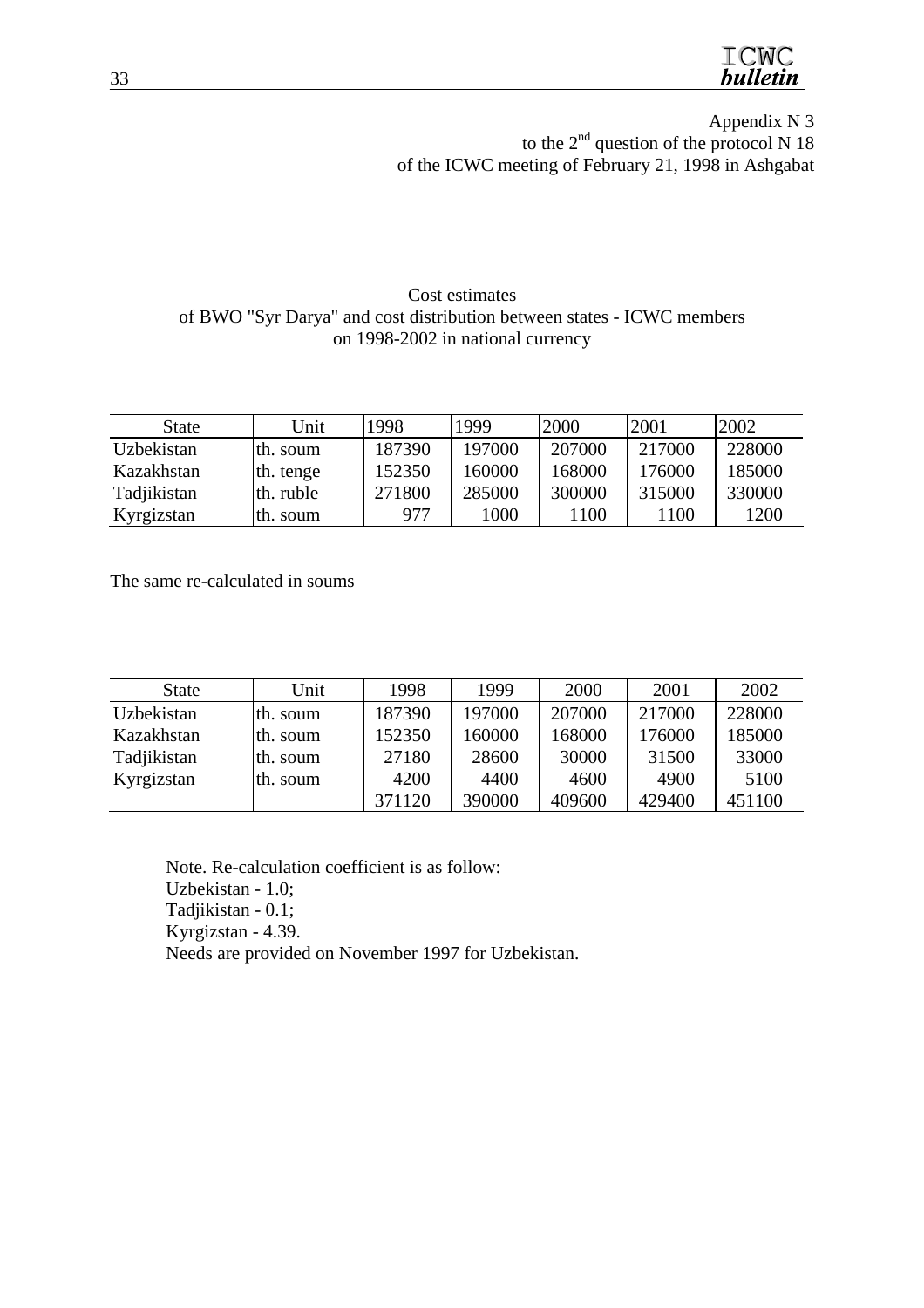Appendix N 4 to the  $2<sup>nd</sup>$  question of the protocol N 18 of the ICWC meeting of February 21, 1998 in Ashgabat

# Cost estimates for operational needs of BWO "Amu Darya" and cost distribution between states - ICWC members on 1998 in national currency

| Index                       | Uzbekistan, | Kazakhstan, | Tadjikistan, | Turkmenistan, |
|-----------------------------|-------------|-------------|--------------|---------------|
|                             | th. soum    | th. tenge   | th. rouble   | th. som       |
|                             |             |             |              |               |
| A. Operational costs        | 16612       |             | 18962,4      | 949058        |
| 1. Salary                   | 6644,8      |             | 7585         | 379623,2      |
| 2. Taxes - 40%              | 14295       |             | 7000         | 245400        |
| 3. Logistics                | 2500        |             | 5000         | 435870        |
| 4. Business trips           | 261127      |             | 48979,2      | 12846840      |
| 5. Operational costs,       | 140417      |             | 31368,6      | 11459534      |
| including repair            | 301178,8    |             | 87526,6      | 14856791,2    |
| <b>SUB TOTAL</b>            |             |             |              |               |
| <b>B.</b> Other costs       | 18400       |             | 2000         | 6610155       |
| 1. Acquisition of equipment | 36176       |             | 9895,4       | 1054000       |
| 2. Capital repair           | 355754,8    |             | 99422        | 22520946,2    |
| <b>TOTAL</b>                |             |             |              |               |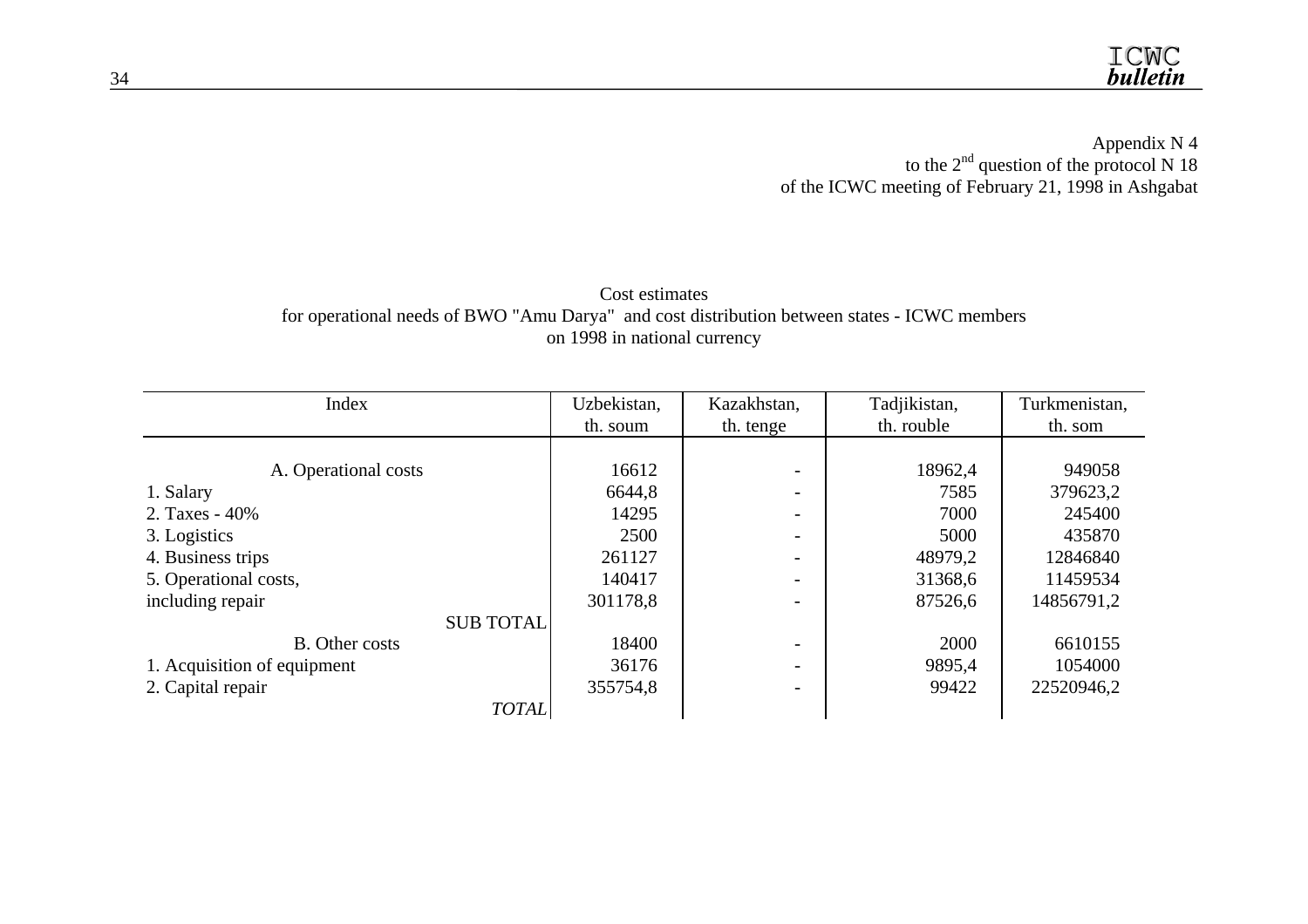

Appendix N 5 to the  $2<sup>nd</sup>$  question of the protocol N 18 of the ICWC meeting of February 21, 1998 in Ashgabat

Cost estimates for operational needs of BWO "Amu Darya" and costs distribution between states - ICWC members for the period 1998-2002 in national currency

| <b>State</b> | Unit      | 1998                                           | 1999     | 2000                                      | 2001                       | 2002 |
|--------------|-----------|------------------------------------------------|----------|-------------------------------------------|----------------------------|------|
| Uzbekistan   | th. soum  | 355754,8                                       | 373542,5 |                                           | 392219,6 411830,6 432422,1 |      |
| Tadjikistan  | th. ruble | 99422                                          |          | 104393,1   109612,7   115093,3   120847,9 |                            |      |
| Turkmenistan | th, manat | 22520946,2 23646993 24829342 26070809 27374349 |          |                                           |                            |      |

#### The same re-calculated

| <b>Uzbekistan</b> | th. soum  |          | 355754,8 373542,5 392219,6 411830,6 432422,1       |                                               |  |
|-------------------|-----------|----------|----------------------------------------------------|-----------------------------------------------|--|
| Tadjikistan       | th. ruble | $9942.2$ |                                                    | $10439.3$   $10961.3$   $11509.3$   $12084.8$ |  |
| Turkmenistan      | th. manat | 417055   | $\vert$ 437907,3   459802,6   482792,7   506932,4  |                                               |  |
| Total             |           | 782752   | $ 821889,1 \t  862983,5 \t  906132,6 \t  951439,3$ |                                               |  |

Re-calculation coefficient on 1.11. 1997 is as follow: Tadjikistan - 1 soum =10 ruble Turkmenistan - 1 soum = 54 manats

Needs are provided in prices of November 1997 for Uzbekistan.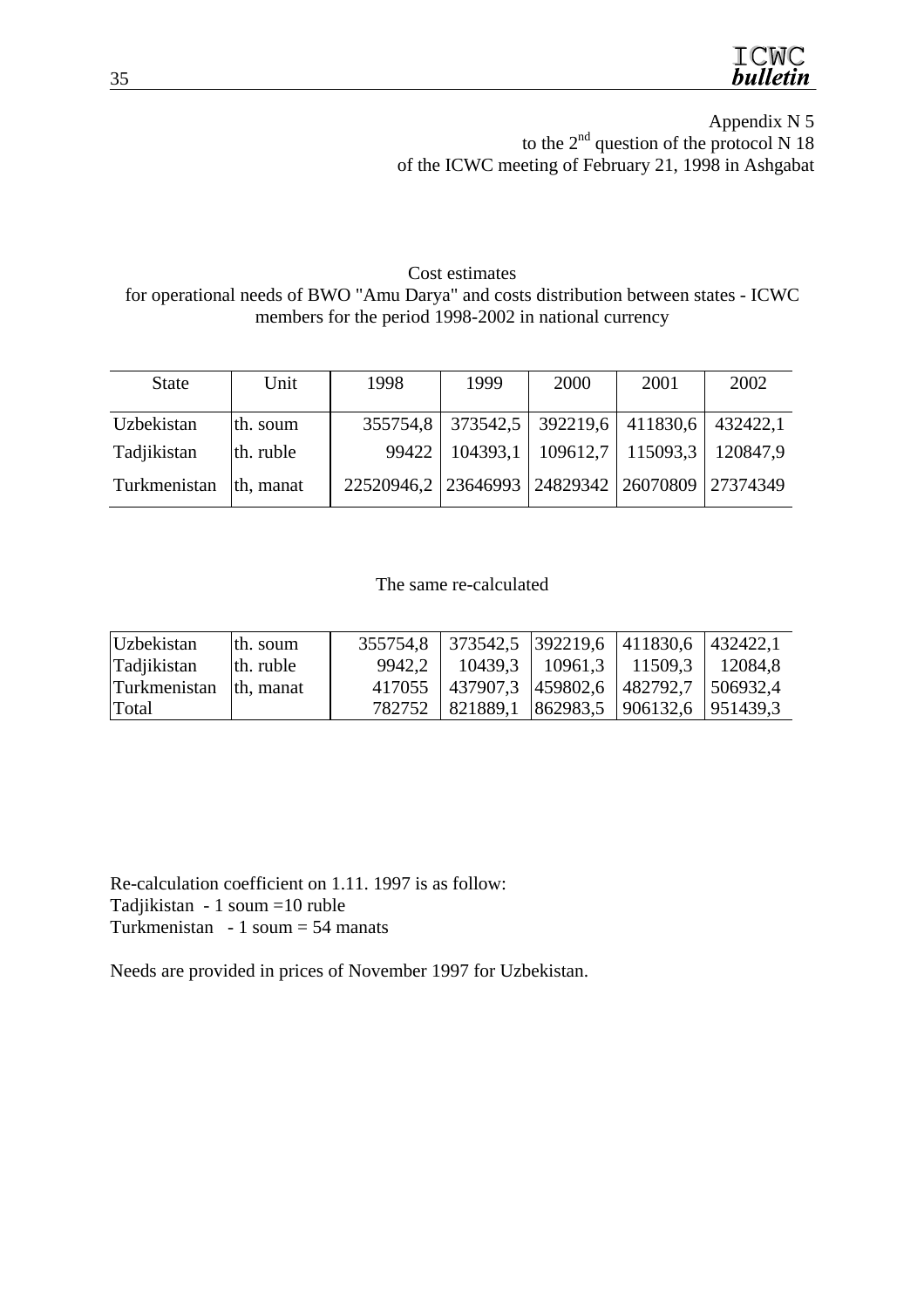

Appendix N 6 to the  $2<sup>nd</sup>$  question of the protocol N 18 of the ICWC meeting of February 21, 1998 in Ashgabat

#### **ABOUT THE PLAN OF SCIENTIFIC-RESEARCH ACTIVITY FOR PERIOD 1998- 1999 "DEVELOP MAJOR COMPONENTS OF ICWC POLICY ON RATIONAL USE AND PRESERVATION OF WATER RESOURCES IN THE ARAL SEA BASIN"**

According to decision of SIC ICWC Board of Directors of October 10, 1997 the plan of scientific-research activity on 1998-1999 is developed. Draft plan was disseminated among all states. The comments are obtained from "Turkmengiprovodkhoz", Ministry for Land Reclamation and Water Management of Tadjikistan, KazNIIVH Institute, Ministry of Agriculture and Water Management of Uzbekistan, SPA SANIIRI. All comments are considered. The plan includes 49 topics distributed in 6 problems. Preliminary cost estimates is performed in USD. Total cost is USD 911.4 th.

Cost distribution between states and organizations is shown in the table below.

| State,<br>organisation        | Problem      |                      |                      |                      |                      | Total                |       |
|-------------------------------|--------------|----------------------|----------------------|----------------------|----------------------|----------------------|-------|
|                               | $\mathbf{1}$ | $\overline{2}$       | 3                    | $\overline{4}$       | 5                    | 6                    |       |
| <b>KazNIIVH</b>               | 7,2          | 10,9                 | 7,2                  | 7,2                  |                      | 10,8                 | 43,3  |
| <b>SIC ICWC Kazakh branch</b> | 2,4          | $\cdot$ .            | 10                   | $\ddotsc$            | 44,5                 |                      | 56,9  |
| Kazgiprovodkhoz               | 17,6         | 14,4                 | 14,4                 | 18                   |                      | 18                   | 82,4  |
| Kazakhstan                    | 27,2         | 25,3                 | 31,6                 | 25,2                 | 44,5                 | 28,8                 | 182,6 |
|                               |              |                      |                      |                      |                      |                      |       |
| SIC ICWC Kyrgiz branch        |              |                      |                      |                      | 34,5                 |                      | 34,5  |
| Kyrgizgiprovodkhoz            | 9,6          | 7,2                  | 7,2                  | 12                   |                      | 4,8                  | 40,8  |
| KirgNII irrigation            | $\ddotsc$    | $\ddot{\phantom{0}}$ | 2,4                  | $\ddot{\phantom{0}}$ | $\ddot{\phantom{0}}$ |                      | 2,4   |
| <b>IVPGNAN Kyrgizstan</b>     | 2,4          | $\ddotsc$            | $\ddot{\phantom{0}}$ | $\ddotsc$            |                      | $\ddot{\phantom{0}}$ | 2,4   |
| PKTI Vodinformatika           | 10           | $\bullet$ .          |                      |                      | 17,2                 |                      | 27,2  |
| Kyrgizstan                    | 22           | 7,2                  | 9,6                  | 12                   | 51,7                 | 4,8                  | 107,3 |
|                               |              |                      |                      |                      |                      |                      |       |
| SIC ICWC Tadjik branch        |              | $\cdot$ .            |                      | $\ddotsc$            | 34,5                 |                      | 34,5  |
| SPA TadjNIIGIM                | 19,2         | 7,2                  | 9,6                  | 12                   |                      | 4,8                  | 52,8  |
| Tadjikistan                   | 19,2         | 7,2                  | 9,6                  | 12                   | 34,5                 | 4,8                  | 87,3  |
|                               |              |                      |                      |                      |                      |                      |       |
| Turkmengiprovodkhoz           | 21,8         | 10,8                 | 9,6                  | 12                   | 46,9                 | 7,2                  | 108,3 |
| Turkmenistan                  | 21,8         | 10,8                 | 9,6                  | 12                   | 46,9                 | 7,2                  | 108,3 |
|                               |              |                      |                      |                      |                      |                      |       |
| <b>SIC ICWC</b>               | 18,4         | 7,1                  | 12,6                 | $\ddotsc$            | 24,3                 | 6,3                  | 68,7  |
| <b>SPA SANIIRI</b>            | 58,7         | 18,5                 | 38,1                 | 43                   | 81,2                 | 18,5                 | 258   |
| PO Vodproekt                  | 2,1          | 6,3                  | 10,5                 | 6,3                  | 7,5                  | $\ddot{\phantom{0}}$ | 32,7  |
| <b>SIC MAWM</b>               | $\cdot$ .    | $\bullet$ .          | $\cdot\cdot$         | $\cdot$ .            | 6,3                  | $\cdot$ .            | 6,3   |

Scientific-research activity costs within the ICWC plan on 1998, th. USD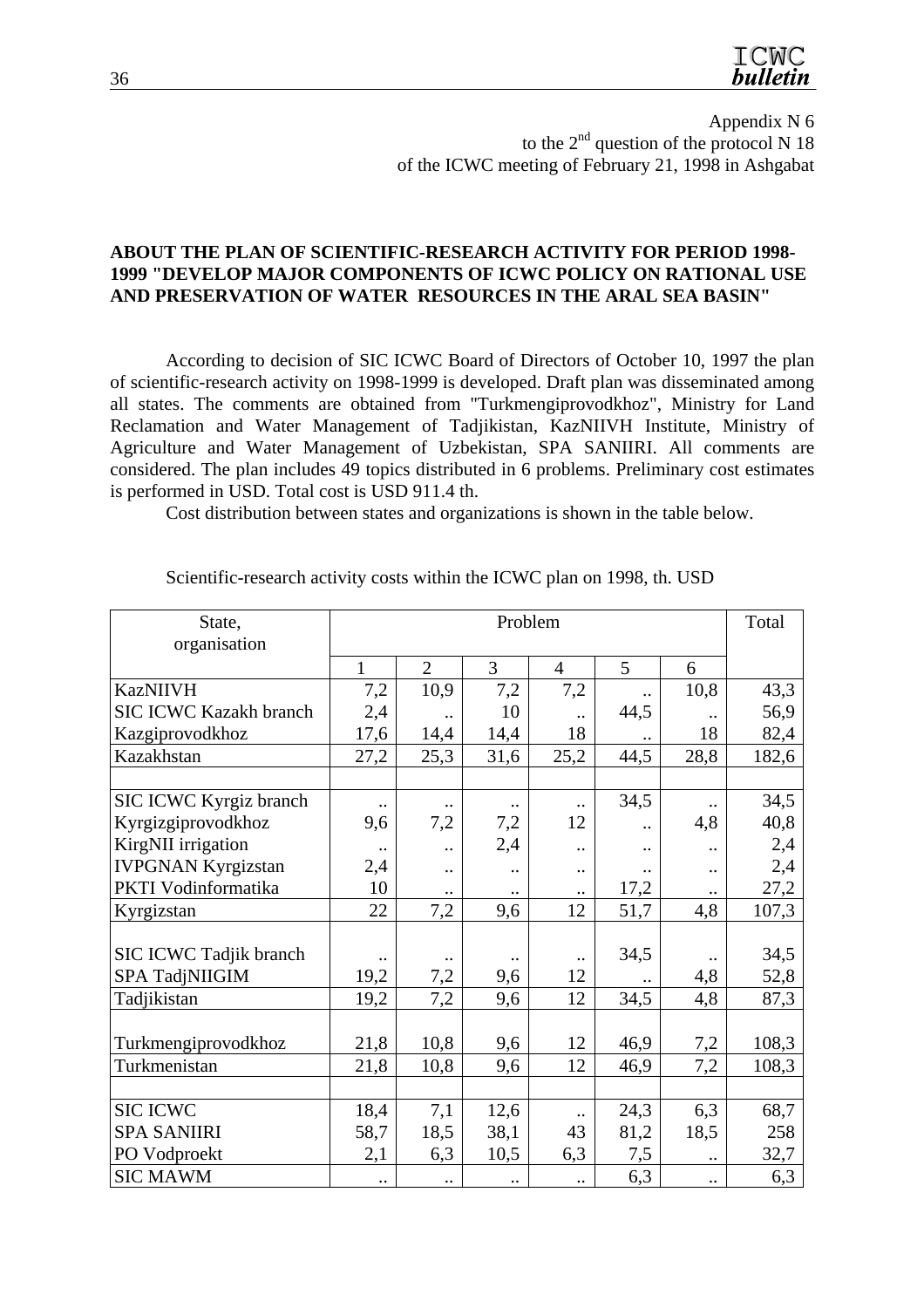

| State,<br>organisation             | Problem      |                |                      |                      |                      | Total      |              |
|------------------------------------|--------------|----------------|----------------------|----------------------|----------------------|------------|--------------|
|                                    |              | $\overline{2}$ | 3                    | $\overline{4}$       | 5                    | 6          |              |
| Tashgidroproekt                    | 4,8          | $\ddotsc$      | $\ddot{\phantom{0}}$ | $\ddot{\phantom{0}}$ | $\ddotsc$            | $\cdot$ .  | 4,8          |
| ODZ "Energia"                      | 4,8          | $\ddotsc$      | $\ddot{\phantom{0}}$ | $\cdot \cdot$        | $\ddot{\phantom{0}}$ |            | 4,8          |
| Uzbekistan                         | 88,8         | 31,9           | 61,2                 | 49,3                 | 119,3                | 24,8       | 375,3        |
| BWO "Syr Darya"<br>BWO "Amu Darya" | 10,5<br>10,5 | 3,8<br>3,8     | 2,1<br>2,1           | 2,1<br>2,1           | 4,2<br>4,2           | 2,1<br>2,1 | 24,8<br>24,8 |
|                                    |              |                |                      |                      |                      |            |              |
| Total                              | 200          | 90             | 125,8                | 114,7                | 306,3                | 74,6       | 911,4        |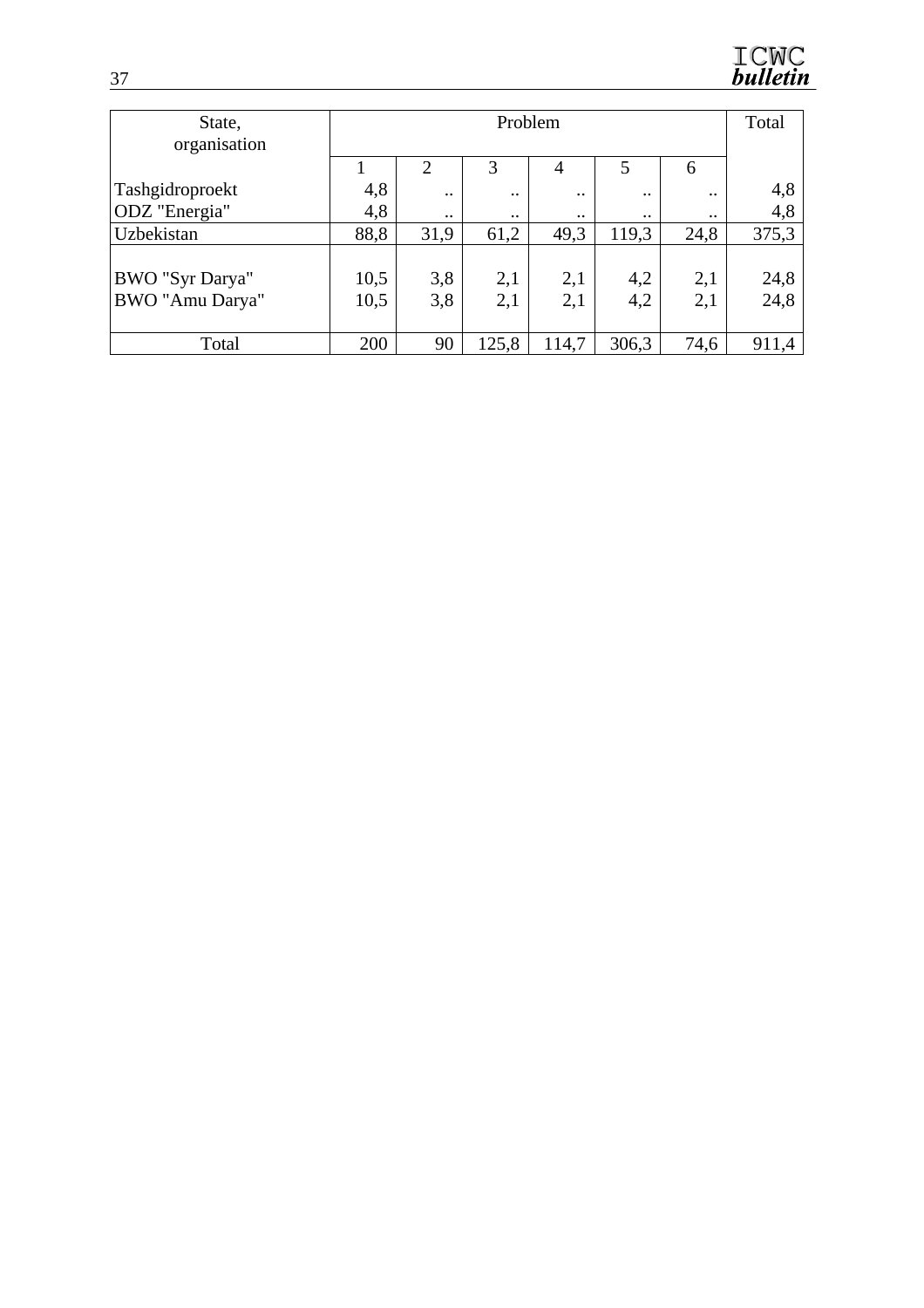

Appendix N 7 to the  $2<sup>nd</sup>$  question of the protocol N 18 of the ICWC meeting of February 21, 1998 in Ashgabat

#### **ABOUT SCIENTIFIC-RESEARCH ACTIVITY FULFILLMENT ON INTERSTATE PROGRAMME "DEVELOP STRATEGY OF RATIONAL USE AND MANAGEMENT BY WATER RESOURCES PROVIDING GUARANTEED DEVELOPMENT OF THE CENTRAL ASIAN REGION'S ECONOMY AND NATURAL COMPLEXES RESTORATION TO THE LEVEL OF ECOLOGICAL EQUILIBRIUM"**

Main problem of SIC ICWC scientific-research activity during 3 years (1996-1998) is "Development of main provisions of water related activity on rational use and preservation of water resources in the Aral Sea basin, providing fulfilment of the "Programme of concrete actions..." approved by Head of states of Central Asia in January, 1994.

Problem includes 10 tasks.

Task 01 is aimed to definition of main provisions of the regional strategy of water allocation, rational use and preservation of water resources in the Aral Sea basin. Within the framework of this task 6 topics were fulfilled.

As a result of this investigation the first version of unified model of water balance of the Aral Sea and separate zones was established, methodological recommendations on selection and evaluation of water allocation criteria, water use and water supply were developed. Methodological approaches and assessment of sustainable development of water resources management system in the Aral Sea basin are elaborated. Recommendations on organization of management by water-related economy perfection under conditions of market economy development and recommendations on land and water resources use efficiency increase. Set of predictive indices determinating water-related regions functioning efficiency on basis of analysis of current tendencies in water-related activity on irrigated lands is suggested.

Methodological base and calculation tools for assessment of water resources efficient use in industry, municipality and agriculture according to economic, social and ecological criteria is elaborated.

With assistance of German Society for technical co-operation (GIZ) Turkmengiprovodkhoz investigated agricultural production development optimization.

Task 02 is aimed to development of the set of organizational-technical measures on management by water quality in the trunks of Amu Darya and Syr Darya, its juridical and legal aspects. Within the framework of this task 6 topics were fulfilled during reported year. As a result is a methodology of requirements development and the  $1<sup>st</sup>$  version of requirements to irrigation water quality in Syr Darya and Amu Darya basins with regard to soilreclamative, water-economic (according to crop pattern), ecological and economic conditions of the region. Water withdrawal norm from irrigated lands industrial and domestic farms of Golodnaya Steppe (Syrdarya and Djizak provinces of Uzbekistan, Pakhtaaral and Kazbinbiysky districts of Kazakhstan) are developed. Prior measures (organizational, technical and water protection) on relationship between rivers and their command territories according to ecological requirements are determined. Alternative versions of collectordrainage waters withdrawal, providing decrease of water withdrawal and expenditures on construction and maintenance of drainage systems, are developed.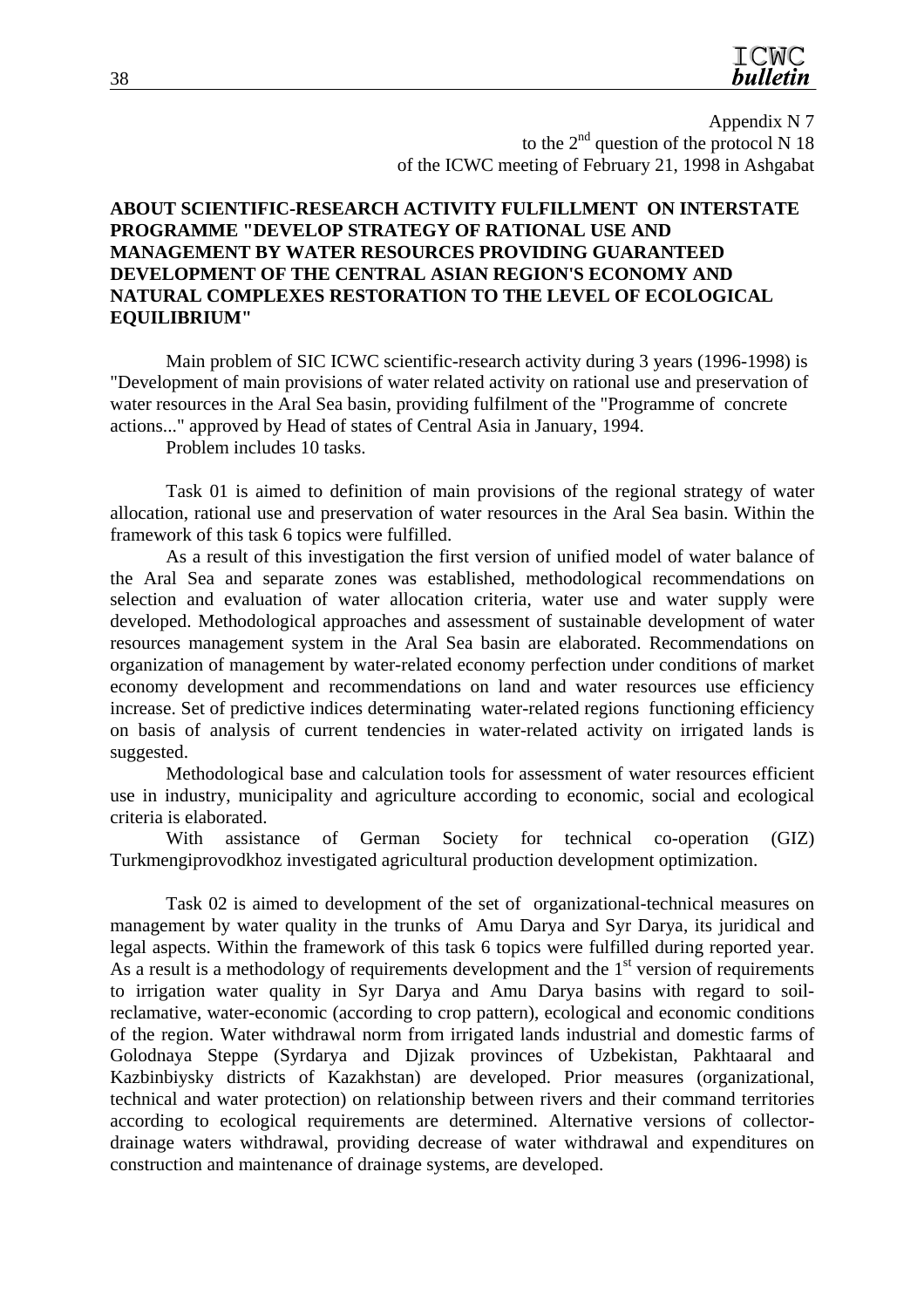Task 03 is aimed to elaboration and grounding of measures on new sustainable natural-antropogenic profile of diminished Aral Sea and its adjacent area under conditions of water factor variability and water deficit.

It is foreseen to fulfill 3 topics.

The first edition of the strategy on the sea desiccated bottom and adjacent area natural complexes stabilization to mitigate environmental problems is prepared. Technology of sand fastening with help of "Structural - 95" and seeds granules is elaborated. Version of organizational measures on wetlands creation in the Amu Darya delta and within desiccated sea bottom is proposed. Results of feasibility study of special measures for prospective increase of releases and water deficit decrease in the Amu Darya and Syr Darya basins are assessed.

Task 04 is dedicated to development of pricing policy of water resources use in the Central Asian region and includes 3 topics.

Common water price model for water as a resource for different sources is prepared. Water-economic assessment of transboundary water resources formation and regulation and additional resources involvement is made. Organizational forms of agricultural water users transformation in associations of water users are recommended. Economic and legal aspects of interrelations between associations of water users and water-related organizations are considered. Conditions of in-system self-financing functioning are considered. Methodology of costs and incomes distribution assessment from water objects on the transboundary rivers is developed. In this activity funded by USAID Kazgiprovodkhoz, Turkmengiprovodkhoz, SPA TadjNIIGIM participated.

With assistance of USAID Turkmengiprovodkhoz investigated water use damage economic evaluation.

Task 05 is linked with introduction of the first line of the united automatized system of land and water integrated use and preservation and consists of 9 topics.

Regulations of machine exchange within relative data base of the Republic of Central Asia, its legal protection, equipment of information centers including telecommunication are elaborated. Software for water-salt balance and prospective planning of water resources use for the Aral Sea basin is prepared.

Input and output information forms models for the data base are developed. Data bases "land resources and irrigated agriculture at field-district level" for Syrdarya, Horezm provinces and Karakalpak Republic are formed. Algorithms for economic analysis and assessment of short-term and long-term plans of land and water resources use were elaborated. List of additional economic information, its forms in data base and TOR are prepared.

Algorithm and softwares of the block "Water resources management" and their adaptation within the process of operative management by water resources of the Syr Darya and Amu Darya rivers basin are prepared.

Models of input and output forms of information for data base "Irrigated lands productivity" are developed. Data base filling is performed on representative farms of Syrdarya, Djizak, Horezm provinces and Karakalpak Republic. Algorithms and softwares for calculation of different level of wheat, alfalfa, vegetables and potato yield are prepared. Unified standards, input and output forms of hydroecological information for data base are created. Remote observation system on basis of kartographic and space data has been created for Bukhara province and Karakalpak Republic. Algorithms, input and output forms for data base on assessment of technical state of observation points, pumping stations, etc. are developed.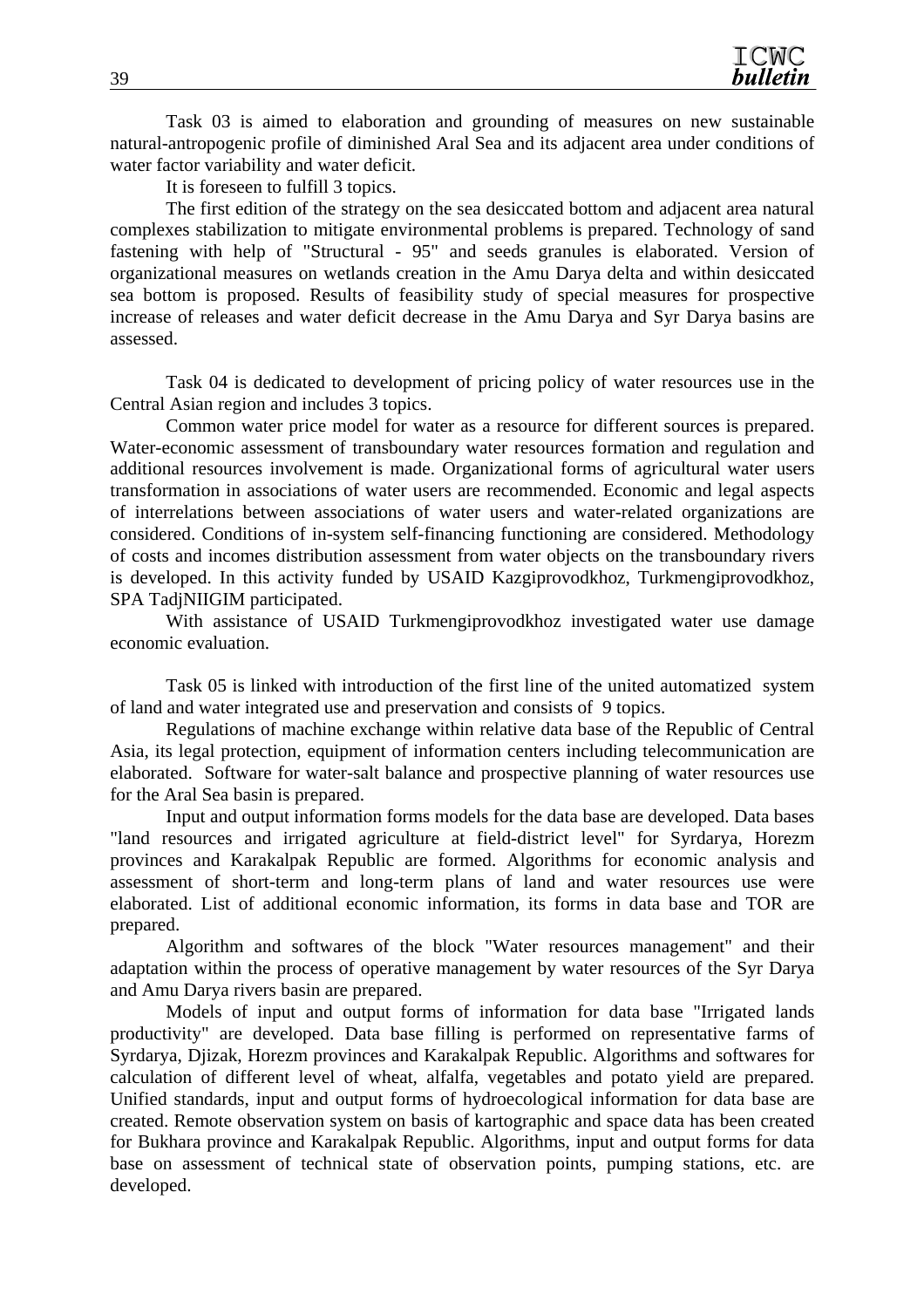Turkmengiprovodkhoz together with Turkmengiprozem have prepared economicmathematical optimization model of water resources use.

With assistance of EU and within the framework of the WARMAP Project main principles and data collection system for irrigated lands productivity (WUFMAS) were elaborated. SPA SANIIRI, Kazgiprovodkhoz, KyrgizNII irrigation, SPA TadjikNIIGIM and Turkmengiprovodkhoz took part in this activity.

Work is started to transform this system in the instrument which permits to give recommendations on measures addressed to land and water productivity increase.

Task 06 is devoted to elaboration of the set of measures providing ecological equilibrium in the Aral Sea basin with regard to development of all economic branches of Central Asia and includes 2 topics.

Alternative versions of land and water resources use are developed for restoration of ecological equilibrium in the Aral Sea basin. The first edition of measures providing ecological equilibrium in upper watersheds in Uzbekistan is prepared.

Task 07 is addressed to development of united system of norms and water use correction in different branches of economy and consists of 2 topics.

United regional methodology of agricultural crops water use norms correction and water use in industry and municipal needs is prepared.

Methodology of water use, water allocation and water use prediction is approbated on basis of reference balance stations study.

Together with FAO the regional seminar on elaboration of unified regional approaches to water supply norms and CROPWAT norms adaptation was carried out.

With assistance of FAO and WMO investigations on comparison of local approaches with CROPWAT methodology is started. In this activity SPA SANIIRI, Kaz NIIVH, KyrgizNII Irrigation, SPA TadjikNIIGIM and Turkmengiprovodkhoz are taking part.

Task 08 is connected with development of scientific-grounded measures on flood and winter water pass over the Amu Darya and Syr Darya river basins and guaranteed water provision to the canals under human activity impact and includes 3 topics.

Measures of flood water pass through Karadarya river and water provision to the canals KMK and ABMK on Amu Darya river are developed. Correction of anti-flood measures along Amu Darya site from Tuyamuyun to Kipchak is made.

With EU assistance Kazgiprovodkhoz has developed measures on improving Syr Darya passing capability downstream Chardara in winter.

Task 09 is dedicated to perfection of water accounting technology on the objects of BWO "Syr Darya" and BWO "Amu Darya" and its methodological provision of in-farm water allocation with assistance of associations of water users and creation of the base of interstate standards on methods and technical means of control, accounting and management by water resources and consists of 3 topics.

The first edition of recommendations for regulated and non-regulated structures calibration for free flow regime is elaborated. Draft documentation for organization and financing of association of water users under conditions of agriculture reforms is prepared. The second edition of interstate standards on water measurements' and accounting means has been prepared.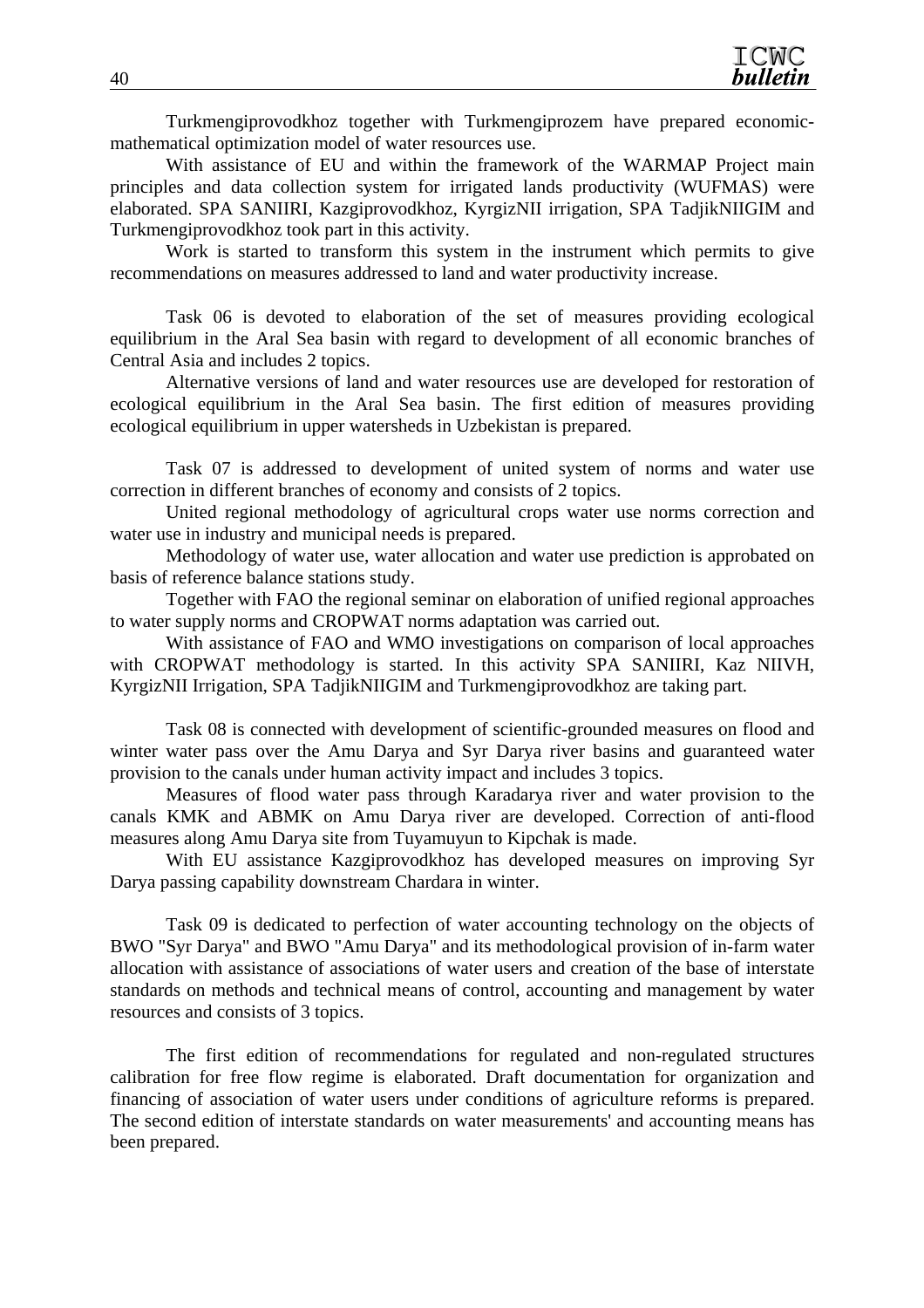# **PLAN OF MEASURES OF LOW WATER SUPPLY (DROUGHT) OVERCOMMING**

For successful overcoming of consequences of coming low water supply (drought) the following measures are necessary:

1. Strict observance of the Naryn-Syrdarya and Amu Darya operation regime approved by ICWC by all state entities in the Syr Darya river basin including energetic.

2. Strict observance of water-intake limits approved by ICWC by all water-users of the Central Asian states.

3. Do not allow local authorities interference in interstate water allocation realized by BWO "Syr Darya" and BWO "Amu Darya" that needs special provision of Prime of Vice Prime Minister on this question before growing season.

To create parity commissions on each river with attraction of leading specialists from water organisations and BWO's for permanent analysis of situation and proposals preparation to leadership for decision making.

4. To develop state plan of action on low water supply overcoming foreseing:

- water losses cut down, including canals lining, field non-flooding and irrigation water releases in open collectors;

- efficient and rational water use;

- accounting of available water resources including attraction of local rivers, ground and drainage waters;

- correction of leaching scheduling with purpose of water saving;

- introduction of more efficient irrigation norms for major crops and leaching norms according to crops biological demand;

transition to improved methods and technique of irrigation (short furrows, concentrated jet, due leveling, etc).

5. Before growing season to calibrate gauging stations and hydrostructures, to install measuring devices.

6. To provide free access of BWO representatives to all gauging stations independently of their ownership for control measurements with participation of sides of interest. To transfer water measurements in main canals head structures on Amu Darya river (Tashauz Branch, LBK, PBK) under BWO "Amu Darya" supervision.

7. To provide timely and sufficient funding for repair and rehabilitation of canals and structures under BWO's supervision by the Ministries of Finance of the Central Asian States.

8. To provide free boundaries crossing by BWO representations carrying loads, technics and equipment which is necessary for fulfillment of works on hydrostructures.

9. To complete in current year cleaning of leading canal to Makhram pumping station and provide the Kairakkum reservoir full useful volume utilization increasing its complementarily on 800 mln.  $m<sup>3</sup>$ .

10. To ask IFAS to find financial means in amount of USD 50 th. for water accounting supplied from the Naryn hydropower cascade to the Syr Darya river's structures system managed by BWO "Syr Darya". Special technical means should be installed for radio and telemetric control which permits to manage water allocation and control water intake structures of the canals LNK, BNK, BFK and Uchkurgan and also Uchkurgan hydropower and obtain continuous information about discharges measured by gauging station "Uchkurgan".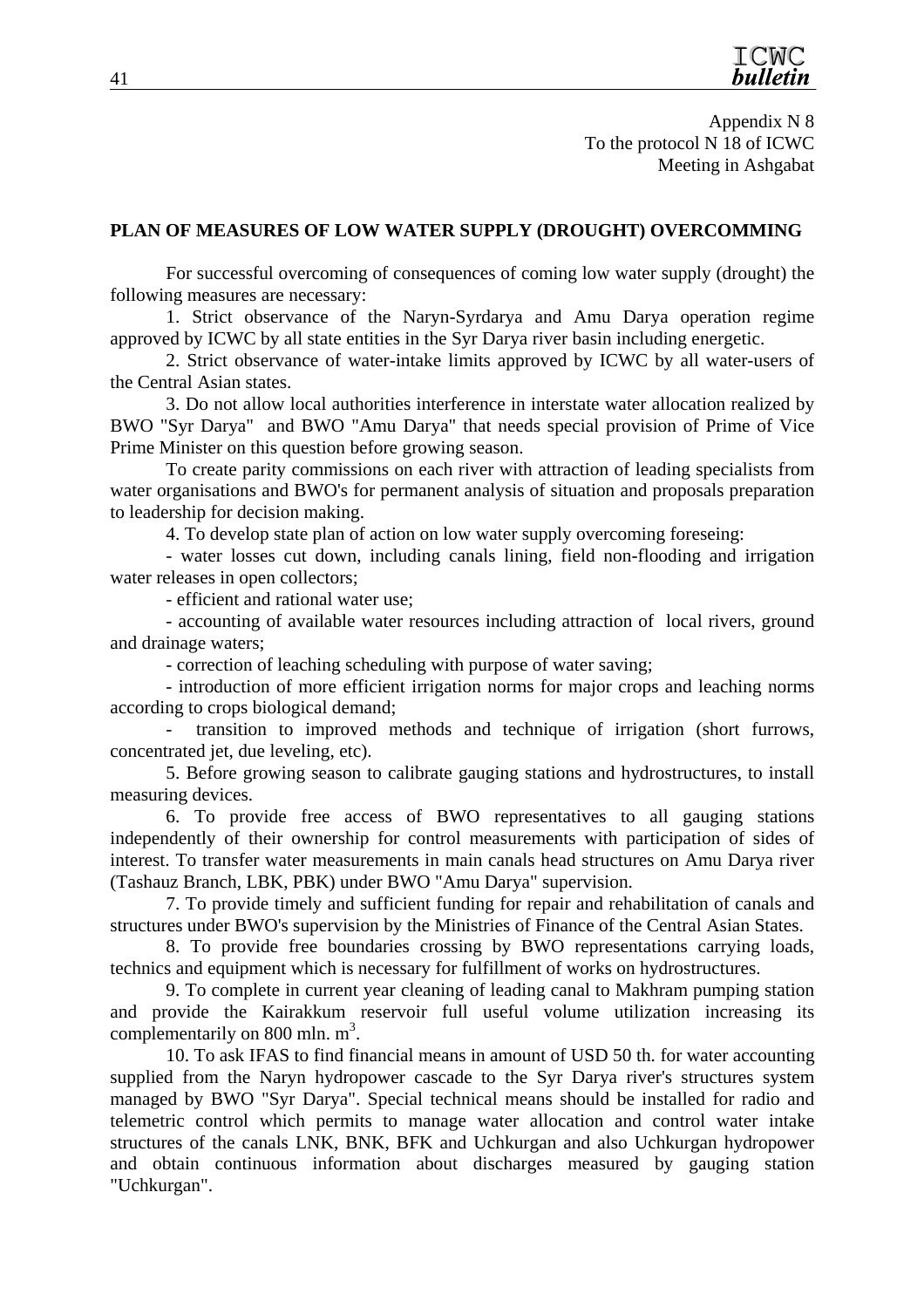11. To approve the mechanism of water resources allocation under conditions of low water supply in 1998 with regard to actual water use in the middle and lower reaches:

a) If the states follow the parity of water use water allocation in lower reaches is performed according to water-intake shares approved;

b) While calculating water-intake shares to establish quota of water releases to the delta and Aral Sea not less than 50 m<sup>3</sup>/sec for Syr Darya and 100 m<sup>3</sup>/sec for Amu Darya;

c) Share of each water user (including the Aral Sea) is established every 10 days according to rest of limits approved;

d) In order to increase responsibility of each state to establish BWO's right for waterintake re-regulation making correction of limits within the river sites, i.e. to cut down established limit on overtaken volume).

12. Agricultural and water-managerial bodies should introduct in-farm water rotation and in some cases - intra-farm water rotation.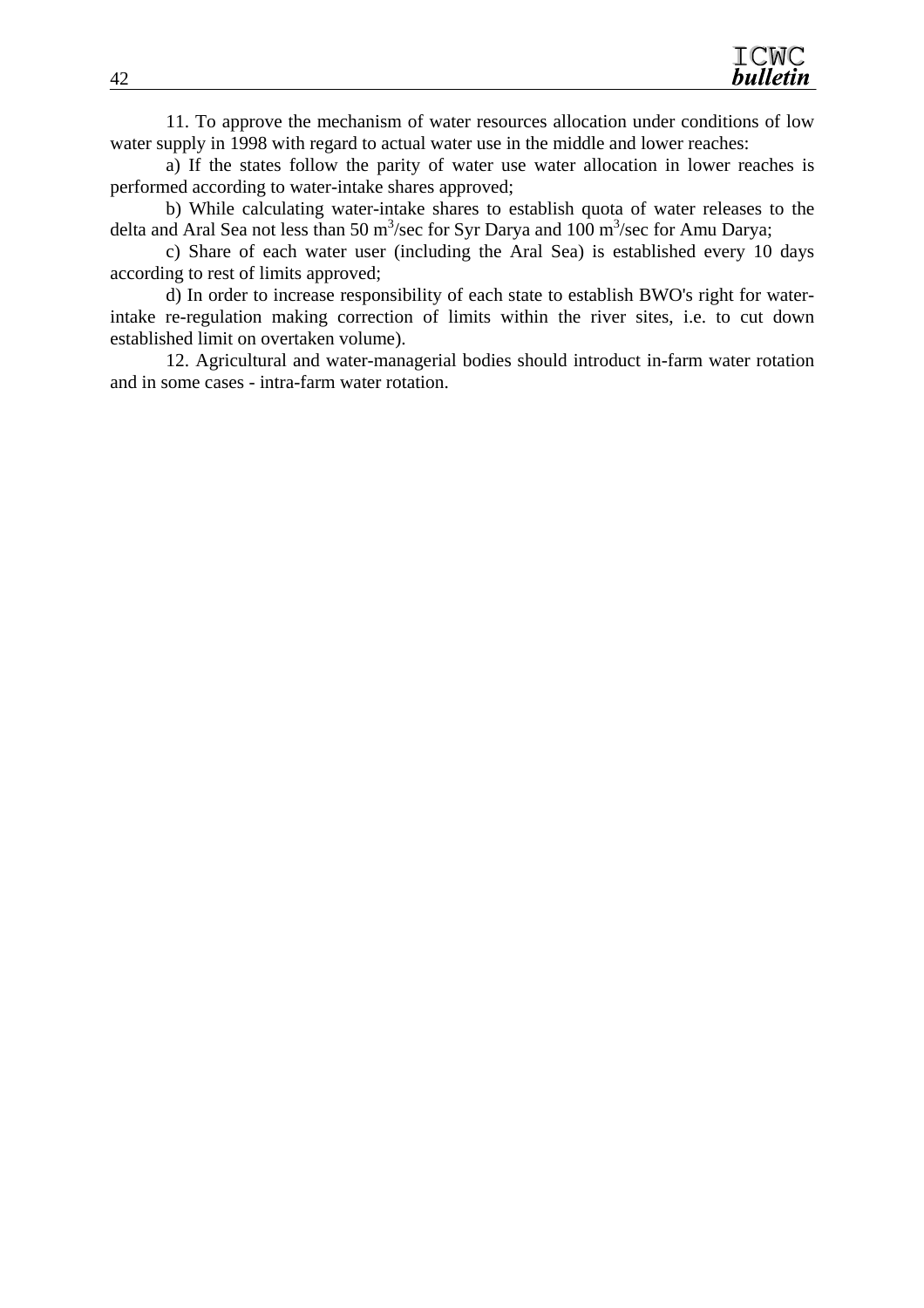Appendix N 2 to the question N 2 of the ICWC meeting decision of February 21, 1998, Ashgabat

Plan of measures on water accounting improvement in 1998

| #              | Kind of activity                                                      | Date of    | <b>Responsible</b>               | <b>Notes</b> |
|----------------|-----------------------------------------------------------------------|------------|----------------------------------|--------------|
|                |                                                                       | completion |                                  |              |
| $\mathbf{1}$   | Equipment of Uchkurgan hydropower, gauging station Uchkurgan          | 1998-1999  | BWO "Syr Darya"                  |              |
|                | and head structures of canals EIE, AIE, AOE and Uchkurgan by          |            | MP "Sigma"                       |              |
|                | control devices and system of communication allowing to solve tasks   |            | AO "Kyrgizenergoholding"         |              |
|                | of operative management in real time regime, to transfer information  |            | Minselvodkhoz of the Kyrgiz      |              |
|                | and its processing within the structural units.                       |            | Republic                         |              |
|                |                                                                       |            | Minselvodkhoz of the Republic of |              |
|                |                                                                       |            | Uzbekistan                       |              |
| $\overline{2}$ | Installation of gauging stations on low water of Toktogul reservoir   | 1998-1999  | Hydromet of the Kyrgiz Republic  |              |
|                | near Shamaldisay for control of reliability of releases regime of the |            | Minselvodkhoz of Kyrgizstan      |              |
|                | Naryn hydropower cascade.                                             |            | AO "Kyrgizenergoholding"         |              |
|                |                                                                       |            |                                  |              |
| 3              | To carry out regularly (2 times a day) measurements on gauging        |            | Glavhydromets of Kyrgizstan and  |              |
|                | stations Akjar and Kzylkishlak providing timely information transfer  |            | Uzbekistan                       |              |
|                | to Hodjand                                                            |            | Minvodkhoz of Tadjikistan        |              |
|                |                                                                       |            | BWO "Syr Darya"                  |              |
| 4              | To provide if necessary BWO "Syr Darya" collaborates free access      |            | Glavhydromets of Central Asian   |              |
|                | to information obtained by Hydromets of the Central Asia states on    |            | states                           |              |
|                | the gauging stations of Syr Darya and its tributaries, to make joint  |            | Minselkhozs and Minvodkhozs      |              |
|                | measurements with BWO's representatives                               |            |                                  |              |
| 5              | To carry out permanent control measurements on the gauging            |            | Glavhydromets of Kazakhstan and  |              |
|                | stations Chinaz-Syrdarya and Kokbulak to investigate causes of flow   |            | Uzbekistan, BWO "Syr Darya"      |              |
|                | losses within the Syr Darya middle reaches                            |            |                                  |              |
| 6              | To provide regular BWO "Syr Darya" access to hydromets'               |            | Glavhydromet of Uzbekistan       |              |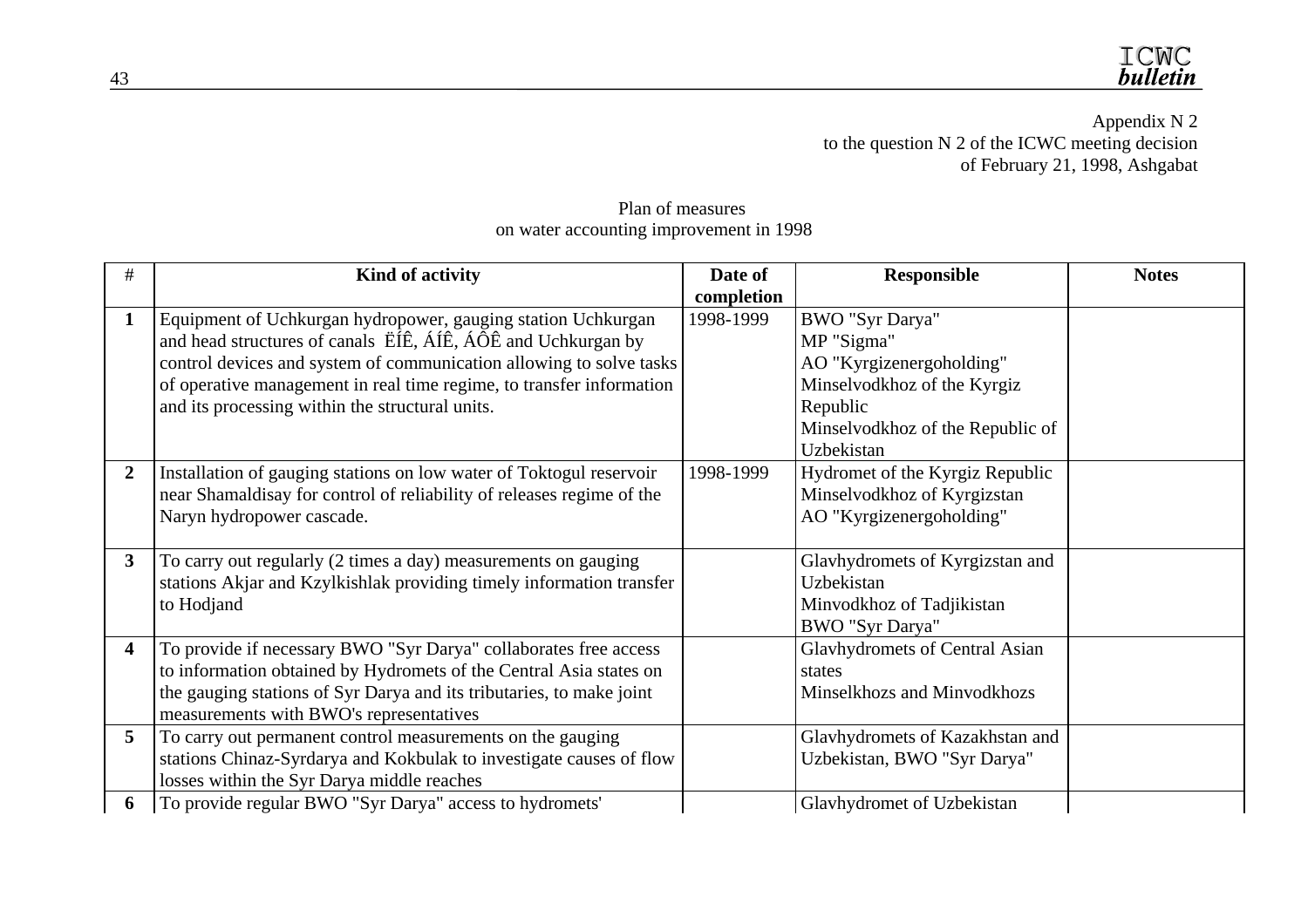| #                | Kind of activity                                                                                                                                                                                                                     | Date of<br>completion | <b>Responsible</b>                                                  | <b>Notes</b>                                                                                                                                              |
|------------------|--------------------------------------------------------------------------------------------------------------------------------------------------------------------------------------------------------------------------------------|-----------------------|---------------------------------------------------------------------|-----------------------------------------------------------------------------------------------------------------------------------------------------------|
|                  | information on the Syr Darya river and its tributary water quality                                                                                                                                                                   |                       |                                                                     |                                                                                                                                                           |
| $\overline{7}$   | SIC ICWC together with BWO "Syr Darya" and hydromets of five<br>states to elaborate procedure of joint control of river water horizon<br>and discharge                                                                               | 1998                  | <b>SIC ICWC</b><br>BWO "Amu Darya"<br>Uzgidromet<br>Turkmengidromet | Financing is provided<br>by MAWR of<br>Uzbekistan and<br>Turkmenistan in<br>equal share according<br>to cost estimates<br>submitted by SIC<br><b>ICWC</b> |
| 8                | SIC ICWC and BWO "Amu Darya" to submit for ICWC approval<br>linear scheme of Amu Darya with main points of observation using<br>existing gauging stations in the large water-intakes head.                                           | 1998                  | <b>SIC ICWC</b><br>BWO "Amu Darya"<br>Uzgidromet<br>Turkmengidromet | Financing is provided<br>by MAWR of<br>Uzbekistan and<br>Turkmenistan in<br>equal share according<br>to cost estimates<br>submitted by SIC<br><b>ICWC</b> |
| $\boldsymbol{9}$ | BWO "Amu Darya" to set up accounting of observations on<br>approved gauging stations and submit information to MAWR of<br>Uzbekistan and Turkmenistan                                                                                | 1998                  | BWO "Amu Darya"                                                     |                                                                                                                                                           |
| <b>10</b>        | To charge provincial operational organizations (Uzbekistan,<br>Turkmenistan) to submit information every ten days to BWO "Amu<br>Darya" about return water coming to the river which is necessary to<br>make reliable river balance. |                       | Ministries of Water Management<br>of Uzbekistan and Turkmenistan    |                                                                                                                                                           |
| 11               | To carry out systematic control measurements on Amu Darya river<br>in order to identify causes of flow losses within the lower and middle<br>reaches                                                                                 |                       | Glavgidromet of Uzbekistan and<br>Turkmenistan                      |                                                                                                                                                           |
| 12               | To ask Tadjikgidromet about renewal of measurements on main                                                                                                                                                                          |                       | Glavgidromet and Minvodkhoz of                                      |                                                                                                                                                           |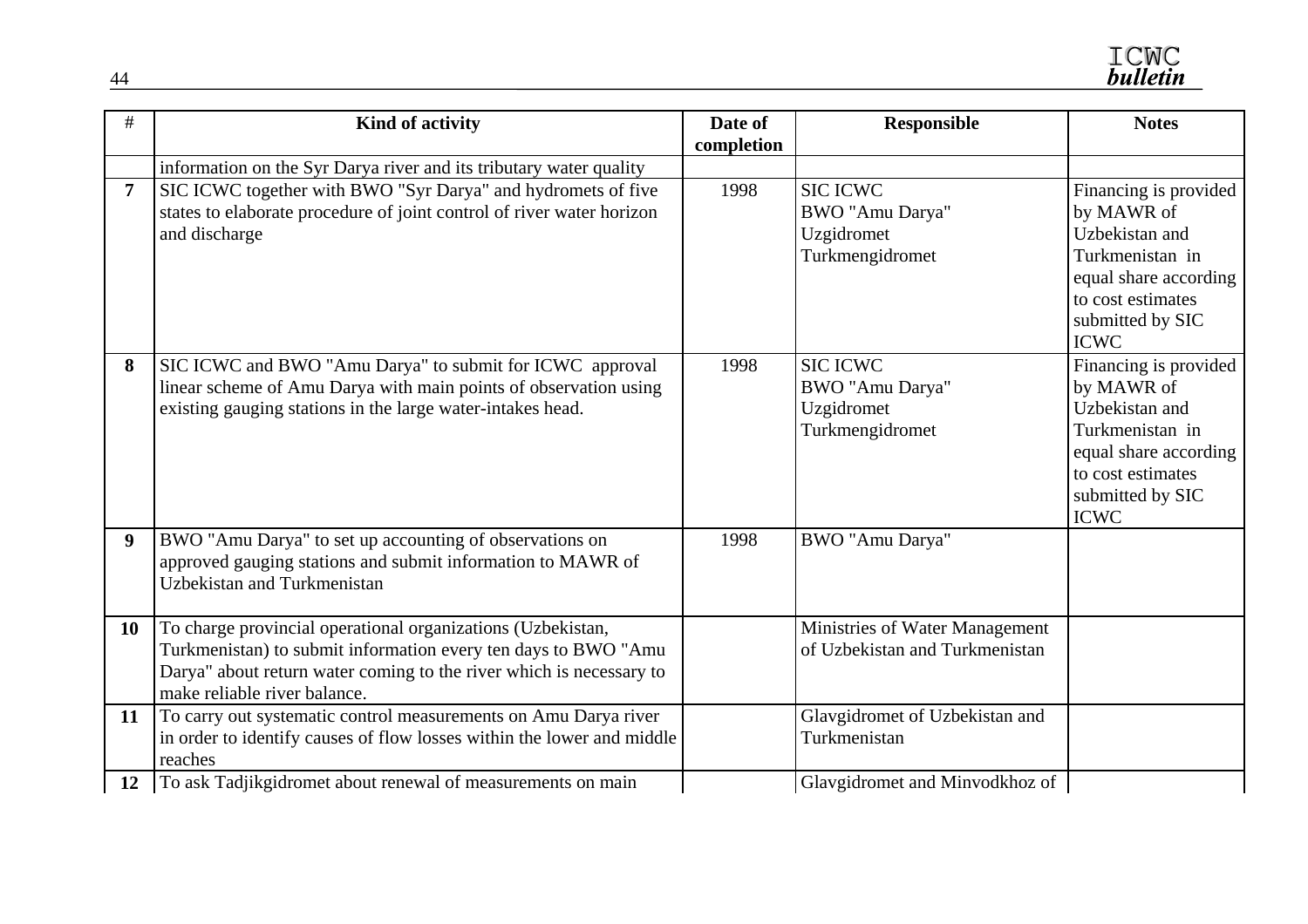| #         | Kind of activity                                                                                                                                                                                                                                                                                                                                                                                                                                                                                                                                    | Date of<br>completion | <b>Responsible</b>                                                                                                                                                                                            | <b>Notes</b>                                               |
|-----------|-----------------------------------------------------------------------------------------------------------------------------------------------------------------------------------------------------------------------------------------------------------------------------------------------------------------------------------------------------------------------------------------------------------------------------------------------------------------------------------------------------------------------------------------------------|-----------------------|---------------------------------------------------------------------------------------------------------------------------------------------------------------------------------------------------------------|------------------------------------------------------------|
|           | gauging stations along Kafirnigan, Vakhsh and Pyandj.<br>To restore observation on glacial situation, snow storage within the<br>upper watersheds of Amu Darya basin.                                                                                                                                                                                                                                                                                                                                                                               |                       | Tadjikistan                                                                                                                                                                                                   |                                                            |
| 13        | To equip water-meters on water reservoirs by calming devices and<br>recorders.                                                                                                                                                                                                                                                                                                                                                                                                                                                                      |                       | Ministry of Water Resources<br>Management Uzbekistan                                                                                                                                                          |                                                            |
| 14        | To complete construction of horizon recorder in outlet of<br>Tuyamuyun reservoir                                                                                                                                                                                                                                                                                                                                                                                                                                                                    |                       | <b>MAWR Uzbekistan UETMGU</b>                                                                                                                                                                                 |                                                            |
| 15        | To carry out researches with following tasks relating to water<br>accounting improvement:<br>organization of systematic survey of water reservoirs;<br>organization of optimal disposal of gauging stations and their<br>equipment;<br>elaboration of the model of daily balance along Darganata -<br>Tuyamuyun site;<br>carrying out attestation and calibration of hydrostructures;<br>carrying out attestation of gauging stations;<br>analysis of reservoir losses and recommendation on their reduction;<br>correction of relationship curves. | 1998-1999             | <b>MAWR</b> Uzbekistan<br>Minvodkhoz of Turkmenistan<br><b>SIC ICWC</b><br><b>UETMGU</b><br><b>SIC ICWC</b><br><b>SIC ICWC</b><br>BWO "Amu Darya"<br><b>SPA SANIIRI</b><br><b>SIC ICWC</b><br><b>SIC ICWC</b> | financing provision<br>executing<br>financing<br>executing |
| <b>16</b> | To carry out systematic control measurements on gauging stations<br>along the derivation canals (LBK, PBK, Tashauz branch, Pitnyak-<br>Arna)                                                                                                                                                                                                                                                                                                                                                                                                        |                       | BWO "Amu Darya"                                                                                                                                                                                               |                                                            |
| 17        | After year completion to carry out joint workshop for collaborates of<br>Glavgidromet of Central Asian states and two BWO's for<br>consideration results and development of common approaches to<br>water accounting improvement                                                                                                                                                                                                                                                                                                                    |                       | Glavgidromets of Central Asian<br>states<br>BWO "Syr Darya"<br>BWO "Amu Darya"                                                                                                                                |                                                            |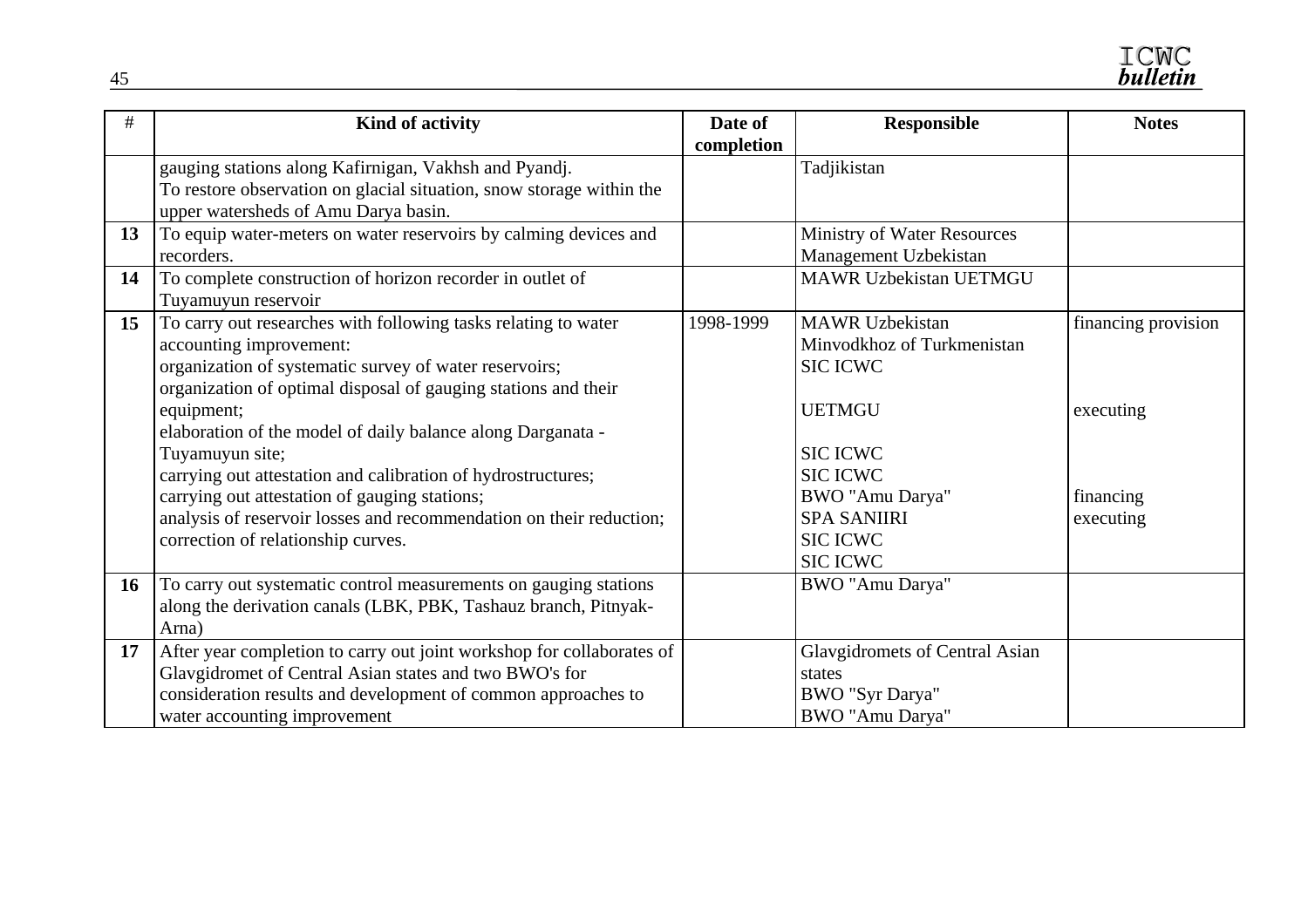#### **ABOUT READINESS OF INTERSTATE SYSTEMS AND STRUCTURES UNDER BWO "SYR DARYA" ADMINISTRATION TO THE GROWING SEASON OF 1998**

BWO "Syr Darya" has fulfilled survey of hydrostructures and canals in order to assess their technical status according to BWO order N 34 of October 8, 1997.

Results of this survey allowed to assess hydrostructure and canals readiness to the growing season of 1998.

At present time main repair works are being completed on hydrostructures and canals to provide their workability during the growing season. From total number of hydrostructures (203) 84 % is ready to vegetation on 1.02.1998.

Origin of main damages of hydrostructures is connected with long-term operation and tack of finance for their rehabilitation. For canals BFK and Dustlik rehabilitation big volume of work is needed because canals' profiles do not fit designed values, which leads to rise of losses for filtration and decreasing of canal capacity.

Thus these objects require full reconstruction.

Assessment of interstate structures and systems technical status allow to come to the following conclusions:

1. Interstate systems and structures under provisional administration of BWO "Syr Darya" require repair works to prepare them to the growing season.

2. Capital and current repair of structures fulfilled by BWO "Syr Darya" meet standards of hydrostructure construction and maintenance.

#### **ABOUT READINESS OF INTERSTATE WATER STRUCTURES AND SYSTEMS UNDER PROVISIONAL ADMINISTRATION OF BWO "AMU DARYA" TO THE GROWING SEASON OF 1998**

According to the ICWC commission SPA SANIIRI and SIC ICWC together with Minvodkhozs of Turkmenistan, Tadjikistan and Uzbekistan revision of water-related systems of BWO's was carried out.

Survey results with conclusions and recommendations were submitted to the ICWC members and considered at its meeting. BWO out coming from these recommendations is carring out work to eliminate mentioned shortcomings found during this revision.

As is evident from the survey BWO "Syr Darya" fulfilled its obligations related to maintenance of water-related systems.

Nevertheless, because of system operation changes there is short time for repair which is difficult to fulfil. Additional difficulties are created by insufficient financing from the states - ICWC members.

Readiness of interstate systems and structures under BWO provisional administration on 01.02.1998 is satisfactory.

But there are some problems which should be resolved within next few years. If they would not be solved it results in low water supply to the region.

1. It is necessary to reconstruct interstate canals (during nearest ten years).

2. To provide financing of head water-intakes reconstruction.

3. To allocate sufficient financial means by each state for renewal of association's assets (communication, transport, digging technics).

4. To provide conditions for free movement of machinery and resources through state boundaries.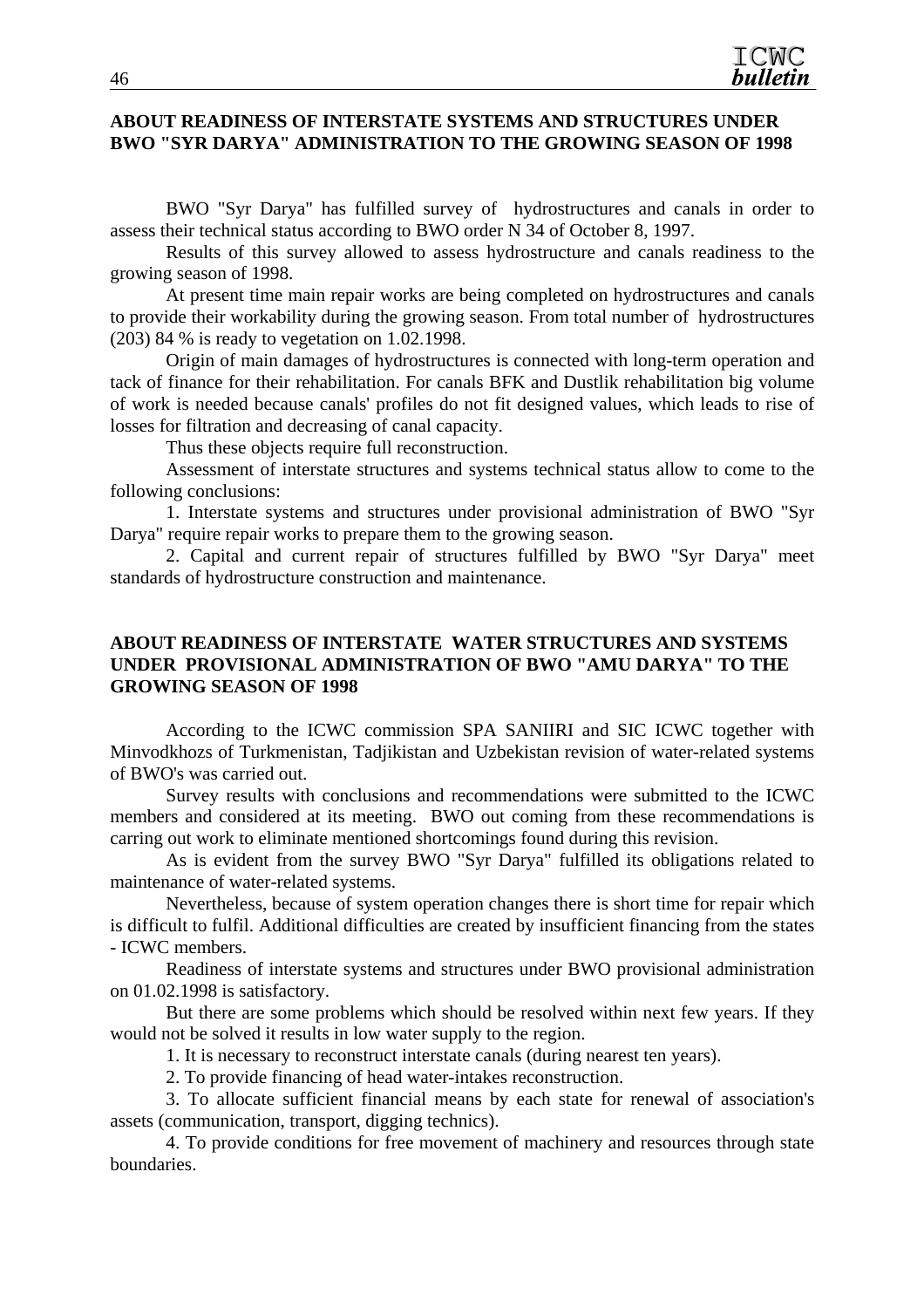

# **PROCEEDINGS OF THE SIC ICWC BOARD OF DIRECTORS' MEETING**

Board of Directors members:

Dukhovny Victor Abramovich Director SIC ICWC Ikramov Rakhimjon Karimovich Ceneral Director SPA SANIIRI Kipshakbayev Nariman Kipshakbayevich Director SIC ICWC Kazakh branch Kiyashkina Lyudmila Mikhailovna Director SIC ICWC Kyrgiz branch Mukhamedjanov Valiakhmet Nuriakhmetovich Zemlyannikov Alexander Vladimirovich Chief Engineer Kazgiprovodkhoz Sarbayev Tel'man Sarbayevich Chairman "Kyrgizsuudoboor" Kulov Kubanichbek Mukhanbetovich Director Kyrgiz NII irrigation Makarov Oleg Stepanovich Director PKTI "Vodavtomatika" Krokhmal' Victor Petrovich Deputy Director Turkmengiprovodkhoz Antonov Vadim Igorevich Director "Uzvodproekt"

Invited:

Pernabekov Serik Tungushevich Advisor EC IFAS Yakubov Khaldar Egemberdiyevich Chief consultant SPA SANIIRI Shapiro Albert Mozelevich Division Head SIC ICWC Yudakhin Nikolai Nicolayevich Department Head Kyrgiz MAWR

Bishkek March 6, 1998

Director KazNIIVH

Beishekeyev K.K. Deputy Director Water resources Department, Kyrgiz MAWR

Considered:

1. SIC ICWC activity in 1997

2. Establishment of Central Asian Consulting association on water-related and ecological projects "Aral Consult".

3. About ICWC decisions fulfillment of February 21, 1998.

Decided:

To agree with SIC ICWC report and draft plan submitted by SIC ICWC.

1. Participants noted, that during recent years attitude to water-related sector is deteriorated and expressed their concern of its potential decrease. On base of analysis of water-related sector activity it was decided to prepare open aplly to the Presidents of the Central Asian states and ICWC members in order to draw attention to water-related sector's problems.

2. To approve institutional documents about Central Asian Consulting association on water-related and ecological problems "Aral Consult".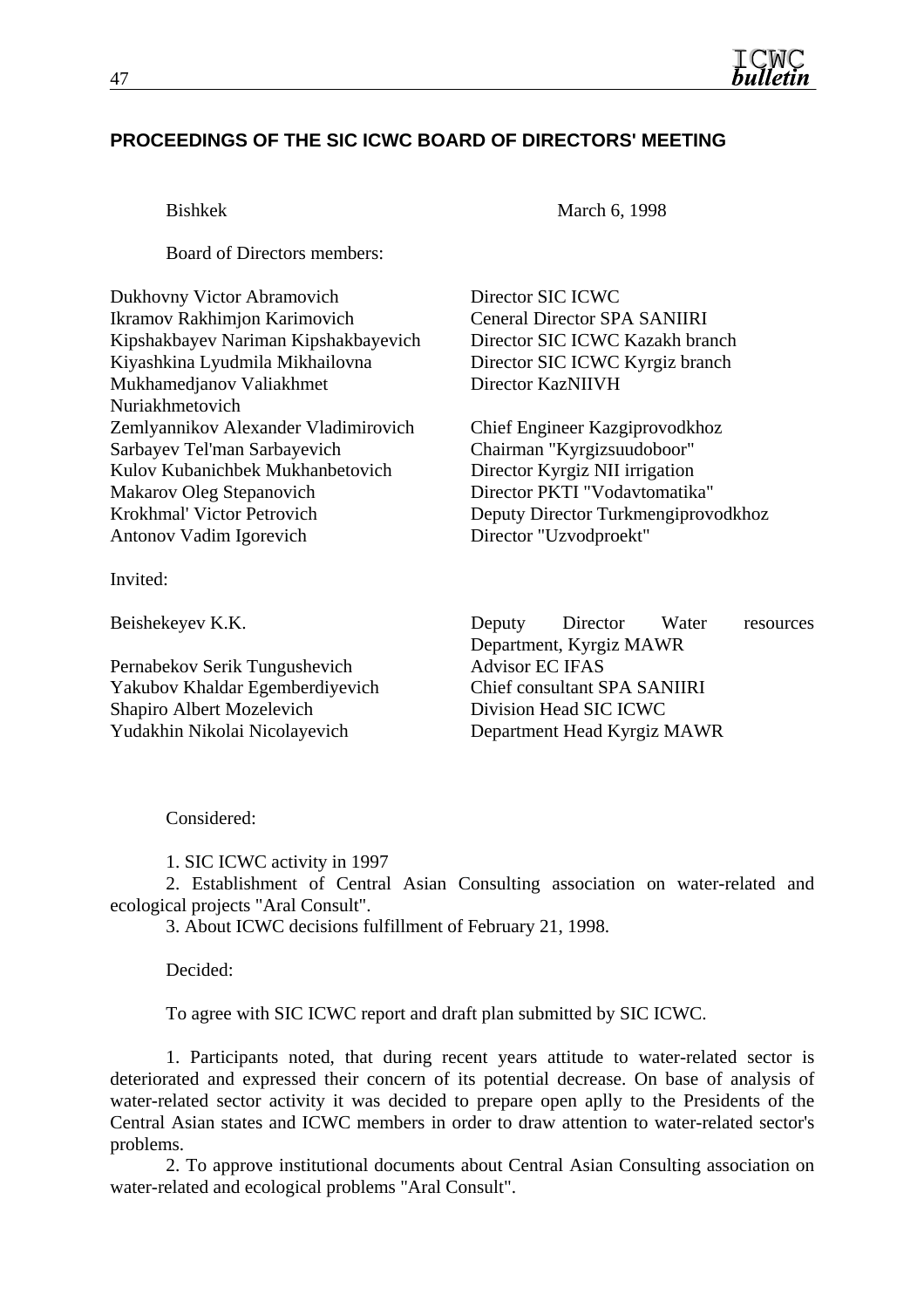

3. To accept information about ICWC decision of 21.02.1998 and ask leadership of water-related organisations to pay attention to approved decision on work financing through IFAS implementation.

V.Dukhovny R. Ikramov N. Kipshakbayev V. Mukhamedjanov A. Zemlyannikov T. Sarbayev K. Kulov O. Makarov V. Krokhmal' V. Antonov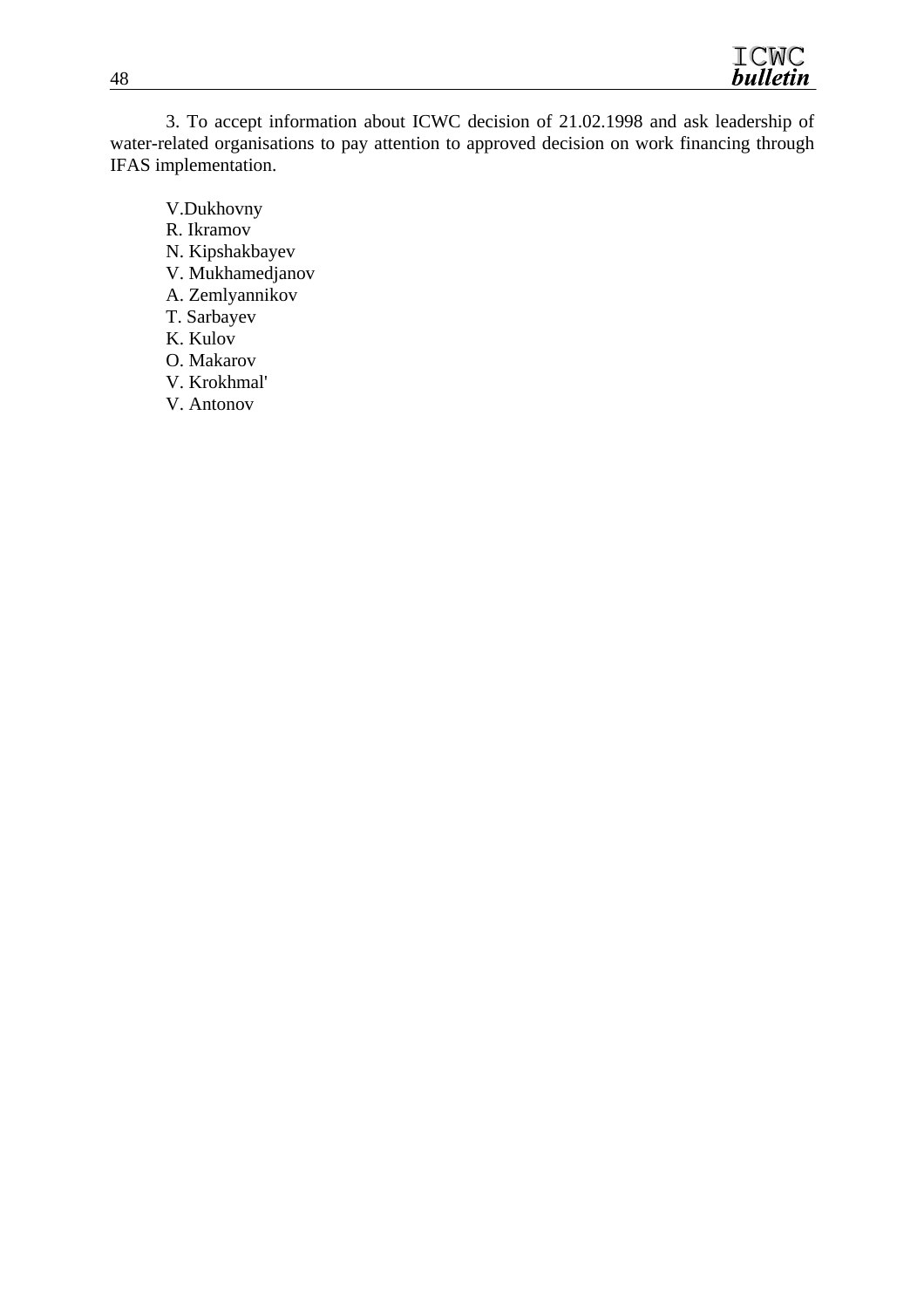#### **MEETING OF WATER COUNCIL OF THE REPUBLIC OF UZBEKISTAN**

It is known that Water Council is at the same time the National Committee for irrigation and drainage (UzNCID) of ICID.

Council considers on its meetings actual and important tasks of water development in the republic, touching interests of different branches, problems of limited water resources rational use and land reclamation. As a rule, each meeting includes 2-3 questions one of which is a main question and the report thesis and draft decision are submitted to Water Council members for preliminary consideration. After meeting draft decision is developed according to the comments of official expert and others meeting participants. Specialists and scientists of related directions, NGO and mass-media representatives are invited to the meeting and meeting results are enlightened in newspapers.

In 1997 Water Council meetings were held 4 times. On the  $1<sup>st</sup>$  meeting of January 22, question was discussed 10.1. "State of interstate water allocation in Amu Darya basin in 1996, measures on rational use of available water resources in its lower reaches". Presentations were made by Head of BWO "Amu Darya" I. Kalandarov, Deputy minister for Agriculture and Water Management of the Republic of Karakalpakstan O.Karimsakov, Deputy Head Water Association of Horezm province K.Khalimbetov.

It was noted that interstate water allocation in Amu Darya basin (the same for Syr Darya) is performed firstly in the history of the Central Asian states by independent interstate entity BWO "Amu Darya" under Supervision of Interstate Water Coordination Commission established in 1992. In spite of short time of its existence, it is able to resolve complex tasks of interstate water allocation under conditions of new independent states relations. It was pointed at the same time that there are some unsolved problems which do not depend on BWO "Amu Darya".

In its decision Council gave certain recommendations and proposals on these problems.

State and shortcomings of rational use of water limits established for the Republic of Karakalpakstan and Horezm province were discussed. Coming out of prospectives of Uzbekistan's water resources state and formation Council recommended to leadership of Karakalpakstan and Horezm province's water-related organisations to establish water saving programme for all water users.

The second meeting considering question 11.1 "Water pricing problems under conditions of Uzbekistan and recommendations on their practical implementation" was held on May 6, 1997. Presentation was made by Prof. V.Dukhovny and Dr. M.Pinkhasov and revised by Dr. F.Kayumov and Dr. Abdusalimov.

In the Council decision on this question it was mentioned that water pricing for different water users with transition to market-oriented economy, especially for agricultural users is necessary and should be implemented. Scientific-research institutes and organisations developed theoretical approaches and practical experience in water-pricing in Bekabad district of Tashkent province.

Council recommended to Minselvodkhoz together with scientific-research and design institutes to prepare the package of documents for experiment performing in 2-3 districts of the Republic. It is proposed to create working group of specialists from the Ministry, SPA SANIIRI, SIC ICWC and others and make open discussion of this question in mass-media.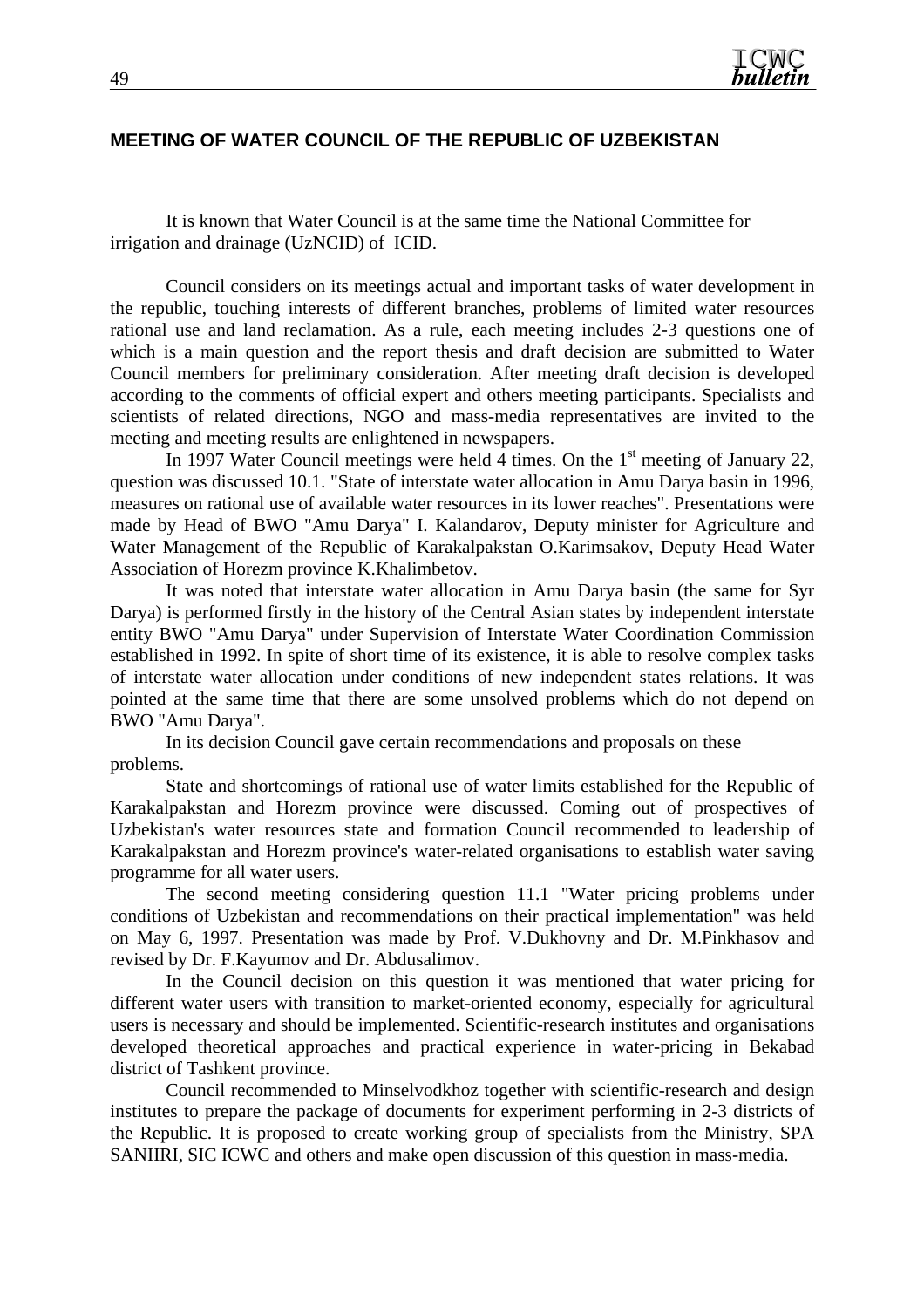On July 17 Council has discussed question 12.1 "Problems of agroforestry reclamation un the Aral Sea adjacent areas and sea desiccated bottom and tasks of planned measures implementation". Presentation was prepared by State Committee for Forestry of the Republic of Uzbekistan. It was followed by 20 minutes telefilm about current situation of landscape and measures being already undertaken. Presentation was made by Council member, First Deputy Chairman of Forestry Committee Sh. Yusupov.

Council in its decision on this question mentioned that main cause of sharp sea horizon lowering is ecologically and economically ungrounded water use increase within the Aral Sea basin. Since 1960 during 35-36 years sea horizon lowered on 15.5 m, its volume decreased by 5 times, aquatic surface reduced by 2 times, water salinity rised by 3 times and now is equal to 31-32 g/l. At present time sea area is 3.5 mln. ha from which 1,8 mln ha belongs to Uzbekistan. Windstorms almost daily withdraw from dry bottom together with sand and dust toxic chemicals-fertilizers, pesticides which are transported all over the basin and outside of it.

Council affirmed that one of main ways to prevent desiccated bed desertification is its planting by saksaul, bushes and perennial grass.

It is recommended to the Committee of Forestry together with the Cabinet of Ministries of the Republic of Karakalpakstan to prepare all necessary data (design, economic and others) for this question consideration by Cabinet of Ministries of the Republic of Uzbekistan.

The fourth Council meeting was dedicated to the question 13.1 "Problems of energy saving in the system of machinery water lift of Minselvodkhoz and recommendations on their solution." Presentation was made by SPA SANIIRI Deputy Director Sh.Rakhimov, as an expert was appointed Dr. T.Kamalov.

The Council is decision has underlined, that more than 47 bln. kvt.h of electric energy is produced annually in Uzbekistan from which 8 bln. kvt.h is spent for water pumping stations which constitutes more than half all financial expenditures of Minselvodkhoz allocated by state for reclamation system of Uzbekistan maintenance. In section 3 13 perspective directions are listed for scientific and technical development of energy saving measures with subsequent implementation on middle and large pumping stations of Minselvodkhoz.

The law "About energy saving in the Republic of Uzbekistan" is being prepared which is under Consideration of Oliy Majlis (Parliament of the Republic of Uzbekistan).

Along with above mentioned measures National Committee for irrigation and drainage disseminates publications and scientific magazines, issued by ICID (news update, newsletter, annual reports, etc), ICID international conferences proceedings. On occasion of International Water Day special issues are being prepared, assistance is given to Water Councils in the Republic provinces. These councils simultaneously are collective members of NCID. Transition of some materials from news update, newsletter and others in Russian to these organisations is planned.

NCID participates in preparation of the candidates for ICID activity. First Deputy Minister of Minselvodkhoz A.Djalalov has taken part in ICID Executive Committee meeting and 19 th European regional conference in Oxford on 8-14 th of September, 1997.

As a conclusion it is worth to note, that NCID collaboration with ICID and the National Committees of other countries is difficult because of language barrier (there are few specialists with foreign language proficiency) and financial problems related to specialists' travels abroad.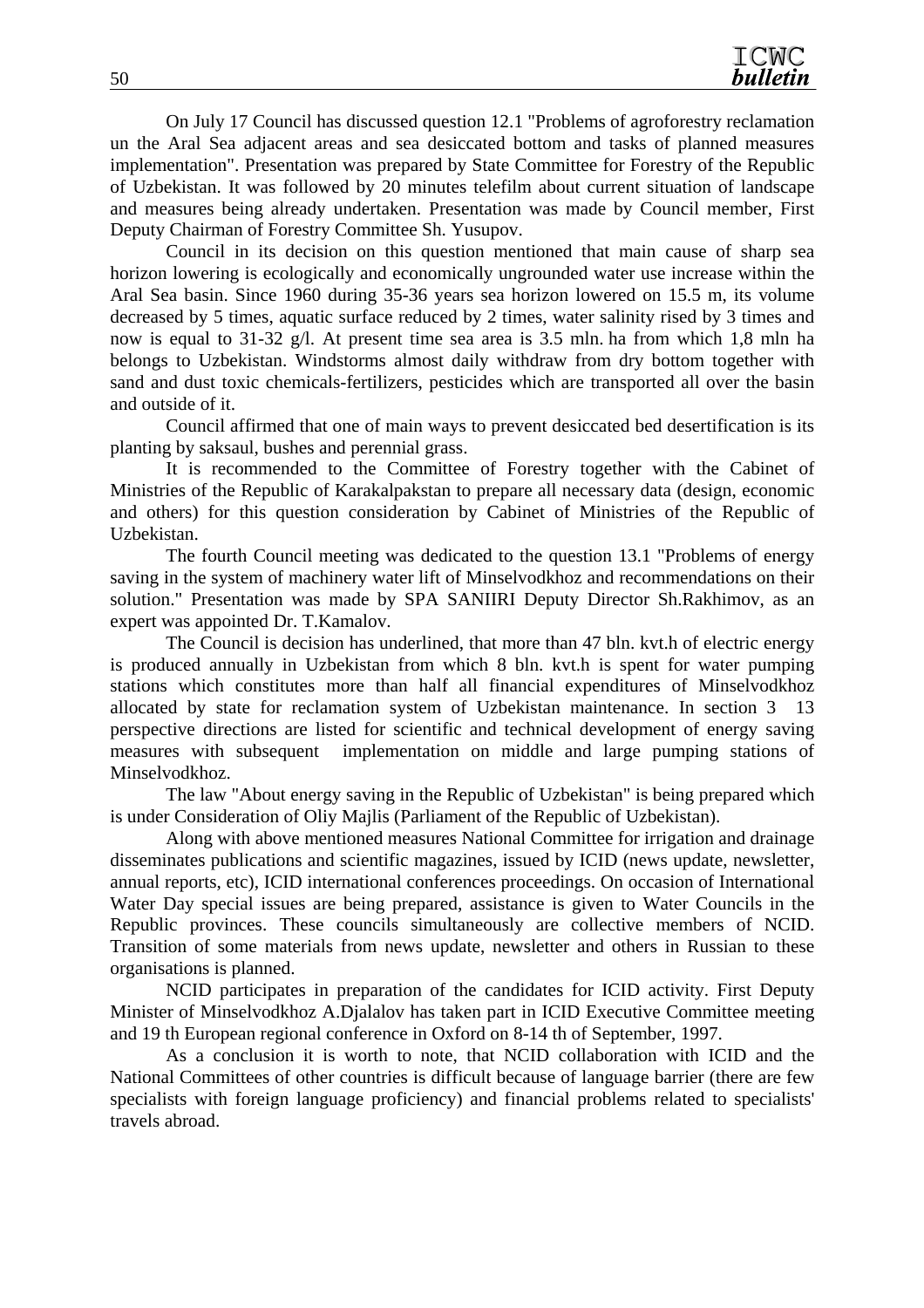#### **ABOUT NORTHERN ARAL SEA**

One of the concrete measures of the Program of the Aral Sea saving which is adopted by the Heads of state of Central Asia is creation of the Northern sea (Small Aral).

Lot of scientific and design researches including "Regional Water Strategy" development permit to consider the task of the Aral sea stabilization as achievable. It is possible to stop its desiccation, river deltas' degradation and to improve water management system. The main task is all kinds water saving in sphere of its use and improvement of its management.

To make free 5-7 cu. km water within the Syr Darya river basin (from 45-50 cu. km used in economy) is a real task and its resolution would allow to stop environment deterioration and other adverse processes.

Nevertheless, obtaining additional discharge for the Syr Darya lower reaches is insufficient for problem's solution. Set of engineering-technical measures is necessary for reasonable water use particularly Syr Darya channel reconstruction, water losses reduction for flooding and, finally, Small Aral transformation into regulated independent water body.

During last 5 years because of natural separation of Smal Aral from Big one and created difference in horizons (up to 3 m) overflow from Small Aral to the Big one was occurred. As a result Small Aral is continuing to desiccate giving water to the Big one without any benefit to the last. Besides, under overflow sub-surface bar is being washed out which leads to partition of the Small Aral into separate lakes.

Only possibility to prevent its vanishing is its separation from the Big Aral by the Kakaral dam in the Berg strait. Works on the Small sea creation were started in 1992 under initiative of the State Committee for Water Resources of the Republic of Kazakhstan by development of pioneer dam of small height to stop overflow and keep sea horizon.

But because of lack of finance construction has being performed very slowly (1993- 1997) and as a result this dam was washed out twice by flood and waves.

After including the Small Sea project into the "Program of concrete actions" this object obtained necessary regional status and more serious ground of this measure became necessary. Decision was made on development together with the World Bank feasibility study for Northern Sea with subsequent construction at expense of credits. In 1997 German-French firm "Cessogrea" together with Kazgiprovodkhoz started this feasibility study.

The following main criteria were accepted for its creation and reconstruction:

1. Creation of the Northern Sea is considered as a part of common problem of the Aral Sea saving with purpose of mitigating of ecological crisis consequences and improvement of social-economic conditions in the Aral Sea adjacent area.

2. Aquatic surface area and planned sea horizon should be dictated by guaranteed water supply, minimum ecological requirements, and social-economic efficiency of created water body.

3. Maximum approximation of aquatic surface to settlements. Particularly, creation of stable aquatic surface around Aralck city is one of the most important effects of the Northern Sea.

4. Created water body on water quality should meet purposes of its fishery meaning rehabilitation. It should not be transformed into evaporation sink of the Syr Darya basin. From this point of view it is necessary to provide minimum conditions for water flow and water desalinization. Fishery requires not only aquatic surface enlargement, but creation of appropriate depth for fish-breeding.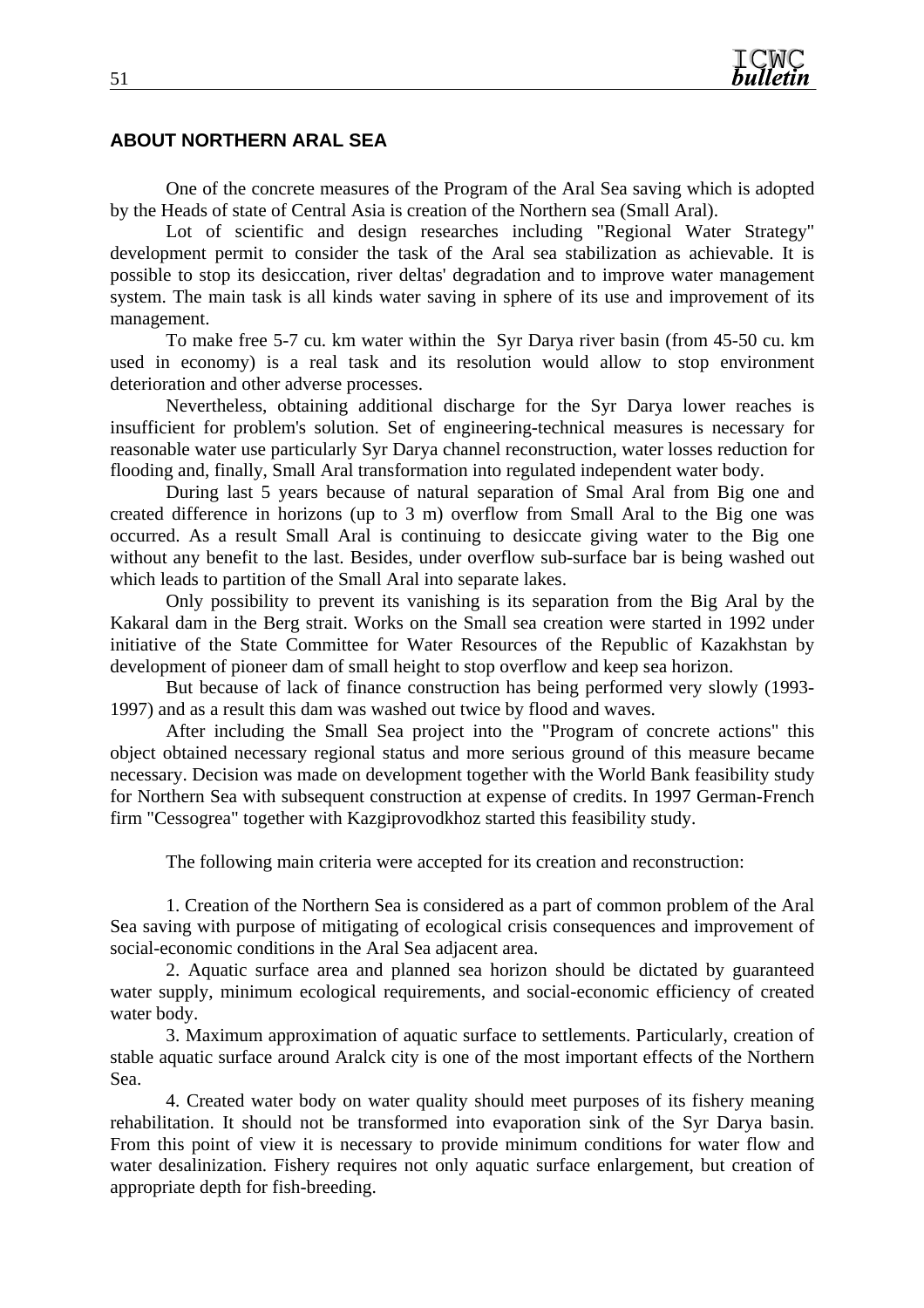5. Considered structures' design should not prevent perspective solution of the Big Aral Fortune.

Within the Main Provisions of the Regional Water Strategy of the Aral sea basin (phase 1, 1996) preliminary limits are established for water releases from Syr Darya to the sea under 90 % water supply provision in amount of  $3.5 \text{ km}^3/\text{year}$ , in an average water supply year -  $6.0 \text{ km}^3/\text{year}$ .

Different schemes of the Northern sea aquatic surface reconstruction are available under mentioned diapason of water supply, permitting to meet most of above requirements. Most acceptable from them is as follow.

To keep water body in the central part of the Small sea with preliminary selected altitude +43.0 m with subsequent achievement of +45 m by means of creation a dam in the Berg strait and construction of spillway. In northern part of Sarishiganak bay near Aralsk the city recreation pool is established with the horizon 49-50 m (volume is 70-80 mln.cu.m), supplied through special canal with capacity 10  $m<sup>3</sup>/sec$  from Syr Darya river or Kamislibas lake. This canal is also used for Aralsk water supply.

The Small sea horizon stabilizing and rising by the dam in the Berg strait will allow to cover with water up to 30 % of desiccated bottom of the Aral northern part and due to depth increase and salinity reduction will allow to restore fish-breeding, to decrease dust withdrawal to the atmosphere, to improve employment of local population (fishery, fish processing, boat repair, services) and to provide the region with fish production. Besides, this will allow to create green zone around Aralsk and provide Aral side population by orchard and farming plots, to improve micro-climate and to provide more comfortable environment.